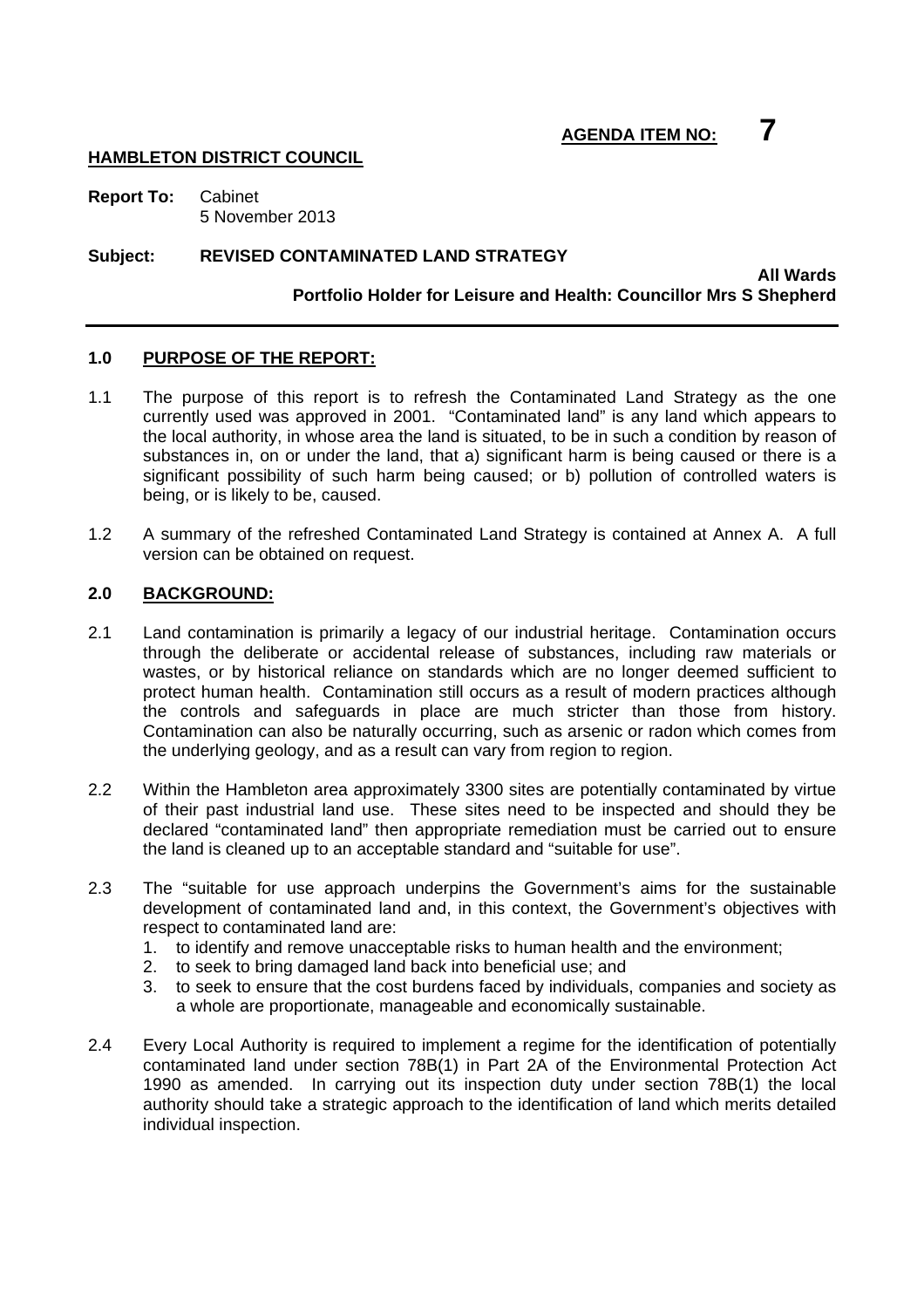- 2.5 The Strategic approach should be rational, ordered and efficient, and it should reflect local circumstances. The 2012 Statutory Guidance states that the written strategy should be formally adopted and published and that strategies produced in accordance with previous versions of the Guidance should be updated to reflect the updated Guidance.
- 2.6 The Statutory Guidance sets out the general format and contents of a Strategy and the approach to take in relation to risk assessment, inspection, determination and remediation.
- 2.7 The information required for the strategy was gathered over several months by reviewing previous strategies, contacting other Council departments such as Economic Development and Planning for relevant information, searching historical records for potential sources of contamination and land uses that may have caused contamination, reviewing statutory and non-statutory guidance to ensure any legal requirements were complied with and best practice was followed, considering corporate and service priorities for the district, deciding on priority actions, the timescales for completing these actions and building in review mechanisms.
- 2.8 As part of the development of the strategy, the Council was required to open a period of consultation with relevant stakeholders such as the Environment Agency, Defra, Health Protection Agency, Natural England, neighbouring authorities, North Yorkshire County Council, internal Council departments and Council members.
- 2.9 The stakeholders listed above were contacted directly; a wider consultation was open to the public via the Council websites which was publicised through the local media.
- 2.10 The consultation period opened on Monday 12 November 2012 and closed on Friday 7 December 2012. We received responses from Scarborough Borough Council and Natural England, neither organisation objected to any aspect of the Strategy.

#### **3.0 LINK TO COUNCIL PRIORITIES:**

- 3.1 This Strategy will contribute towards delivery of the following Council priorities:
	- a) Supporting the local economy by helping to identify land which can be developed for specific purposes without a risk to health;
	- b) Leisure and health by progressively removing potential risks to health and the environment.

#### **4.0 RISK ASSESSMENT:**

4.1 There are no significant risks in approving the recommendation.

| <b>Risk</b>       | <b>Implication</b>        | Prob* | $Imp*$ | Total | <b>Preventative action</b> |
|-------------------|---------------------------|-------|--------|-------|----------------------------|
| Failure to comply | Loss of reputation and    |       |        |       | Adopt and implement        |
| with legal duties | criticism by central      | 4     | 4      | 16    | the Strategy informally    |
|                   | Government for not        |       |        |       |                            |
|                   | fulfilling our duties and |       |        |       |                            |
|                   | exposing a risk to human  |       |        |       |                            |
|                   | health and the            |       |        |       |                            |
|                   | environment.              |       |        |       |                            |
|                   |                           |       |        |       |                            |

4.2 Risk in not approving the recommendation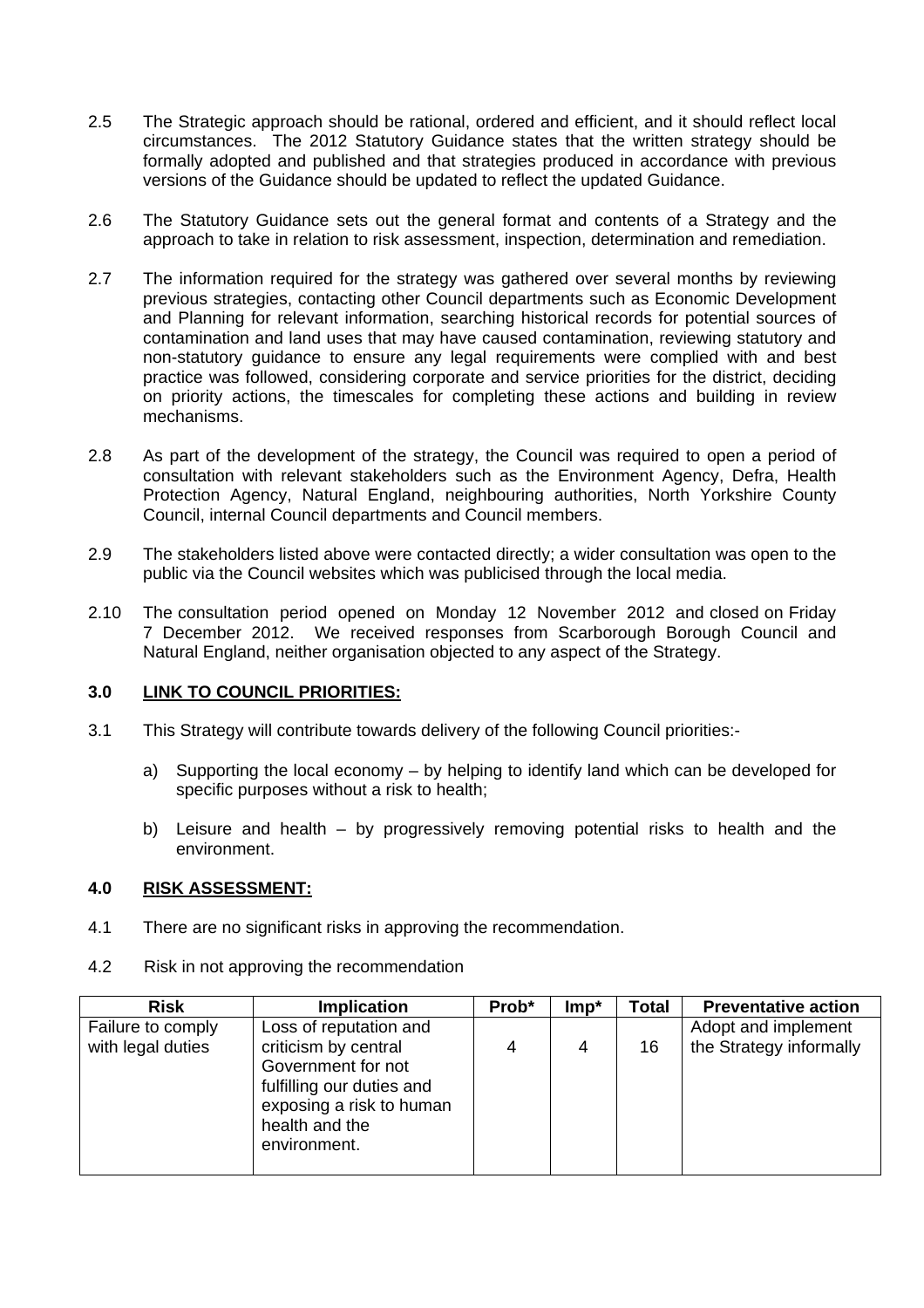| <b>Risk</b>                                               | <b>Implication</b>                                                                                                                                                          | Prob* | $Imp*$ | Total | <b>Preventative action</b>                                  |
|-----------------------------------------------------------|-----------------------------------------------------------------------------------------------------------------------------------------------------------------------------|-------|--------|-------|-------------------------------------------------------------|
| Inconsistent<br>implementation<br>οf<br>legal obligations | Resources are used on<br>low priority sites.<br>High<br>priority sites are missed,<br>potentially resulting in a<br>preventable risk to human<br>health or the environment. | 3     |        | 12    | Close<br>management<br>control using personal<br>knowledge. |

Prob = Probability, Imp = Impact, Score range is Low = 1, High =  $5$ 

Overall the risk of agreeing with the recommendations outweighs the risks of not agreeing them and is considered acceptable.

#### **5.0 FINANCIAL IMPLICATIONS:**

5.1 There are no financial implications in the adoption of this Strategy.

#### **6.0 LEGAL IMPLICATIONS:**

- 6.1 Part 2A of the Environmental Protection Act 1990 (as amended) places a duty on Local Authorities to:
	- a) cause their areas to be inspected to identify contaminated land
	- b) prioritise particular areas that the Council considers most likely to pose the greatest risk to human health or the environment;
	- c) determine whether any particular site is contaminated;
	- d) produce a written Strategy which should be formally adopted and published;
	- e) act as Enforcing Authority for all contaminated land which is not designated as a "special site" (where the enforcement responsibility is that of the Environment Agency).

#### **7.0 RECOMMENDATION:**

7.1 That the Council be recommended to adopt the attached refreshed Contaminated Land Strategy.

#### DAVID GOODWIN

| <b>Background papers:</b> | Environmental Protection Act 1990, Part 2A<br>Environmental Protection Act 1990: Part 2A. Contaminated Land<br>Statutory Guidance. Defra. April 2012. |  |
|---------------------------|-------------------------------------------------------------------------------------------------------------------------------------------------------|--|
| Author ref:               | JW                                                                                                                                                    |  |
| Contact:                  | John Warren<br><b>Senior Scientific Officer</b><br>Direct Line No: 01609 767093                                                                       |  |

051113 Contaminated Land Strategy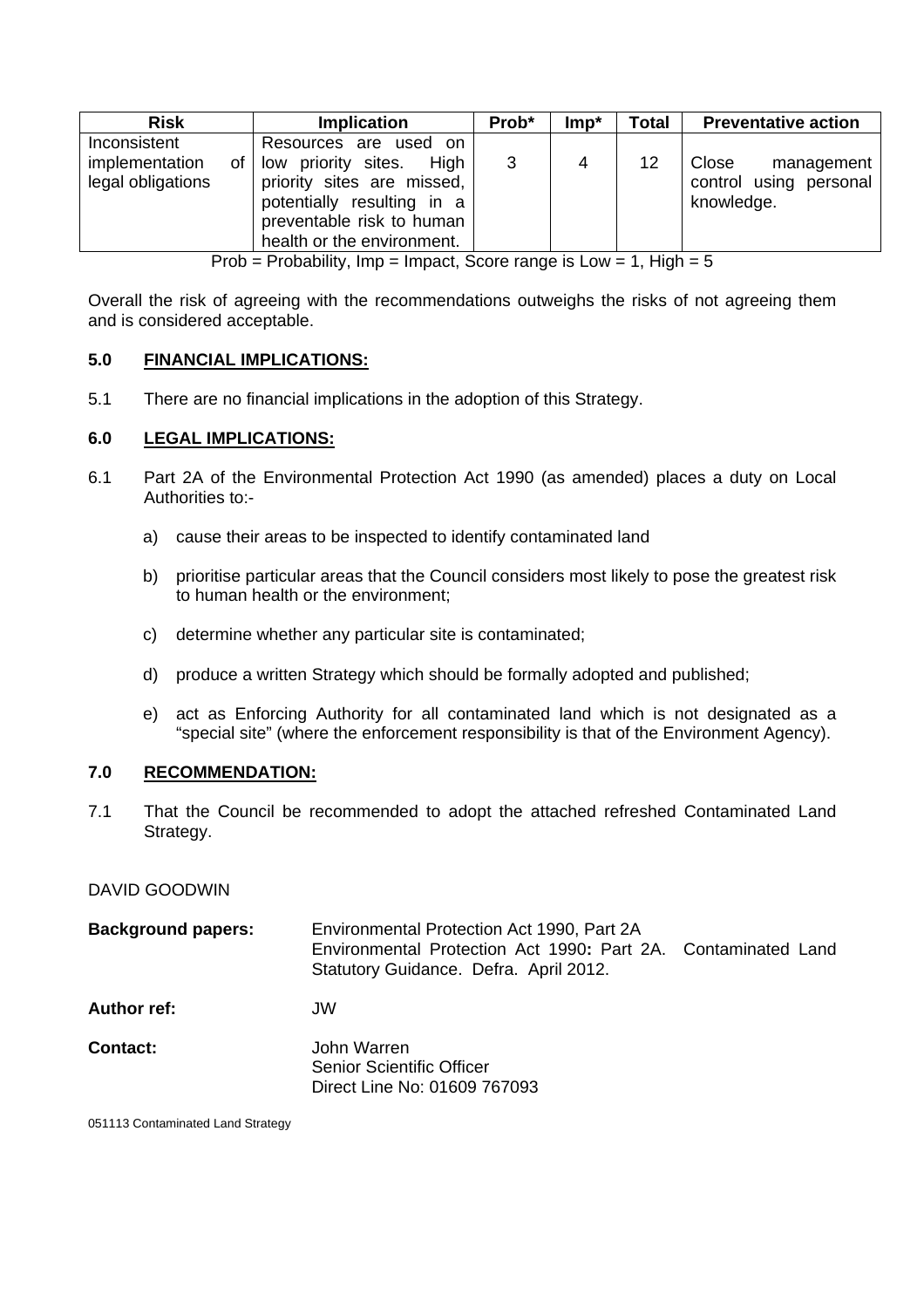Annex



## **HAMBLETON DISTRICT COUNCIL**

### **ENVIRONMENTAL HEALTH SERVICE**

# CONTAMINATED LAND STRATEGY

Date of Issue:

Version Control

| <i>Version</i><br>No.            | Amended by  | Date                           |
|----------------------------------|-------------|--------------------------------|
| $\overline{\phantom{a}}$<br>ט. ו | John Warren | r tn<br>2013<br>June<br>-<br>w |
|                                  |             |                                |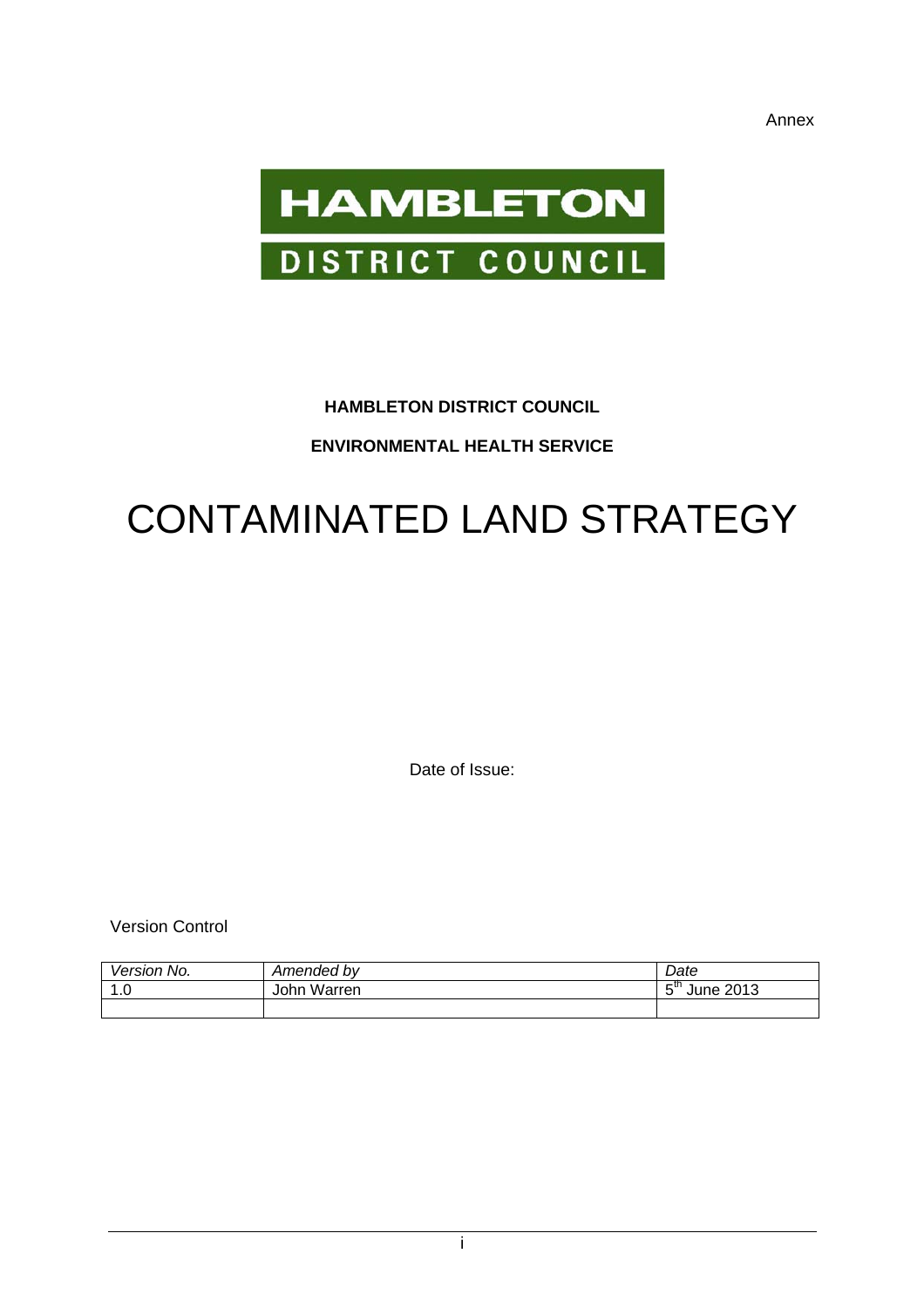# **EXECUTIVE SUMMARY**

This document is the Contaminated Land Strategy for Hambleton District Council.

The authority produced an original strategy in 2001 as required by Part 2A of the Environmental Protection Act 1990.

Since then, there have been updates to the Regulations and major changes to the Statutory Guidance issued by Defra and also the approach to risk assessment in the UK which underpins assessment of land affected by contamination and the regulatory role played by local authorities.

The Strategy has been written to reflect the changes to the new Defra Statutory Guidance issued in April 2012 and outlines how the authority will identify, prioritise, inspect and, where required, determine land as contaminated land, and how remediation will be secured.

The Strategy considers the Priority Aims and Objectives of each authority and takes into consideration the diverse natural setting of the districts and local circumstances when deciding how to deal with land contamination.

The Strategy outlines a list of Priority Actions and Timescales for achieving these actions and policies and procedures that the authorities will adopt when faced with specific issues such as orphan sites, pollution incidents, hardship and risks to human health or controlled waters.

The Strategy also presents sections on how information is obtained and evaluated, how information is managed, how information will be communicated and with whom, and how, when and why decisions and information will be reviewed.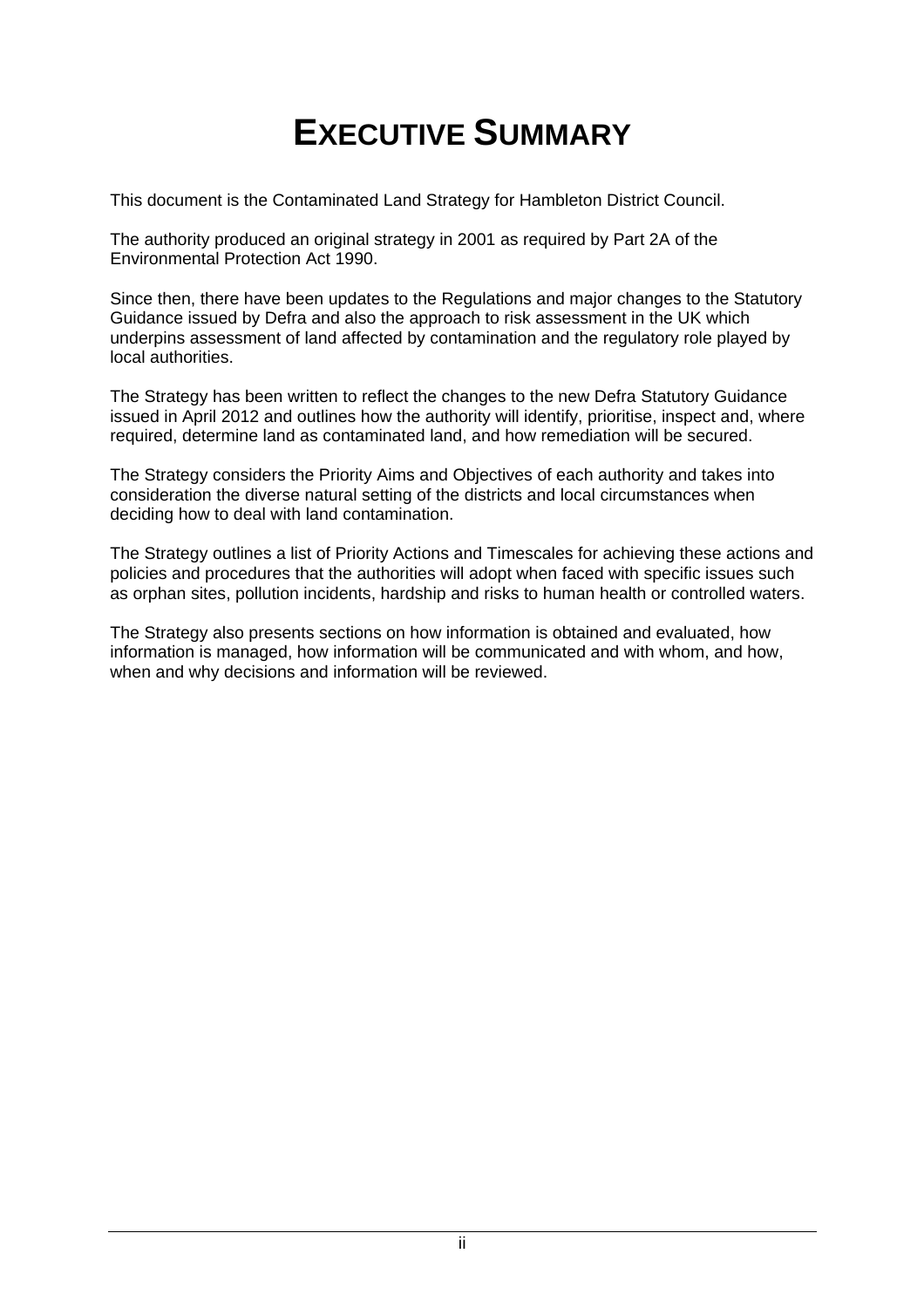

# **TABLE OF CONTENTS**

| 1.1            |                                                                           |     |
|----------------|---------------------------------------------------------------------------|-----|
| 1.1.1          |                                                                           |     |
| 1.2            |                                                                           |     |
| 1.2.1          |                                                                           |     |
| 1.2.2          |                                                                           |     |
| 1.2.3          |                                                                           |     |
| 1.2.4          |                                                                           |     |
| 1.2.5          |                                                                           |     |
| 1.2.5.1        |                                                                           |     |
| 1.2.5.2        |                                                                           |     |
| 1.2.5.3        |                                                                           |     |
| 1.2.6          |                                                                           |     |
|                |                                                                           |     |
| 1.2.7          |                                                                           |     |
| 1.2.8          |                                                                           |     |
| 2.             |                                                                           |     |
| 2.1            |                                                                           |     |
| 2.1.1          |                                                                           |     |
| 2.1.2          |                                                                           |     |
| 2.1.3          |                                                                           |     |
| 2.1.4          |                                                                           |     |
| 2.1.5          |                                                                           |     |
| 2.1.6          |                                                                           |     |
| 2.1.7          |                                                                           |     |
| 2.1.8          |                                                                           |     |
| 2.1.9          |                                                                           |     |
| 2.1.10         |                                                                           |     |
| 2.1.11         |                                                                           |     |
| 2.1.12         |                                                                           |     |
| 3.             |                                                                           |     |
| 3.1            |                                                                           |     |
| 3.2            |                                                                           |     |
| 3.3            |                                                                           |     |
| 3.3.1          |                                                                           |     |
|                |                                                                           |     |
| 4.1 Priorities |                                                                           | .19 |
| 4.2            |                                                                           |     |
|                |                                                                           |     |
|                |                                                                           |     |
| 5.1            | Internal Management Arrangements for the Inspection and Identification 20 |     |
| 5.1.1          |                                                                           |     |
| 5.1.2          |                                                                           |     |
| 5.1.3          |                                                                           |     |
| 5.1.4          |                                                                           |     |
| 5.1.5          |                                                                           |     |
| 5.1.6          |                                                                           |     |
| 5.1.7          |                                                                           |     |
| 5.1.7.1        |                                                                           |     |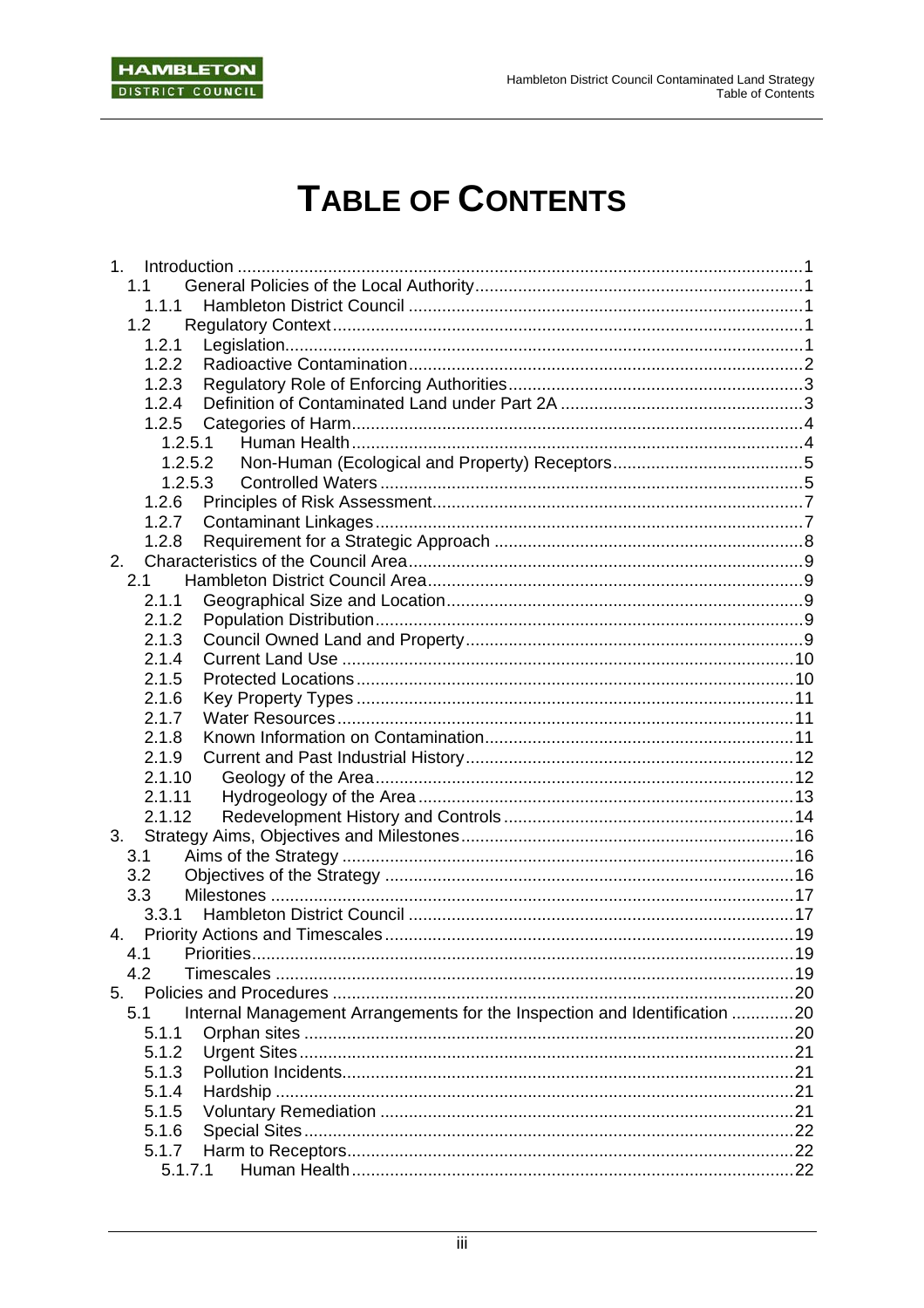| 5.1.7.2     |                                                                       |  |
|-------------|-----------------------------------------------------------------------|--|
| 5.1.7.3     |                                                                       |  |
| 5.1.7.4     |                                                                       |  |
| 5.1.7.5     |                                                                       |  |
| 5.2         |                                                                       |  |
| 5.3         |                                                                       |  |
| 5.3.1       |                                                                       |  |
| 5.4         |                                                                       |  |
| 5.5         |                                                                       |  |
| 5.5.1       |                                                                       |  |
| 5.5.2       |                                                                       |  |
| 5.5.2.1     |                                                                       |  |
| 5.5.2.2     |                                                                       |  |
| 5.5.2.3     |                                                                       |  |
| 5.5.2.4     |                                                                       |  |
| 5.5.2.5     |                                                                       |  |
| 6.          |                                                                       |  |
| 6.1         |                                                                       |  |
| 6.1.1       |                                                                       |  |
| 6.1.2       | Internal Management Arrangements for Inspection and Identification 27 |  |
| 6.1.3       |                                                                       |  |
| 6.1.4       |                                                                       |  |
| 6.1.5       |                                                                       |  |
| 6.1.6       |                                                                       |  |
| 6.1.7       |                                                                       |  |
| 6.1.8       |                                                                       |  |
| 6.1.9       |                                                                       |  |
| 7.          |                                                                       |  |
| 7.1         |                                                                       |  |
| 7.2         |                                                                       |  |
| 7.3         |                                                                       |  |
| 7.4         |                                                                       |  |
| 7.4.1       |                                                                       |  |
| 7.4.2       |                                                                       |  |
| 7.4.3       |                                                                       |  |
| 7.4.4       |                                                                       |  |
| 7.4.5       |                                                                       |  |
| 8.          |                                                                       |  |
| 8.1         |                                                                       |  |
| 8.2         |                                                                       |  |
| 8.3         |                                                                       |  |
| 9.          |                                                                       |  |
| 9.1         |                                                                       |  |
| Appendices. |                                                                       |  |
| Appendix 1  |                                                                       |  |
| Appendix 2  |                                                                       |  |
| Appendix 3  |                                                                       |  |
| Appendix 4  |                                                                       |  |
| Appendix 5  |                                                                       |  |
| Appendix 6  |                                                                       |  |
|             |                                                                       |  |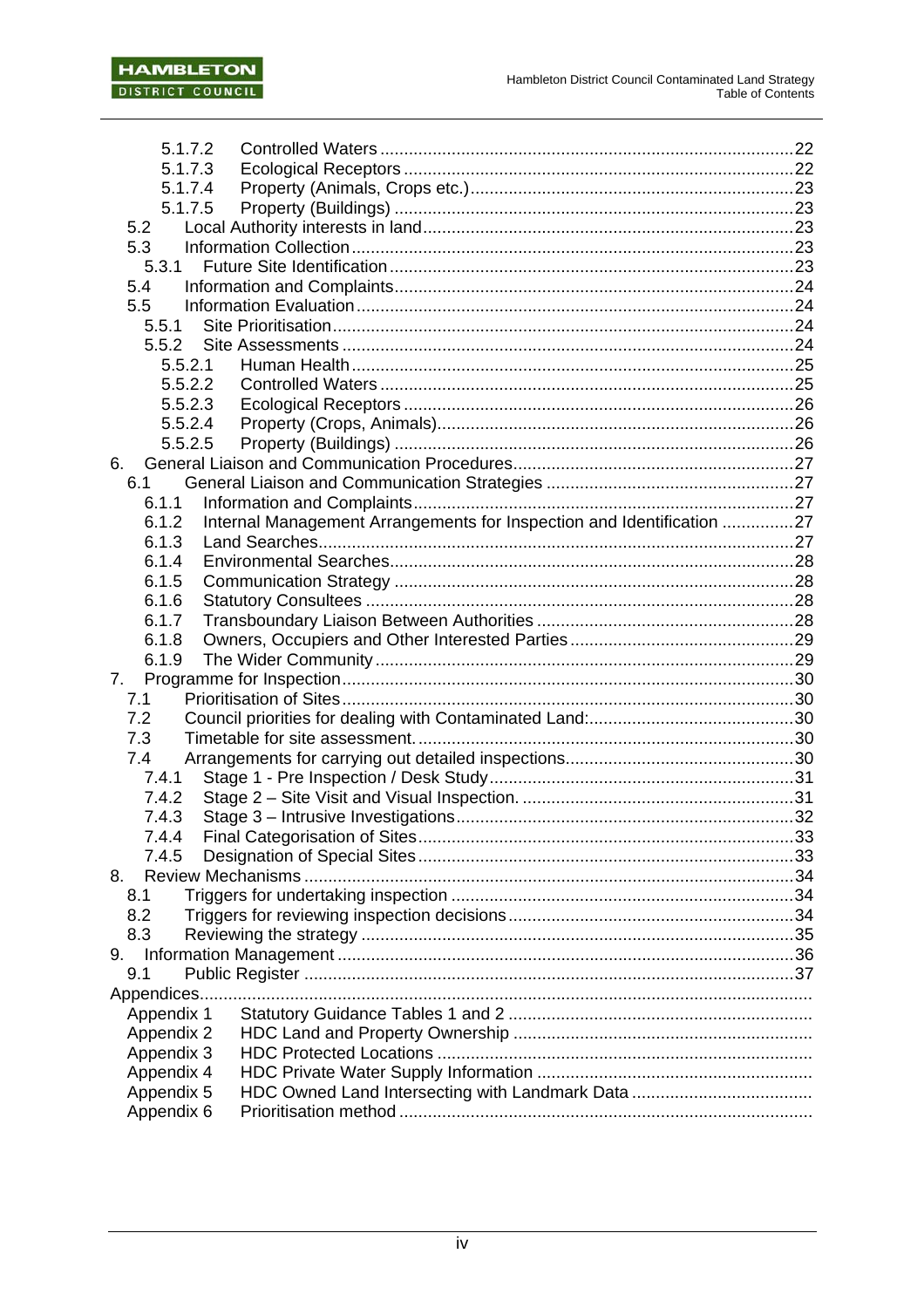# **TABLES**

| Table 2.1: Council Owned Commercial/Industrial Development Sites  10 |  |
|----------------------------------------------------------------------|--|
|                                                                      |  |
|                                                                      |  |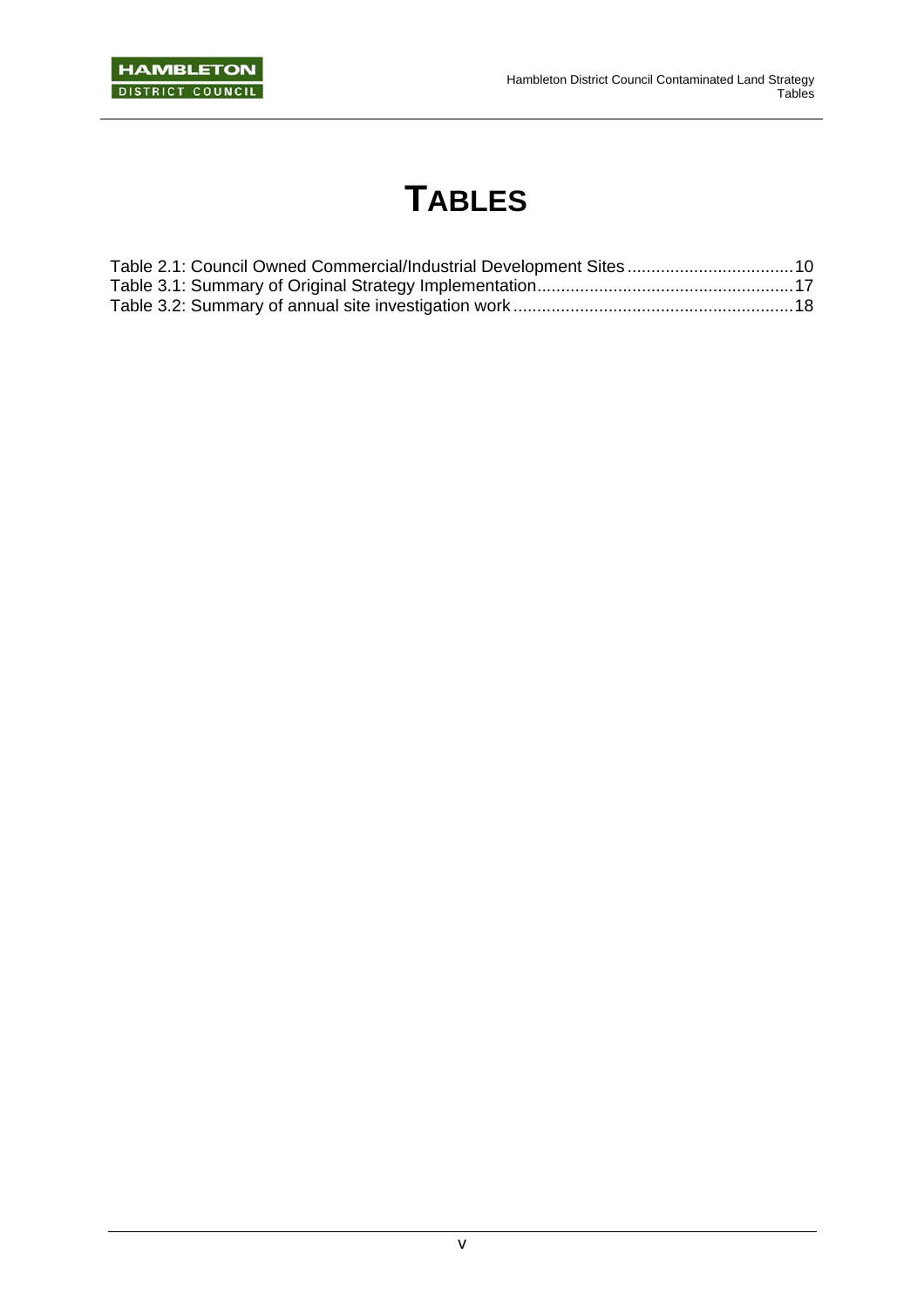# **1. INTRODUCTION**

Hambleton District Council (HDC) published a Contaminated Land Strategy in June 2001 as a statutory requirement of Part 2A of the Environmental Protection Act 1990. The strategy was written during the infancy of the Part 2A regime, and although it met the requirements of previous statutory guidance, it did not contain all of the recommended or optional elements of a strategy as suggested in the DETR Inspection Strategies Advice Note issued in May 2001.

Following the release, in April 2012, of new Statutory Guidance detailing how local authorities should deal with contaminated land, the Council decided to review its strategy.

# **1.1 General Policies of the Local Authority**

### **1.1.1 Hambleton District Council**

The Council's corporate vision is "Making Life Better… Improving quality of life for all by providing high quality services to our communities and helping to deliver community needs."

In order to ensure the Council remains focused on what is important, the vision has been broken down into several priority themes. The priority themes are:

- Prosperity to develop communities that flourish without deprivation;
- Health to ensure everyone is able to enjoy an active life;
- Safety making people feel safer;
- Environment and Housing to enhance and environment that is attractive, clean and safe;
- Citizenship Strengthening communities

## **1.2 Regulatory Context**

### **1.2.1 Legislation**

Section 57 of the Environment Act 1995 inserted Part 2A into the Environmental Protection Act 1990, and created a new regulatory regime for the identification and remediation of contaminated land. The Contaminated Land (England) Regulations 2000, which came into force on 1<sup>st</sup> April 2000, enacted the Part 2A regime. The 2000 Regulations were replaced by the Contaminated Land (England) Regulations 2006 (S.I. 2006/1380).

In April 2012 the Government issued new Statutory Guidance, replacing Defra Circular 01/2006 Environmental Protection Act 1990: Part 2A Contaminated Land. The statutory guidance requires local authorities to take a strategic approach to the identification of land which may be contaminated and to produce a strategy for dealing with contaminated land in their area.

The guidance also introduced Categories of Harm in relation to human health (and controlled waters) in deciding whether or not land is contaminated on grounds of significant possibility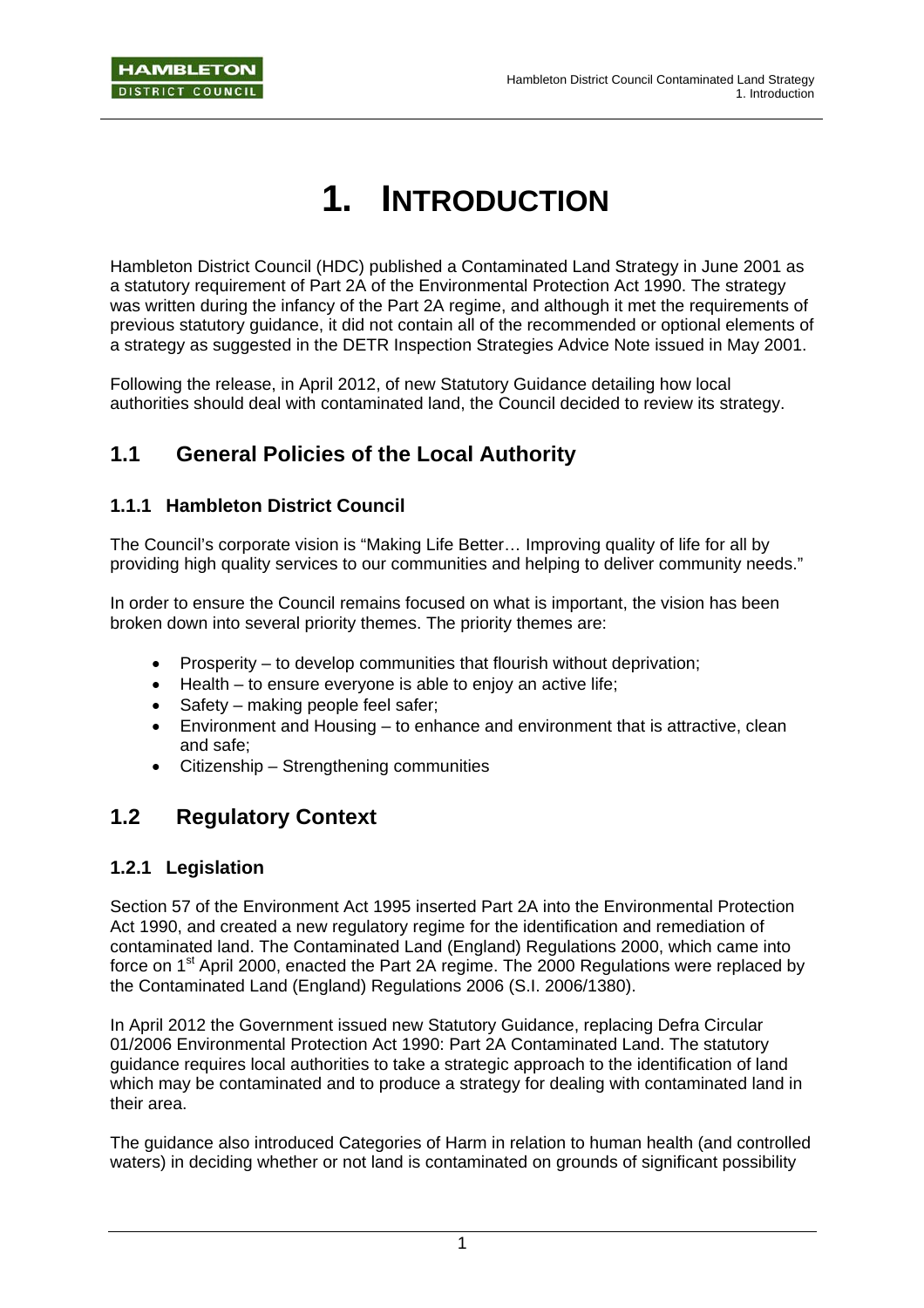of significant harm (or significant pollution of controlled waters). These categories are explained further in section 1.2.5.

### **1.2.2 Radioactive Contamination**

Radioactive contamination is dealt with separately to non-radioactive contamination and in April 2012 new statutory guidance was issued by the Secretary of State for Energy and Climate Change in accordance with section 78YA of the Environmental Protection Act 1990 ("the 1990 Act") as it applies to harm attributable to radioactivity.

Section 78YC of Part 2A EPA 1990 gives powers to the Secretary of State to make regulations applying the Part 2A regime, with any necessary modifications, for the purpose of dealing with harm attributable to radioactivity. These powers have been exercised in the Radioactive Contaminated Land (Enabling Powers) (England) Regulations 2005 and the Radioactive Contaminated Land (Modification of Enactments) (England) Regulations 2006 to establish a legal framework for dealing with radioactive contaminated land in England.

The radioactive contaminated land regime only covers contamination which has resulted from the after-effects of a radiological emergency or a past practice or past work activity.

It does not apply to current practices and natural background radiation. In addition, the regime and therefore this Guidance does not apply in relation to land within a nuclear site or an MOD nuclear site or where remediation is to be undertaken by a local authority in implementation of an emergency plan under regulation 13(2) of the Radiation (Emergency Preparedness and Public Information) Regulations 2001.

Part 2A requires that local authorities cause their areas to be inspected with a view to identifying radioactive contaminated land, and to do this in accordance with the statutory guidance.

The trigger for a local authority to cause land to be inspected is where it considers that there are *reasonable grounds* for believing that land may be radioactive contaminated land. HDC will have reasonable grounds if we have knowledge of relevant information relating to:

- a. a former historical land use, past practice, past work activity or radiological emergency, capable of causing lasting exposure giving rise to the radiation doses set out in the statutory guidance; or
- b. levels of contamination present on the land arising from a past practice, past work activity or radiological emergency, capable of causing lasting exposure giving rise to the radiation doses set out in the statutory guidance.

If HDC considers that there are reasonable grounds for believing land may be radioactive contaminated land we will inspect the land to obtain sufficient information to decide whether it is radioactive contaminated land.

If land is radioactive contaminated land it will fall within the definition of a special site prescribed in regulation 2 of the Contaminated Land (England) Regulations 2006 and the Environment Agency will be the enforcing authority in respect of that land.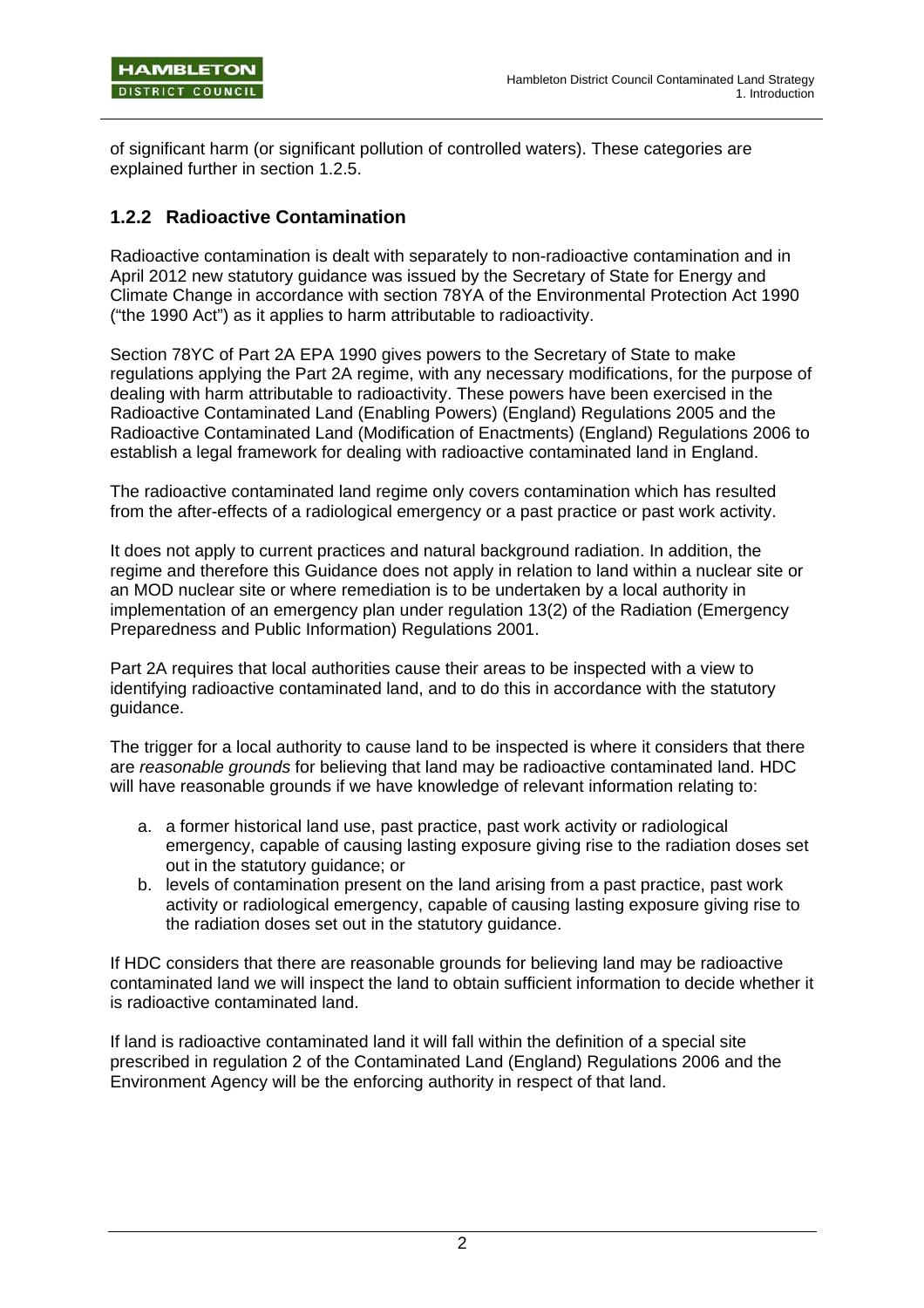## **1.2.3 Regulatory Role of Enforcing Authorities**

The enforcing authorities under Part 2A are the local authorities (HDC) and the Environment Agency (EA). The roles of a local authority under Part 2A are:

- 1. to cause their areas to be inspected to identify contaminated land;
- 2. to determine whether any particular site is contaminated land;
- 3. to act as enforcing authority for all contaminated land which is not designated as a "special site".

The EA has four principal roles with respect to contaminated land under Part 2A. It will:

- 1. assist HDC in identifying contaminated land, particularly in cases where water pollution is involved;
- 2. provide site specific guidance to HDC on contaminated land;
- 3. act as the "enforcing authority" for any land designated as a "special site"; and
- 4. publish periodic reports on contaminated land

The Council and the EA have four main tasks:

- 1. to establish who should bear responsibility for the remediation of the land;
- 2. to decide, after consultation, what remediation is required in any individual case and to ensure that such remediation takes place, either through agreement with the appropriate person, or by serving a remediation notice on the appropriate person if agreement is not possible or, in certain circumstances, through carrying out the work themselves;
- 3. where a remediation notice is served, or the authority itself carries out the work, to determine who should bear what proportion of the liability for meeting the costs of the work; and
- 4. to record certain prescribed information about their regulatory actions on a public register

### **1.2.4 Definition of Contaminated Land under Part 2A**

Section 78A(2) defines contaminated land for the purposes of Part 2A as "any land which appears to the local authority in whose area it is situated to be in such a condition, by reason of substances in, on or under the land, that –

- (i) significant harm is being caused or there is a significant possibility of such harm being caused;
- (ii) significant pollution of controlled waters is being caused, or there is a significant possibility of such pollution being caused.

Radioactively contaminated land is defined as "any land which appears to the local authority in whose area it is situated to be in such a condition, by reason of substances in, on or under the land, that –

- (i) harm is being caused, or
- (ii) there is a significant possibility of such harm being caused."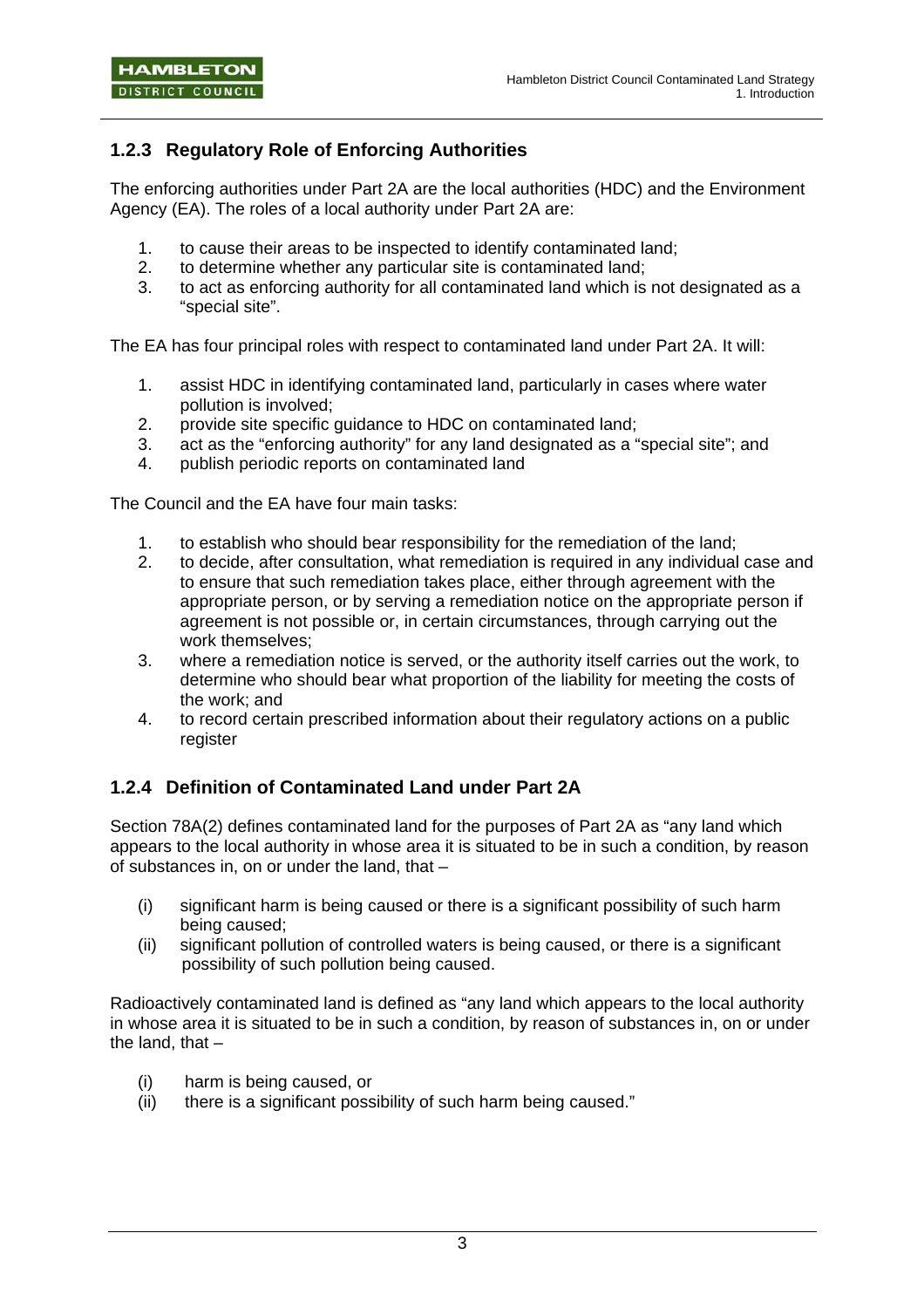### **1.2.5 Categories of Harm**

### *1.2.5.1 Human Health*

In deciding whether or not land is contaminated land on the grounds of significant possibility of significant harm to human health the following categories 1 to 4 are used, in accordance with the Statutory Guidance:

| Category 1 | Where the Council considers there is an unacceptably high probability,  |
|------------|-------------------------------------------------------------------------|
|            | supported by robust science-based evidence, that significant harm would |
|            | occur if no action is taken to stop it.                                 |

Land will be deemed to be a Category 1: Human Health case where:

- 1. the Council is aware of similar land or situations that are known, or strongly suspected, to have caused such harm;
- 2. the Council is aware that similar degrees of exposure to the contaminant(s) in question are known, or strongly suspected, to have caused such harm before; and
- 3. the Council considers that significant harm may already have been caused by contaminants and that there is an unacceptable risk that it might continue to occur again if no action is taken.

Land will be deemed to be a Category 2: Human Health case where there is little or no direct evidence that similar land, situations or levels of exposure have caused harm before, but nonetheless the Council considers on the basis of the available evidence that there is a strong case for taking action under Part 2A on a precautionary basis.

**Category 3** Where the Council concludes that a strong case described in Category 2 above does not exist, and therefore the legal test for significant possibility of significant harm is not met.

Category 3: Human Health cases may include land where the risks are low, but nonetheless the Council considers that regulatory intervention under Part 2A is not warranted.

Placing land in Category 3 does not prevent others, such as a land owner or occupier of the land, from taking action to reduce risks outside of the Part 2A regime if they choose. In these circumstances, the Council will consider making available the results of our inspections and risk assessments to the owners or occupiers of Category 3 land to facilitate remediation action outside of the Part 2A regime.

In making the decision on whether land falls into a Category 2 or Category 3 case, the Council will first consider the assessment of the possibility of significant harm to human health, including an estimated likelihood of such harm, the estimated impact if harm did occur, the timescale over which it might occur, and the levels of certainty attached to these estimates.

If the Council cannot decide whether to make a decision on the above basis then the Council will then consider other factors, including:

**Category 2** Where the Council concludes, on the basis that there is a strong case for considering that the risks from the land are of sufficient concern, that the land poses a significant possibility of significant harm.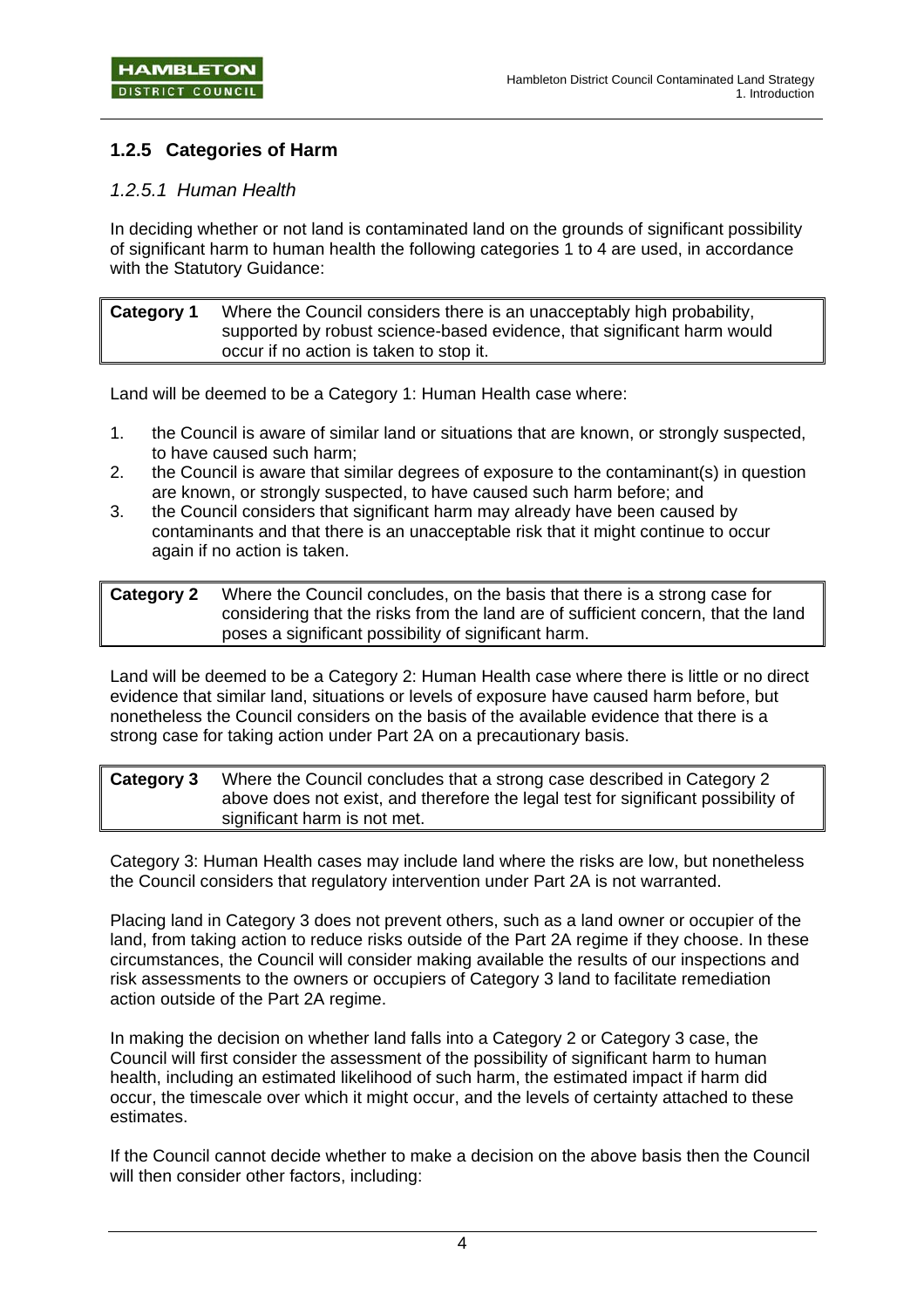- i) the likely direct and indirect health benefits and impacts of regulatory intervention, including the benefits of reducing or removing the risk posed by contamination, the risks from contaminants being mobilised during remediation, and any indirect impacts such as stress-related health effects that may be experienced by affected people, particularly local residents;
- ii) the initial estimate of what remediation would involve, how long it would take, what benefits it would bring, whether the benefits outweigh the financial and economic costs, and any impacts on local society or the environment from taking action that the authority considers to be relevant.

If it is not clear to the Council that the health benefits of remediation would outweigh the health impacts then Council will presume the land falls into Category 3 unless there is a strong reason to consider otherwise.

If, having taken the above factors into account, the Council still cannot decide whether or not a significant possibility of significant harm exists, then the Council will conclude that the legal test has not been met and the land will be placed into Category 3.

**Category 4** Where the Council considers that there is no risk, or that the level of risk is low, of a significant possibility of significant harm.

Land will be deemed to be a Category 4: Human Health case where:

- 1. no relevant contaminant linkage has been established;
- 2. where there are only normal levels of contaminants in soil;
- 3. contaminant levels do not exceed relevant generic assessment criteria;
- 4. estimated levels of exposure to contaminants in soil are likely to form only a small proportion of what a receptor might be exposed to anyway through other sources of environmental exposure.

### *1.2.5.2 Non-Human (Ecological and Property) Receptors*

The Council will have regard to the receptors described in Tables 1 and 2 of the Statutory Guidance as being relevant to Part 2A (see Appendix 1).

### *1.2.5.3 Controlled Waters*

In establishing whether significant pollution of controlled waters is being caused, or whether there is a significant possibility of such pollution being caused, the Council will have regard to any technical guidance issued by the Environment Agency and will consult the Agency and have strong regard to its advice in cases where it is likely that land might be contaminated land.

In accordance with the Statutory Guidance the Council will consider the following types of pollution to constitute significant pollution of controlled waters:

- 1. Pollution equivalent to 'environmental damage' to surface water or groundwater as defined by The Environmental Damage (Prevention and Remediation) Regulations 2009, but which cannot be dealt with under those Regulations;
- 2. Inputs resulting in deterioration of the quality of water abstracted, or intended to be used in the future, for human consumption such that additional treatment would be required to enable that use;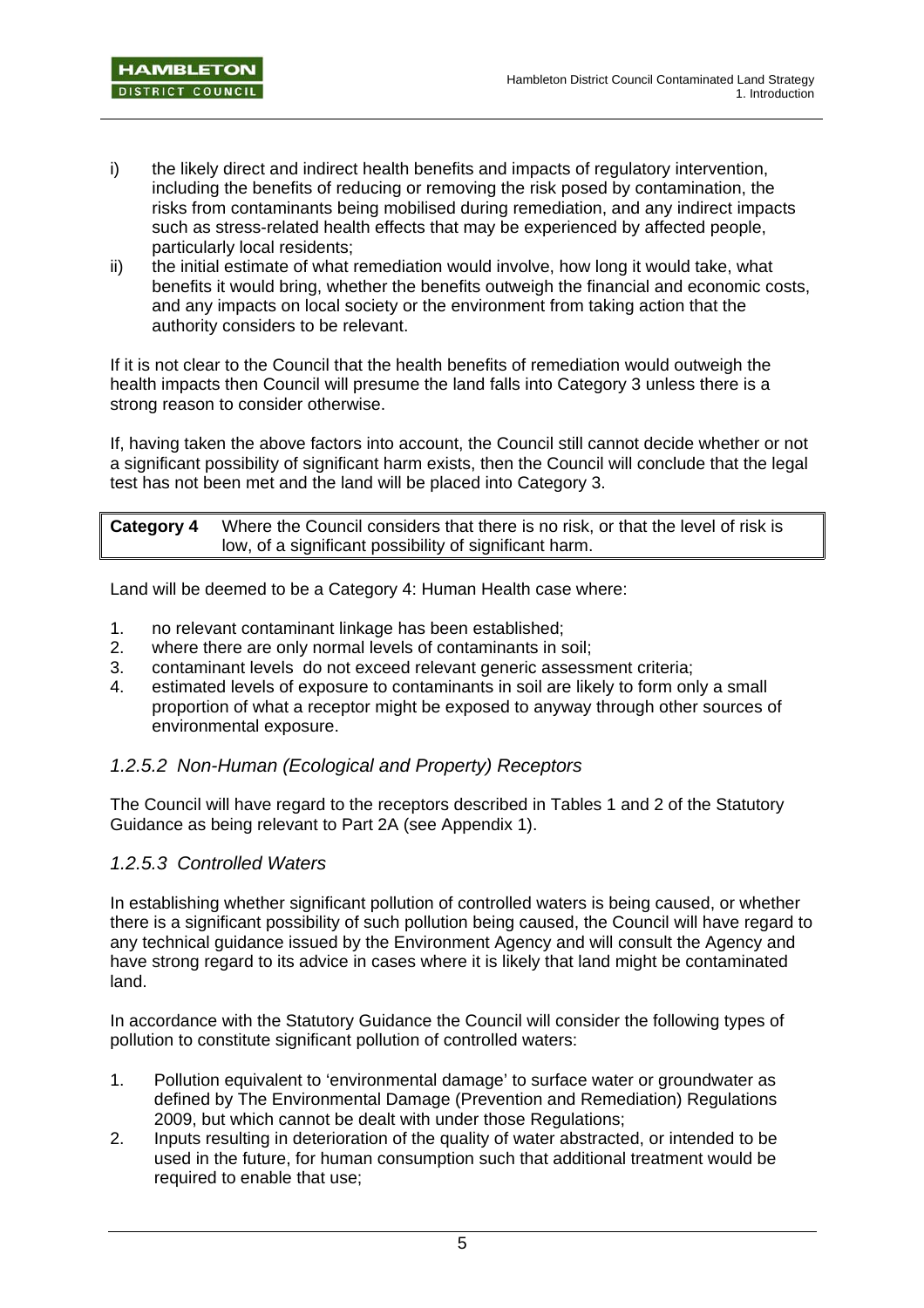- 3. A breach of a statutory surface water Environment Quality Standard, either directly or via a groundwater pathway.
- 4. Input of a substance into groundwater resulting in a significant and sustained upward trend in concentration of contaminants, as defined in Article 2(3) of the Groundwater Daughter Directive (2006/118/EC).

The Council may also consider that significant concentrations of hazardous substances or non-hazardous pollutants in groundwater, or significant concentrations of priority hazardous substances, priority substances or other specific polluting substances in surface water constitutes significant pollution. Consultation with the Environment Agency will be required in these circumstances.

The Council will not consider the following types of circumstances to be contaminated land on the grounds of water pollution:

- i) If substances are merely entering water and none of the conditions for considering that significant pollution is being caused, as outlined above, are being met;
- ii) If land is causing a discharge that is not discernible at a location immediately downstream or down-gradient of the land;
- iii) Substances entering water in compliance with a discharge authorised under the Environmental Permitting Regulations.

In deciding whether or not land is contaminated land on the grounds of significant possibility of significant pollution of controlled waters the following categories 1 to 4 are used, in accordance with the Statutory Guidance:

Categories 1 and 2 will comprise cases where the Council considers that a significant possibility of significant pollution of controlled waters exists. Category 3 and 4 will comprise cases where the Council considers that a significant possibility of such pollution does not exist.

**Category 1 (Water)** – Where the Council considers that there is a strong and compelling case for considering that a significant possibility of significant pollution of controlled waters exists.

This will include cases where there is robust science-based evidence for considering that it is likely that high impact pollution would occur if nothing were done to stop it.

**Category 2 (Water)** – Where the Council considers the strength of evidence to put the land into Category 1 does not exist but, nonetheless, on the basis of the available scientific evidence and expert opinion, the risks posed by the land are of sufficient concern that the land should be considered to pose a significant possibility of significant pollution of controlled waters on a precautionary basis.

This will include land where there is a relatively low likelihood that the most serious types of significant pollution might occur.

**Category 3 (Water)** – Where the Council concludes that the risks are such that the tests set out in Categories 1 and 2 above are not met, and therefore regulatory intervention under Part 2A is not warranted.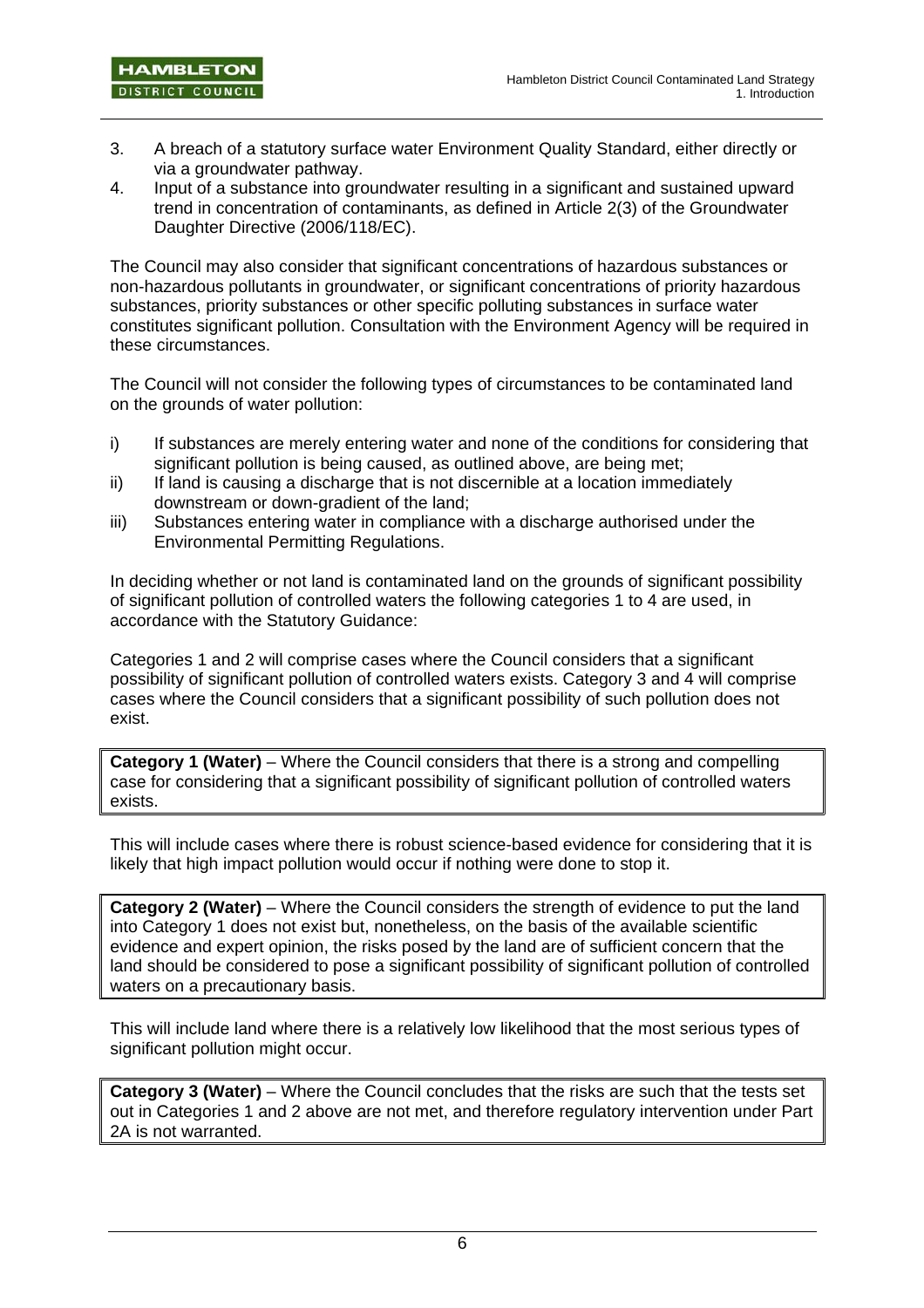This will include land that the Council considers is very unlikely that serious pollution would occur, or where there is a low likelihood that less serious types of significant pollution might occur.

**Category 4 (Water)** – Where the Council concludes that there is no risk, or that the level of risk posed is low.

This will include land where:

- i) no contaminant linkage has been established in which controlled waters are the receptor in the linkage; or
- ii) the possibility only relates to types of pollution that are not considered to be significant pollution (described above); or
- iii) the possibility of water pollution similar to that which might be caused by background contamination.

### **1.2.6 Principles of Risk Assessment**

The definition of contaminated land is based upon the principles of risk assessment. Risk is defined in the statutory guidance as the combination of:

- a. The likelihood that harm, or pollution of water, will occur as a result of contaminants in, on or under the land; and
- b. The scale and seriousness of such harm or pollution if it did occur

The Council will base any risk assessment on information which is:

- a. Scientifically based;
- b. Authoritative
- c. Relevant to other assessment of risks arising from the presence of contaminants in soil; and
- d. Appropriate to inform regulatory decisions in accordance with Part 2A and the statutory guidance.

### **1.2.7 Contaminant Linkages**

A "contaminant linkage" means the relationship between a contaminant, a pathway and a receptor.

For a relevant risk to exist there must be one or more contaminant-pathway-receptor linkages by which a receptor might be affected by contamination.

A contaminant linkage requires each of the following to be identified:

- a) a **contaminant**;
- b) a **receptor**; and
- c) a **pathway capable** of exposing a receptor to the contaminant.

A *contaminant* is a substance which is in, on or under the land and which has the potential to cause significant harm or to cause significant pollution of controlled waters.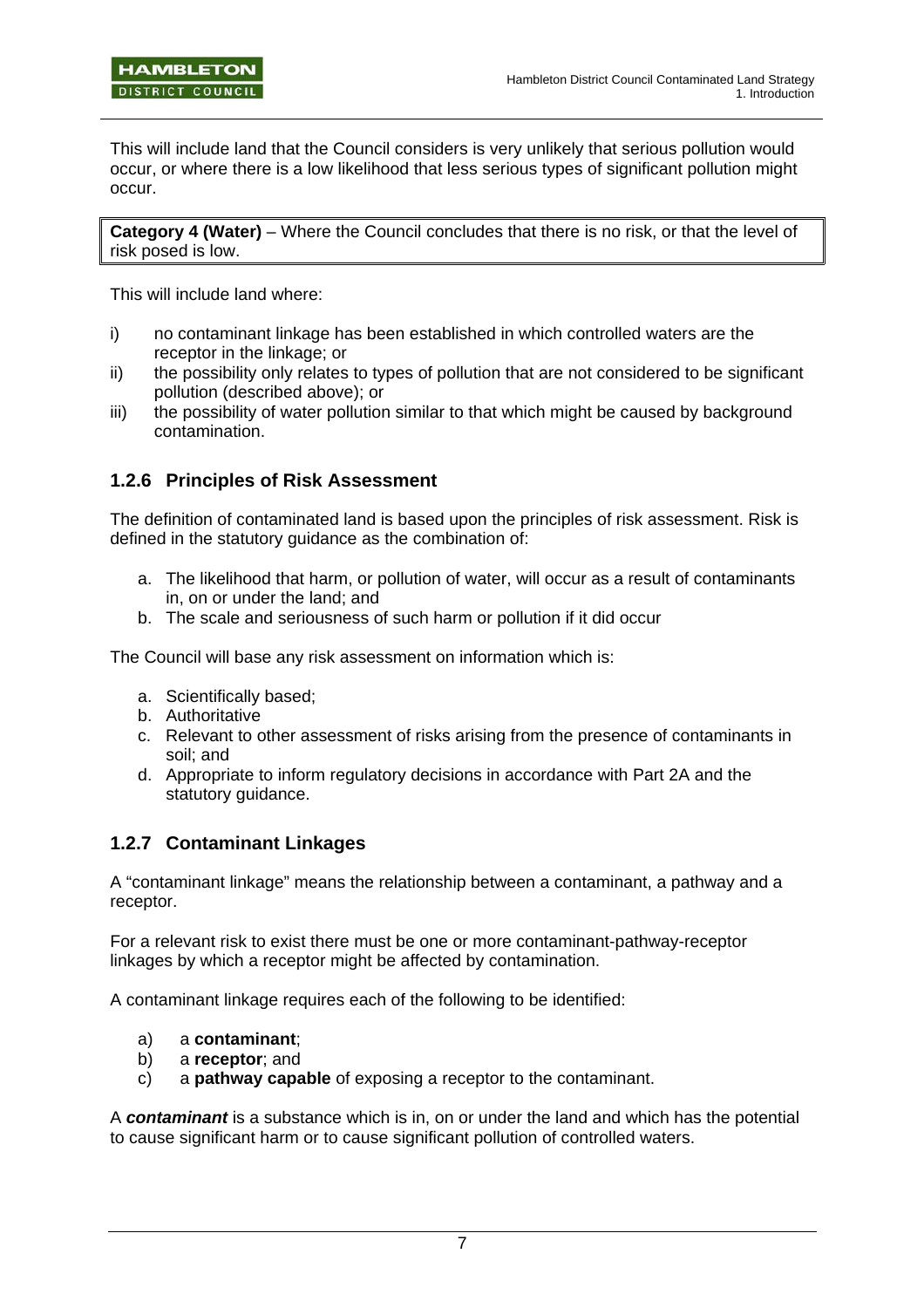A *receptor* is something that could be adversely affected by a contaminant such as a person, an organism, an ecosystem, property or controlled waters.

A *pathway* is a route by which a receptor is or might be affected by a contaminant.

All three elements of a contaminant linkage must exist before the land can be considered potentially contaminated land under Part 2A.

For the purposes of Part 2A, a "significant contaminant linkage" means a contaminant linkage which gives rise to a level of risk sufficiently to justify a piece of land being determined as contaminated land.

### **1.2.8 Requirement for a Strategic Approach**

The statutory guidance requires HDC to take a strategic approach to carrying out inspections under section 78B(1). The approach is intended to be rational, ordered and efficient and it will reflect local circumstances. The Council will also seek to ensure that the most pressing and serious problems are located first and that resources are concentrated on investigating in areas where contaminated land is most likely to be identified.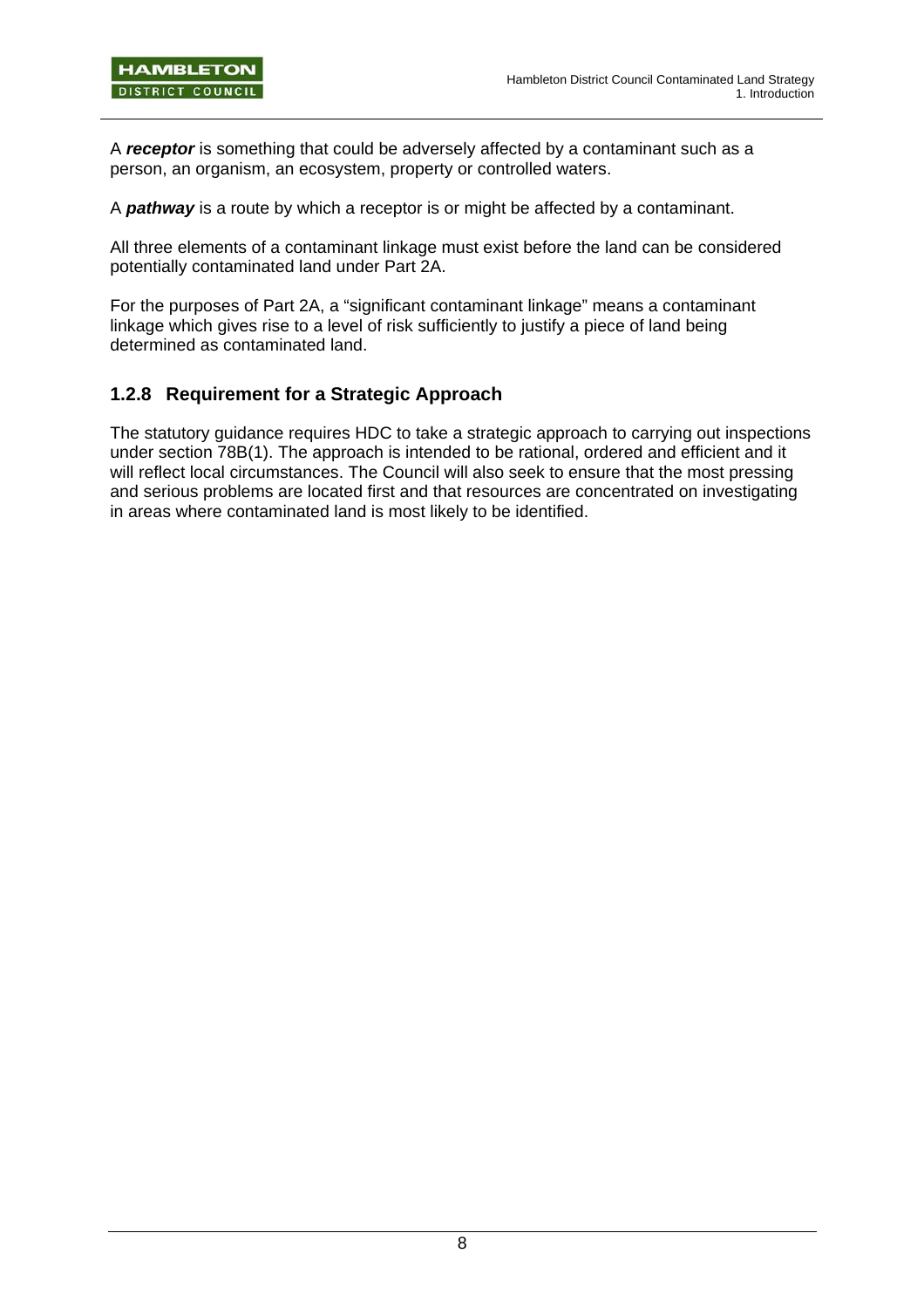# **2. CHARACTERISTICS OF THE COUNCIL AREA**

# **2.1 Hambleton District Council Area**

Hambleton is the one of the largest local authorities by land area in England and is predominantly rural in nature. There are several thriving market towns which form the main centres of population. The topography is mostly low lying and incorporates the River Swale catchment area, Vale of York and the Vale of Mowbray. The main areas of high ground lie to the east of the district where the North Yorkshire Moors National Park (incorporating the Cleveland Hills and Hambleton Hills (from which the authority takes its name)) are located.

### **2.1.1 Geographical Size and Location**

Hambleton is located in the county of North Yorkshire and covers an area of 1,310 square kilometres (506 square miles). Immediately to the north of the District are the heavily built up areas of Darlington, Stockton and Middlesbrough and the highly industrialised Tees Valley. To the south lies the City of York and the eastern boundary extends into the North York Moors National Park. To the south-east of the district the Hambleton Hills give way to the more undulating landscape of the Howardian Hills which is designated as an Area of Outstanding Natural Beauty.

### **2.1.2 Population Distribution**

Hambleton district is home to approximately 85000 people and is characterised by a dispersed settlement pattern of market towns, villages and hamlets, which form strong elements of the District's identity. The pattern is dominated by the market towns of Northallerton, Thirsk, Bedale, Easingwold and Stokesley, which accommodate around 45% of the total population. The remainder of the population is found in the 130 villages and hamlets and individual dwellings scattered across the district.

With a low population density of 65 people per sq km the Council faces challenges in service delivery and the provision of employment opportunities.

### **2.1.3 Council Owned Land and Property**

The Council's land holdings are relatively small, particularly since the Council undertook a large-scale voluntary transfer of its housing stock of approximately 4,500 properties to the Broadacres Housing Association in 1993.

Since then, the Council has bought land for re-development as industrial estates and re-sold the land in individual parcels, though ownership of a number of workshop units has been retained. The Council owns several areas of recreational land which are leased to the local Town or Parish Council. The Council also owns a number of car parks and buildings related to tourism and leisure, e.g. leisure centres, swimming pools and tourist information centres. A full list of land and property ownership is included in Appendix 2.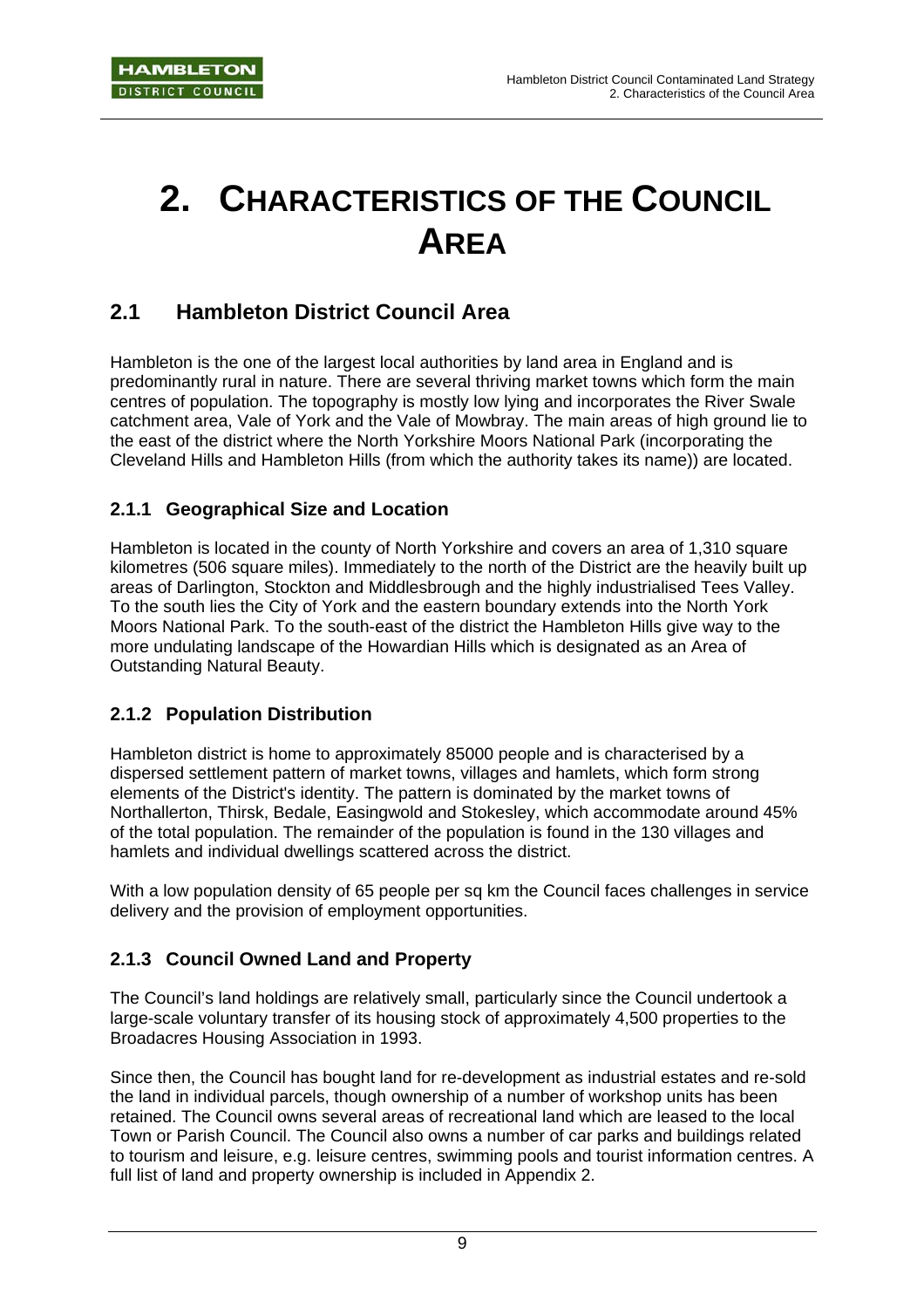### **2.1.4 Current Land Use**

Hambleton is a rural area and therefore the majority of the land use is devoted to agriculture with a variety of livestock, arable and mixed farms. There is little or no 'heavy' industry in the area although there are a number of small modern industrial estates scattered across the district which house a mixture of industrial and commercial activities.

The Council owns several developments and these are shown in Table 2.1 below.

| <b>Name of Development</b>                                                        | No of units                              | <b>Type of Development</b>             |
|-----------------------------------------------------------------------------------|------------------------------------------|----------------------------------------|
| Bedale Craft Yard, Bedale<br>Station                                              | 10 + Station House                       | <b>Craft Units</b>                     |
| Binks Close, Standard Way,<br>Northallerton                                       | 8                                        | Light Industrial                       |
| Lumley Close, Thirsk<br><b>Industrial Park</b>                                    | 10                                       | Light Industrial                       |
| Wainstones Court, Ellerbeck<br>Way, Stokesley                                     | $\overline{7}$                           | Light Industrial                       |
| <b>Springboard Business</b><br>Centre, Ellerbeck Way,<br>Stokesley                | 20 office units located in 1<br>building | <b>Managed Office</b><br>accommodation |
| <b>Evolution Business Centre,</b><br><b>County Business Park</b><br>Northallerton | 30 office units located in 1<br>building | <b>Managed Office</b><br>accommodation |
| Leeming Bar Food<br>Enterprise Centre, Leeming<br><b>Bar Business Park</b>        | 11 food grade units                      | Food grade manufacturing<br>units      |
| Momentum, Ellerbeck Court,<br>Stokesley                                           | $\overline{7}$                           | Self Service offices                   |
| Land                                                                              |                                          |                                        |
| Leeming Bar Business Park                                                         | Approx 9 acres remaining                 | Serviced land for sale                 |
| Leeming Bar Industrial<br>Estate                                                  | Approx 2 acres                           | Unserviced land for sale               |

*Table 2.1: Council Owned Commercial/Industrial Development Sites* 

There is a strong military presence in Hambleton due to the active RAF bases at Leeming, Linton on Ouse and Topcliffe. These airfields were built during the Second World War and these three have continued to the present day.

Other main employment sectors include public administration, education and health, manufacturing, construction, finance and IT, hotels, restaurants and tourism.

### **2.1.5 Protected Locations**

The Hambleton area is extremely diverse and this is reflected in the range of Sites of Importance for Nature Conservation (SINCs) and Sites of Special Scientific Interest (SSSIs). There are 47 SINCs, 4 SSSIs and there is one designated Local Nature Reserve (Nosterfield, part of SINC ref SE27-04 Nosterfield Quarry South). In addition, there is one Area of Outstanding Natural Beauty (Howardian Hills).

A full list of these protected locations is presented in Appendix 3.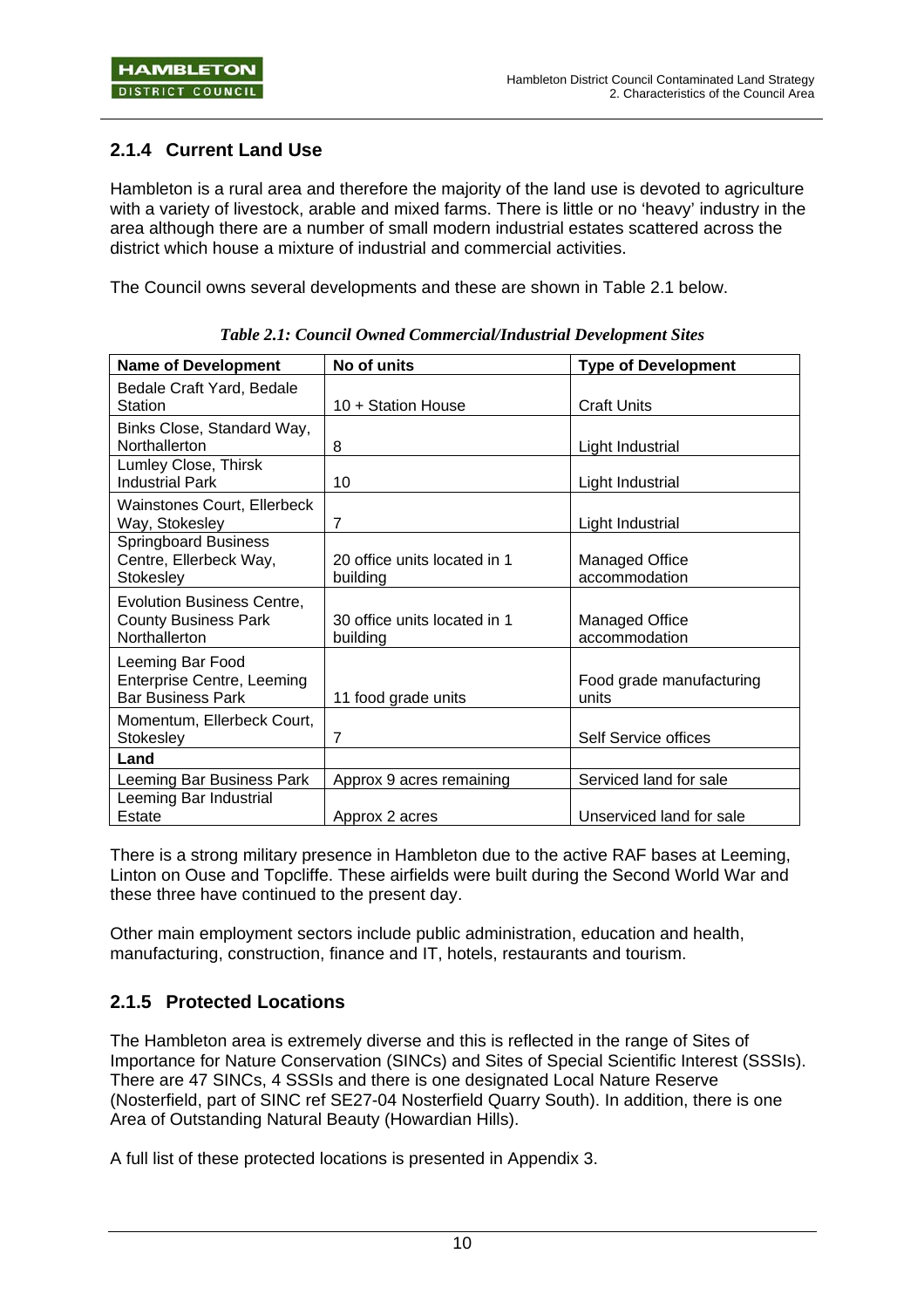### **2.1.6 Key Property Types**

Hambleton has a rich historical heritage which is reflected in the number of Scheduled Ancient Monuments, Listed Buildings and other areas of archaeological and historical importance. The market towns and villages are generally of high environmental quality and this characteristic contributes to the culture and identity of Hambleton, reflected in the 48 designated conservation areas and approximately 1738 listed buildings (Grade I – 43, Grade  $II^* - 84$ . Grade II – 1624 \*\*).

In addition there are 3 Registered Parks and Gardens, approximately 250 Scheduled Ancient Monuments and 2 Historic Battlefields.

\*\* - English heritage data differs slightly to HDC data and therefore a slight anomaly exists over the total number of listed buildings.

### **2.1.7 Water Resources**

The Hambleton area is dominated by the River Swale catchment area and to a lesser extent, the River Leven catchment in the northeast of the district. Both rivers have numerous tributaries of varying size and water quality, the majority of which are good or very good quality. River quality is classified by the EA as General Quality Assessment (Chemical) tests which measure dissolved oxygen, BOD (Biological Oxygen Demand) and ammonia.

The EA has defined a series of Groundwater Source Protection Zones which provide an indicator of the potential risk of contamination affecting the groundwater supplies. Generally, the closer the contamination is to the groundwater, the greater the risk. There are nine Groundwater Protection Zones in Hambleton (Ainderby Steeple, Kepwick, Kilburn, Dunsforth, Hollin Hill, Stubbing Nook, Pickhill, Sandhutton and Moorland Poultry) and therefore these would need to be considered as potential sensitive receptors when carrying out inspections in the areas close to them.

There are also a significant number of groundwater and surface water abstraction points within the District licensed by the EA, the majority of which are for agricultural irrigation purposes, but also for domestic supply and industrial/commercial use.

There are approximately 270 private water supplies (PWS) which are known to the local authority. These are also potential receptors and have been considered when investigating potential contaminated land sites.

The 270 PWS have been cross-referenced with potential areas of contamination identified from Landmark records. There are 56 PWS that are within 100m of Landmark historical land uses. These sites are shown in Appendix 4.

### **2.1.8 Known Information on Contamination**

There is very little information available on known contamination in the Hambleton district area. Sites which may have had some previous industrial use, such as gas works and factories, have been redeveloped in recent years. Contamination found on these sites was remediated under the planning regime in order to make the land safe and suitable for use.

There are large numbers of historical industrial sites, such as mining, quarrying, sand and gravel extraction, brickmaking and railways that have the potential to have caused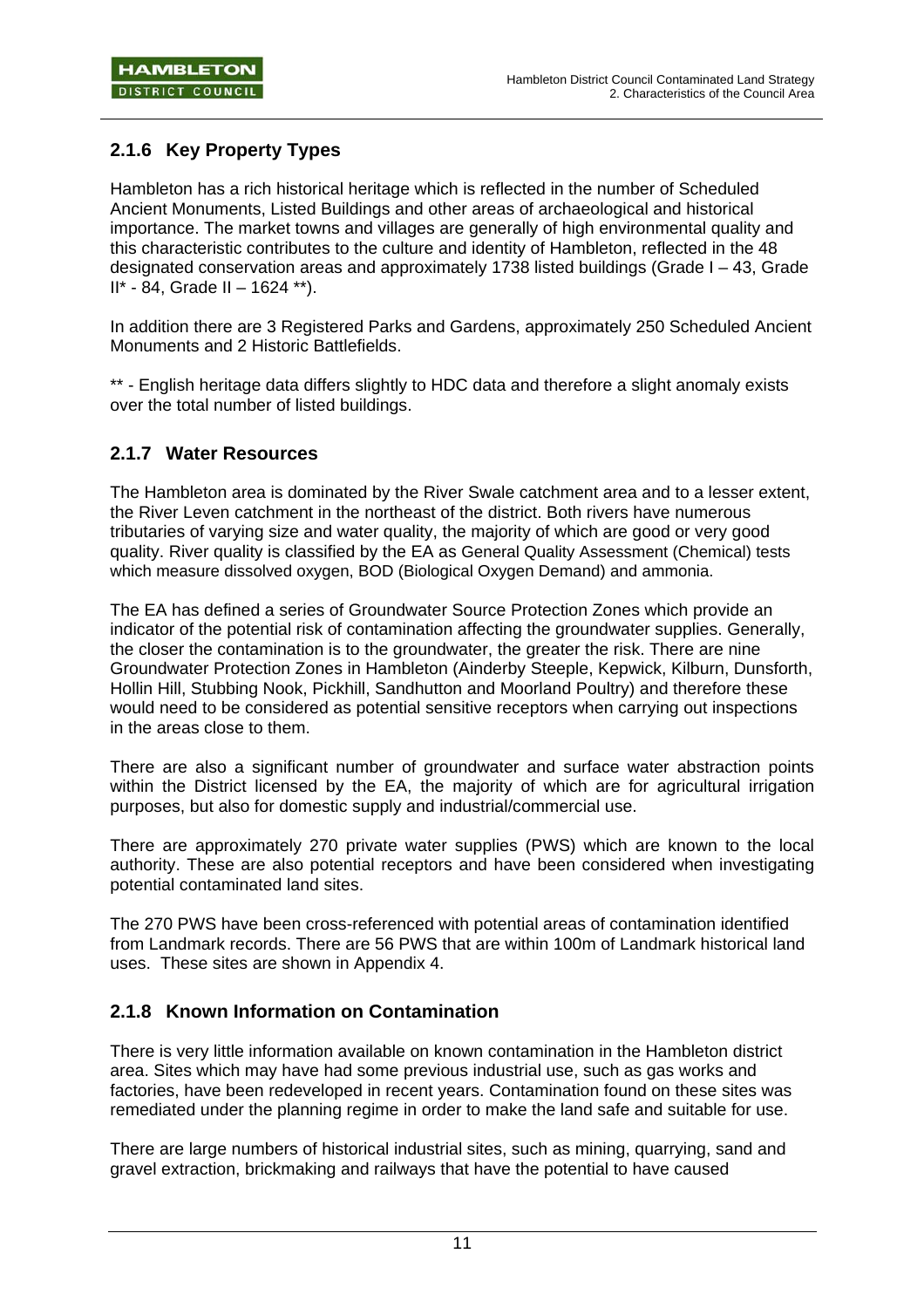contamination. The former airfields in the district that were used during the Second World War are also potential sources of contamination, primarily due to the storage and disposal of munitions and fuels. However, until each site is investigated and assessed then the actual risks to human health, controlled waters or the wider environment cannot be quantified.

### **2.1.9 Current and Past Industrial History**

Historically, the main industries were agriculture, mining and quarrying, brick making and railways. Today, most of these have declined or are obsolete and modern industries and commerce such as service industries, public sector, retail and manufacturing/construction have taken over as the main employers.

The District has always been predominantly rural in nature, however there have been a number of historical land uses which have since declined, but which may have produced a legacy of contamination.

In particular, brick-making used to be a widespread activity within the District, though now there is only one large scale brickworks remaining. Mining and quarrying was an important activity, especially around the northern fringes of the North York Moors where ironstone, whinstone and alum were mined or quarried extensively.

Many areas that have been mined or quarried in the past have been infilled, the contents of which are often unknown. This infilling of ground could lead to contamination and therefore needs to be investigated further.

Many of the market towns also contained a number of factories, such as the linoleum factory in Northallerton and linen factories in Brompton and Stokesley, although these have since been redeveloped.

### **2.1.10 Geology of the Area**

The geology of the area is composed of a succession of rocks from Carboniferous millstone grit in the West, to the Middle Jurassic oolitic limestones of the North Yorkshire Moors, in the East.

In the West there are small areas underlain by Millstone Grit, but it is more common to find areas of magnesian limestone of Permian age, together with bands of marl which contain evaporites such as gypsum and anhydrite. These are overlain by Triassic and Lower Jurassic beds of sandstones and mudstones, the most extensive of which is the Sherwood Sandstone and the Mercia Mudstone. These are followed by The Penarth and Lias Groups which consist of the Redcar Mudstone and a series of mudstones and sandstones and include a band of Cleveland Ironstone, which contains ironstone seams.

Further east in the North Yorkshire Moors there are outcrops of the Middle Jurassic Ravenscar Group which consists of a complex series of limestones and ironstones which are interspersed with sandstones and grit. These are overlain with Lower Calcareous Grit and then by Oolitic Limestone which constitutes large areas of the moors themselves.

The detailed geology is complicated by a series of fault lines which extend from North to South along the western edge of the North Yorkshire Moors and which run in an East-West alignment. These faults can affect all the rocks between the Sherwood Sandstone and the Ravenscar Group.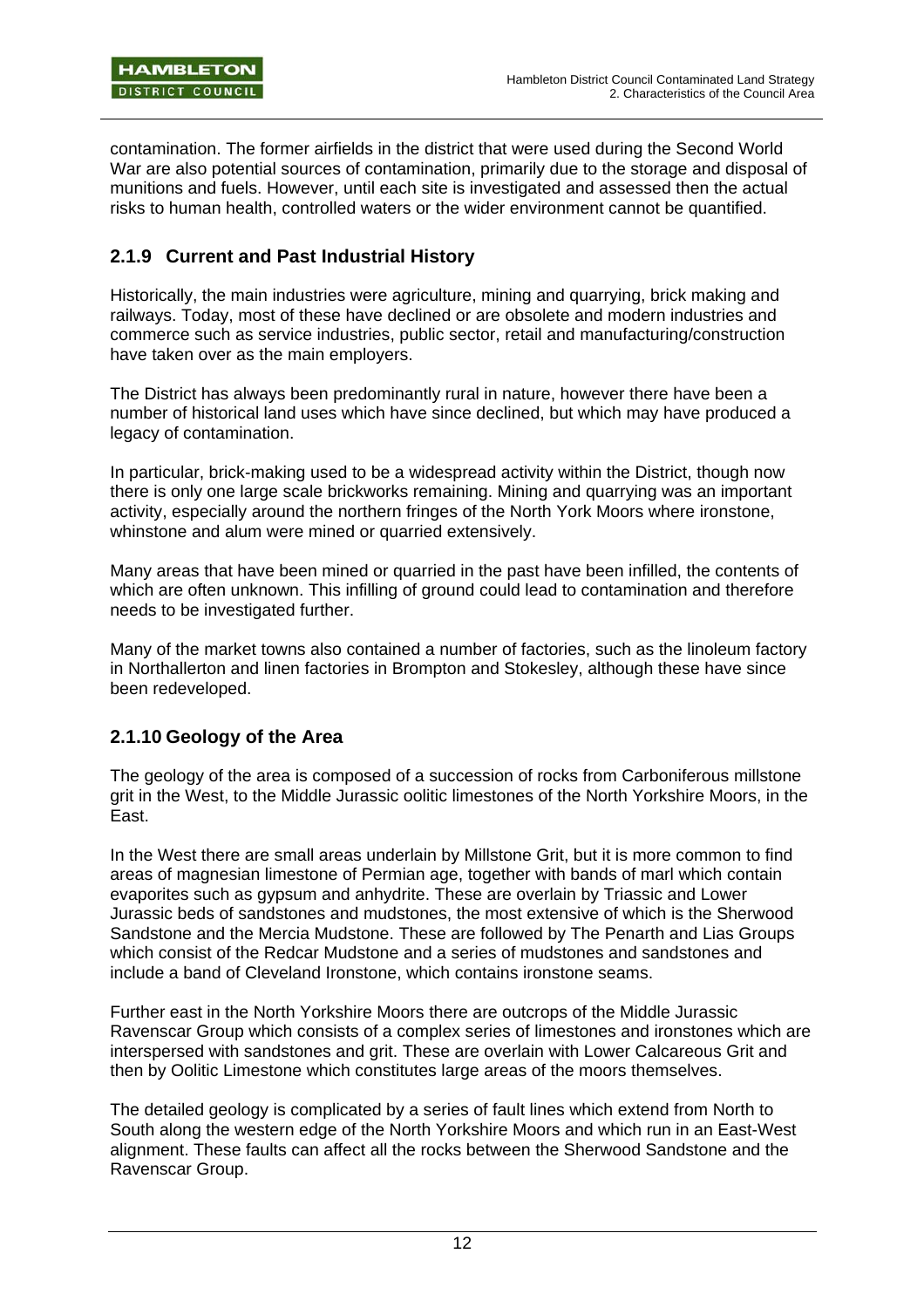The Vale of York was created by the flow of ice from the North and West between the higher ground of the Yorkshire Dales and the North Yorkshire Moors. As the ice retreated it formed a series of rivers and lakes in the valley in which a rich variety of material was deposited.

The East and West boundaries of the District are characterised by the deposit of fluvioglacial sand and gravel with evidence in some areas of the remains of river terraces. The majority of the Vale of York is dominated by the deposit of glacial till, but there is a wide central band of glacial lake deposits running through the Vale in a NW to SE alignment. These deposits consist of a mixture of sand and gravel and silt and clay.

### **2.1.11 Hydrogeology of the Area**

The Policy and Practice for the Protection of Groundwater, National Rivers Authority (NRA) Region Appendix for the Yorkshire Region identifies the Sherwood Sandstone Group and the Magnesian Limestone strata as Major Aquifers. This document still applies to the Environment Agency into which the NRA was amalgamated.

The Sherwood Sandstone Group outcrops in the relatively low-lying Vale of York, resulting in low hydraulic gradients within the aquifer and small seasonal variations in water levels. Both fissure and inter-granular flow are important methods of groundwater movement and there is a complex hydrogeological relationship between the sandstone and its overlying cover of fluvio-glacial and lacustrine deposits.

Groundwater quality is generally good, though it deteriorates significantly to the East, where there are high levels of sulphates associated with the Mercia Mudstone and where high concentrations of iron and manganese may be found. In addition, nitrates may be a problem where the cover of drift deposits is thin or of a sandy nature. The Sherwood Sandstone is extensively used for public supply and also for private borehole supplies, which together with its vulnerability where the drift allows infiltration, make it very susceptible to pollution.

The Magnesian Limestone which outcrops to the West of the Sherwood Sandstone, is also classed as a major aquifer. It is composed of the Lower and Upper Magnesian Limestones which are separated by the Middle Permian Marls, which also contain evaporites such as gypsum and anhydrite. The limestone is often fissured and the beds may produce large yields of groundwater, but the ease of water movement also makes them very susceptible to pollution.

The Ravenscar Group is classed as a minor aquifer which gives rise to numerous small springs, some of which are used for water supply.

The Drift deposits are also classed as a minor aquifer and the close proximity of the water in these deposits to the ground surface makes them highly susceptible to pollution. Few public supplies are now taken form the drift deposits, though there are still some shallow wells providing private water supplies and farmers may use supplies from the drift to provide water for agricultural spray irrigation.

The Millstone Grit, which only outcrops in a very few places on the very Western boundary of the District, is also classed as a minor aquifer. Its geology is extremely complex as a result of extensive faulting, but it is used for a large number of public supply sources, including large surface reservoirs.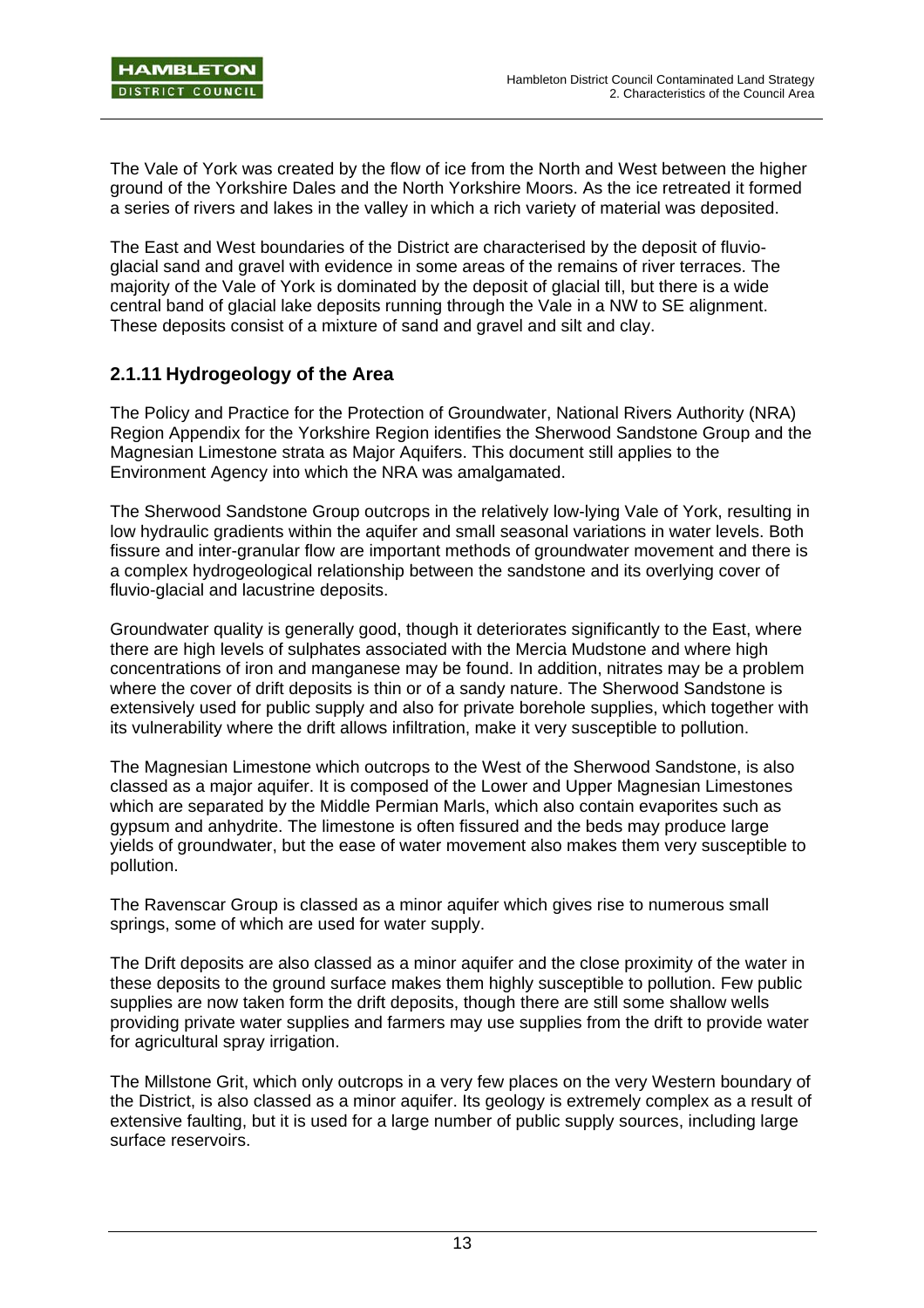The Mercia and Redcar Mudstones are classed as non-aquifers. These are impervious layers which provide important protection to the main aquifers where they exist as overlying layers. The Middle Permian Marls which separate the Upper and Lower Magnesian Limestones are also classed as a non-aquifer.

### **2.1.12 Redevelopment History and Controls**

Redevelopment has not occurred on a large scale due to the rural nature of the district. Industrial sites have tended to expand slowly on the edges of the main settlements and at the current time there are no plans to change the nature of these sites. These sites consist mostly of small factories and business units. The following list shows the largest residential, commercial and agricultural developments in the HDC area in recent years.

### RESIDENTIAL

- 1. 09/00795/FUL Revised application for the layout of land and construction of 283 dwellings, associated garages and landscaping as amended by plan received by Hambleton District Council on 02 November 2009 at Former York Trailers, Northallerton. (Yuill Homes, Taylor Wimpey)
- 2. 10/02373/OUT Outline application for a mixed use development comprising of 925 dwellings (C3), employment (B1, B2 & B8) , neighbourhood centre, comprising: shops (A1), financial and professional services (A2), restaurant(s) and cafe(s) (A3), drinking establishment(s) (A4), hot food takeaway(s) (A5), hotel (C1), extra-care facility (C2) and medical centre and other non-residential institutions (D1), primary school (D1), community uses including recreation playing pitches and allotments, car parking and means of access (all matters reserved apart from means of access). Phase I residential 107 dwellings & Phase I commercial (B1c) all details to be considered as amended by plans received by Hambleton District Council on 20th September 2011 and 7th October 2011 at Land Off Topcliffe Road And Gravel Hole Lane, Sowerby, Thirsk, North Yorkshire (Castlevale)
- 3. 11/01661/FUL Construction of 93 dwellings, associated parking, highway works and the provision of public open space as amended by plans received on 14 December 2011 at York Road, Easingwold (Redrow Homes)
- 4. 12/00842/REM Application for reserved matters for the construction of 89 dwellings, garages, electricity sub station, access and the provision of public open space as per amended plans received by Hambleton District Council on 24th and 28th August 2012 at The Abattoir, Aiskew (Taylor Wimpey)
- 5. 12/02437/FUL Construction of a new 52 apartment extra care development with associated communal facilities including a new public library (Cherry Garth Homes, Chapel Street, Thirsk (Housing 21)

#### COMMERCIAL

6. 08/04438/FUL - Construction of a soft drinks manufacturing and bottling facility with associated warehousing, office space, car parking and landscaping as amended by plans received by 12 December 2008 (OS Field 1200, Tutin Road, Leeming Bar Industrial Estate, Leeming Bar (Caw Ingredients)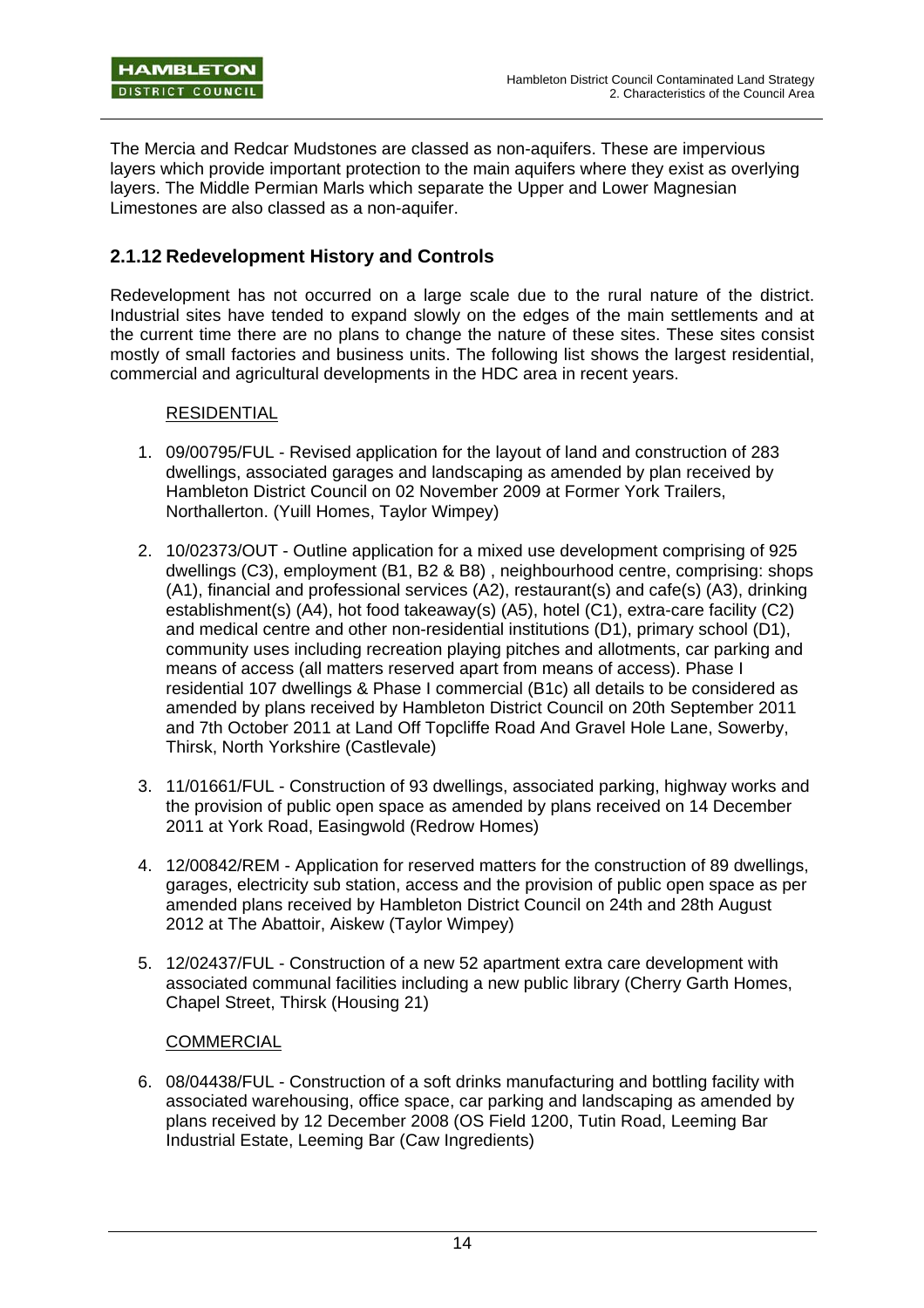- 7. 09/01546/OUT Outline application for the construction of a new production and finishing building with associated external storage, access, parking and drainage attenuation pond at Dalton Industrial Estate, Dalton (Severfield Rowen PLC)
- 8. 10/01741/FUL Application for a planning permission to replace an extant planning permission in order to extend the time limit for implementation for a two storey extension to existing furnishing store, associated car parking and landscaping at Barkers, Finkills Way, Northallerton (Barkers Northallerton Ltd)
- 9. 08/02488/REM Application for the approval of reserved matters for the construction of 12 industrial units (class B1, B2 and B8) at Busby Stoop Road, Thirsk (Forward Investments)
- 10. 11/02122/FUL Construction of 12 light industrial units (B1) at Former Dispol Uk Ltd, Station Road, Thirsk (AV Ogden Holdings Limited).

### **AGRICULTURAL**

- 11. 09/04173/FUL Construction of 12 replacement turkey sheds as amended by plans received by Hambleton District Council on 23 January 2010 at Skipton Airfield, Sandhutton (Cranberry Foods Ltd)
- 12. 10/01239/FUL Revised application for construction of a range of agricultural buildings and reception area at Haddocks House, Myton on Swale (Mr K D Morrison)
- 13. 10/02682/FUL Construction of 6 no. poultry units for broiler rearing at Fleet Bank Lane, Tollerton (Musterfield Poultry Grower Ltd)
- 14. 11/01930/FUL Demolition of 4 existing poultry sheds, construction of 4 new poultry sheds (phase 1) and three new poultry sheds (phase 2) with associated equipment and a balancing pond at Mowbray House, Sandhutton Lane, Carlton Miniott (Amber Real Estate Investments Ltd)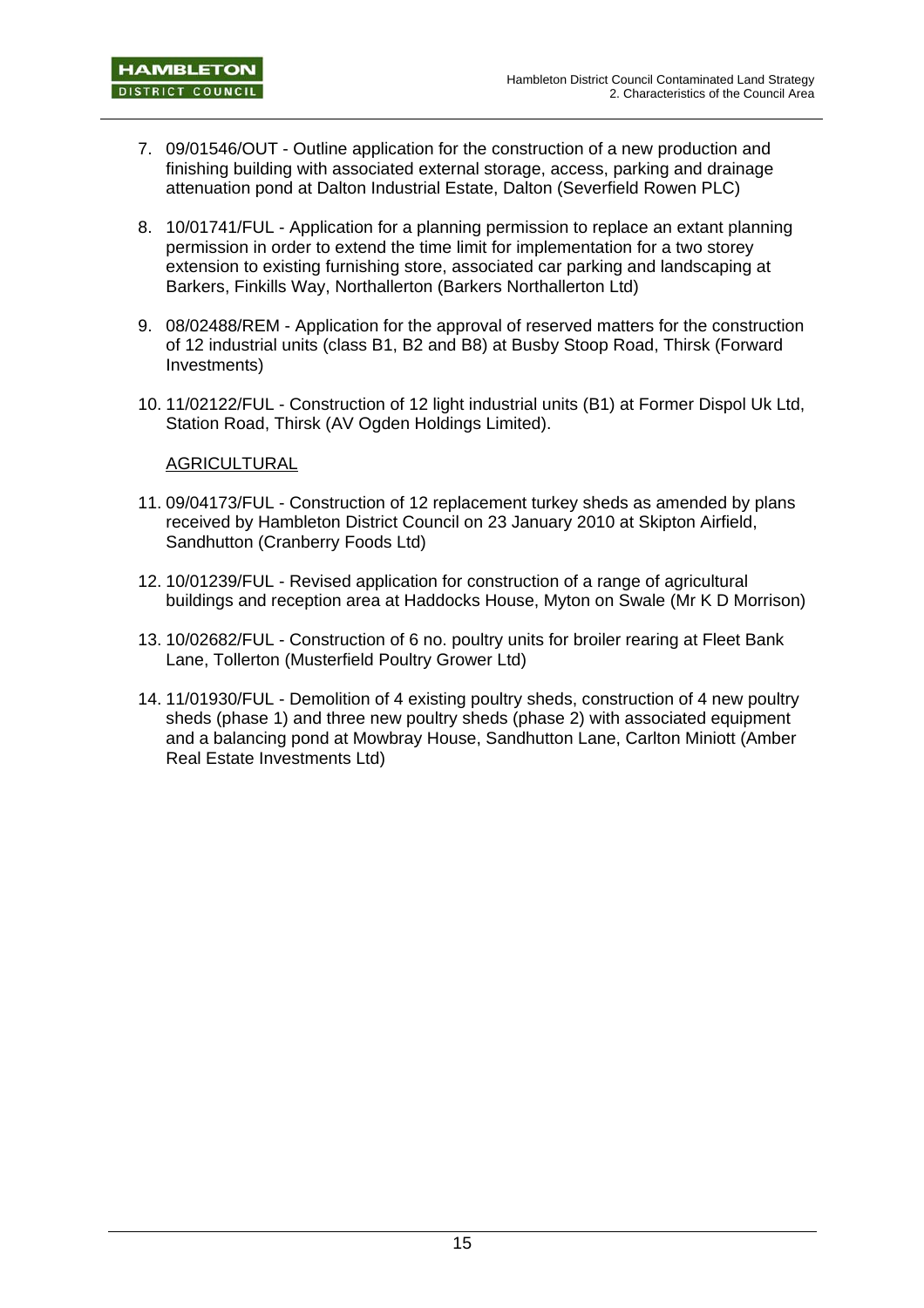# **3. STRATEGY AIMS, OBJECTIVES AND MILESTONES**

## **3.1 Aims of the Strategy**

The aims of this strategy are:

- 1. To comply with legislation relevant to contaminated land;
- 2. To ensure a strategic approach is used for dealing with contaminated land;
- 3. To ensure that the HDC strategic inspection priorities are taken into account (see below);
- 4. To ensure that the remediation of contaminated land is appropriate, practicable, durable and effective;
- 5. To ensure, wherever possible, that the polluter pays for the cost of remediation;

## **3.2 Objectives of the Strategy**

The objectives that will help HDC achieve the aims of the strategy are:

### **Objective 1 (Aim 1 – To comply with legislation relevant to contaminated land)**

- To implement the primary legislation Part 2A Environmental Protection Act 1990;
- To use the Contaminated Land Regulations to deal with special sites, remediation notices, rights of entry compensation, appeals procedures, content of public registers;
- To follow the statutory guidance in relation to the definition, identification and remediation of contaminated land, all matters relating to liability for remediation, and recovery of costs of remediation and relief from hardship.

### **Objective 2 (Aim 2 – To ensure a strategic approach is used for dealing with contaminated land)**

- To identify land which merits detailed inspection in a rational, ordered and efficient manner;
- To identify the most pressing and serious problems first;
- To concentrate resources on areas where contaminated land is most likely to be found.

### **Objective 3 (Aim 3 – To ensure that the strategic inspection priorities are taken into account)**

• To consider HDC strategic priorities when dealing with contaminated land, namely:

| Priority 1: | To protect human health                      |
|-------------|----------------------------------------------|
| Priority 2: | To protect controlled waters                 |
| Priority 3: | To protect designated ecosystems             |
| Priority 4: | To protect crops and animals                 |
| Priority 5: | To prevent damage to buildings and monuments |

### **Objective 4 (Aim 4 – To ensure that the remediation of contaminated land is appropriate, practicable, durable and effective)**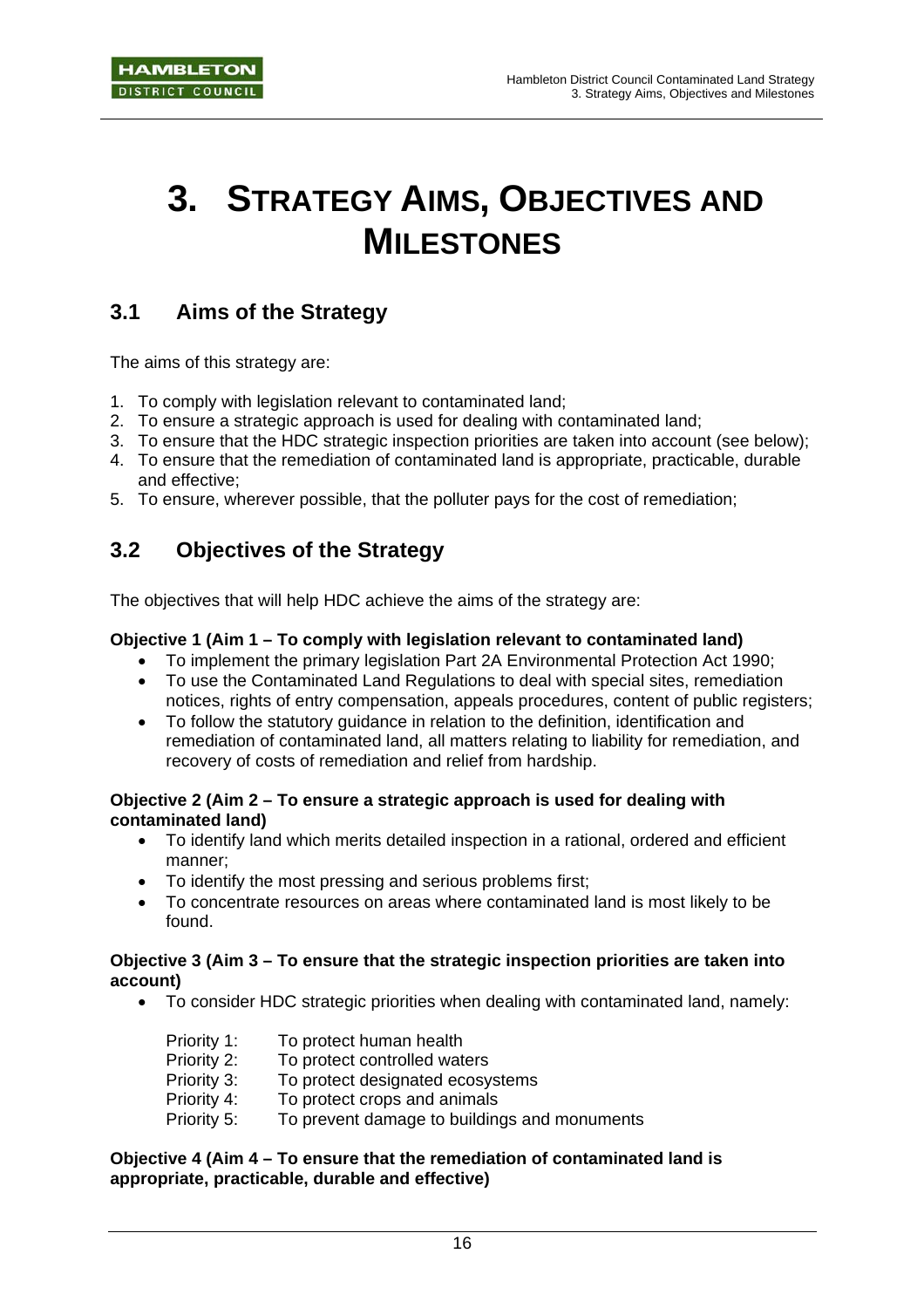- To assess land contamination against current UK standards and to use information that is scientifically based, authoritative, relevant and appropriate.
- To consider the costs involved and the seriousness of harm or pollution of controlled waters;
- To ensure that the best practicable techniques are used for the remediation;
- To consider the technical, site, time and regulatory constraints of remediation.

### **Objective 5 (Aim 5 – To ensure, wherever possible, that the polluter pays for the cost of remediation)**

- To identify and attribute responsibility to the appropriate liability group and responsible persons;
- To seek to recover the costs of remediation from the responsible persons.

## **3.3 Milestones**

### **3.3.1 Hambleton District Council**

The original contaminated land strategy included a number of specific targets in relation to the development and implementation of the strategy and for review purposes. These can be summarised as follows:

| <b>Action</b>                                        | Date(s)                                | <b>Progress</b> |
|------------------------------------------------------|----------------------------------------|-----------------|
| Agreement on strategic principles                    | 1 <sup>st</sup> March 2001             | Achieved        |
| Draft strategy completed                             | $6th$ April 2001                       | Achieved        |
| Consultation on draft strategy                       | $9th$ April -18 <sup>th</sup> May 2001 | Achieved        |
| Obtain hardware, licences and staff training for     |                                        |                 |
| <b>GIS</b>                                           |                                        |                 |
| Development of contaminated land database            |                                        |                 |
| Preparation and Cabinet approval of final            | $21st$ May - June 2001                 | Achieved        |
| strategy document                                    |                                        |                 |
| Publication of final strategy                        |                                        |                 |
| Initial collation of data and inspection of District | July 2001 - March 2004                 | Achieved        |
| to identify potential sites and prioritise those     |                                        |                 |
| requiring more detailed site investigation and/or    |                                        |                 |
| remediation                                          |                                        |                 |
| Detailed site investigation and remediation          | April 2004                             | Ongoing         |
| programme                                            |                                        |                 |

*Table 3.1: Summary of Original Strategy Implementation* 

Most of these targets have been achieved, including agreement of strategic principles, draft strategy, development of GIS and contaminated land database and publication of final strategy.

The collation of data and the prioritisation and inspection of sites had a predicted timeframe of July 2001 to March 2004. This work was finally completed in March 2010, six years later than originally predicted. This large delay was due to a number of factors including staffing shortages, the large volume of information gathered, number of sites identified, complexities of the various prioritisation methodologies used, and finally the time needed to develop a workable in-house prioritisation system.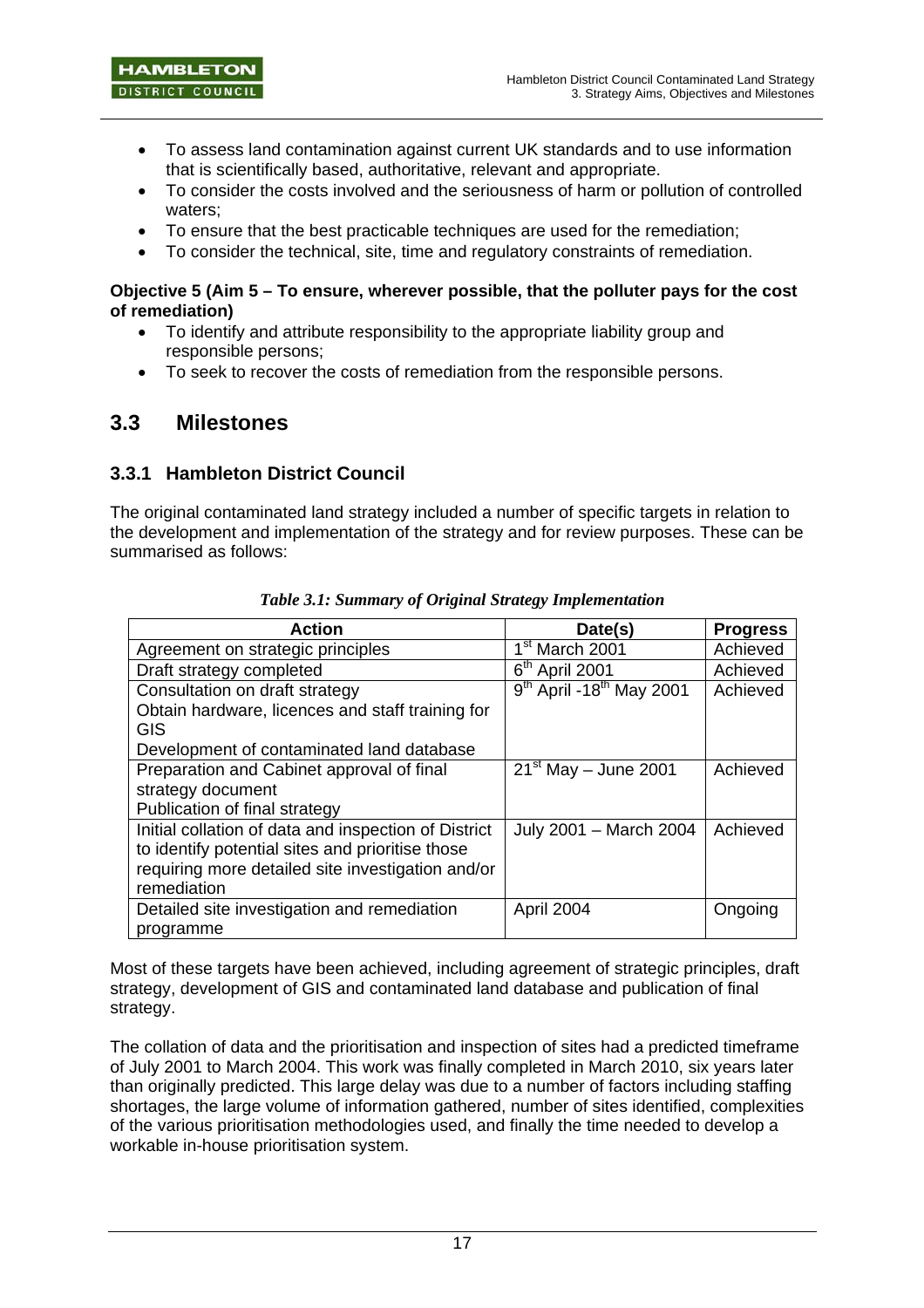The detailed site investigation and remediation programme was started in April 2005, before the prioritisation work had finished, one year later than originally planned. This delay was due to a 'knock-on' effect from the problems experienced in site prioritisation mentioned above. However, the Council decided to begin detailed inspections of sites which were deemed to be 'high' risk, such as areas of former military use (airfields from world war two) and gas works.

The site investigation work carried out to date is summarised below:

| Year      | <b>Number of</b><br><b>New Sites</b><br><b>Inspected</b> | <b>Contaminated</b> | <b>Not</b><br><b>Contaminated</b> | <b>Further investigation</b><br>required |
|-----------|----------------------------------------------------------|---------------------|-----------------------------------|------------------------------------------|
| 2005/2006 |                                                          |                     |                                   |                                          |
| 2006/2007 | 12                                                       |                     | 12                                |                                          |
| 2007/2008 | 10                                                       |                     |                                   |                                          |
| 2008/2009 |                                                          |                     |                                   |                                          |
| 2009/2010 |                                                          |                     |                                   |                                          |
| 2010/2011 |                                                          |                     |                                   |                                          |
| 2011/2012 | 23                                                       |                     |                                   |                                          |

*Table 3.2: Summary of annual site investigation work* 

In 2010/2011, HDC had an inspection target of 25 inspections. Approximately half of this target was achieved. The 2011/2012 target for HDC was 25. In the HDC area 23 inspections were carried out.

The current aim for future years is to continue with the 25 inspections per year in order to help achieve the overall aims and objectives of the strategy.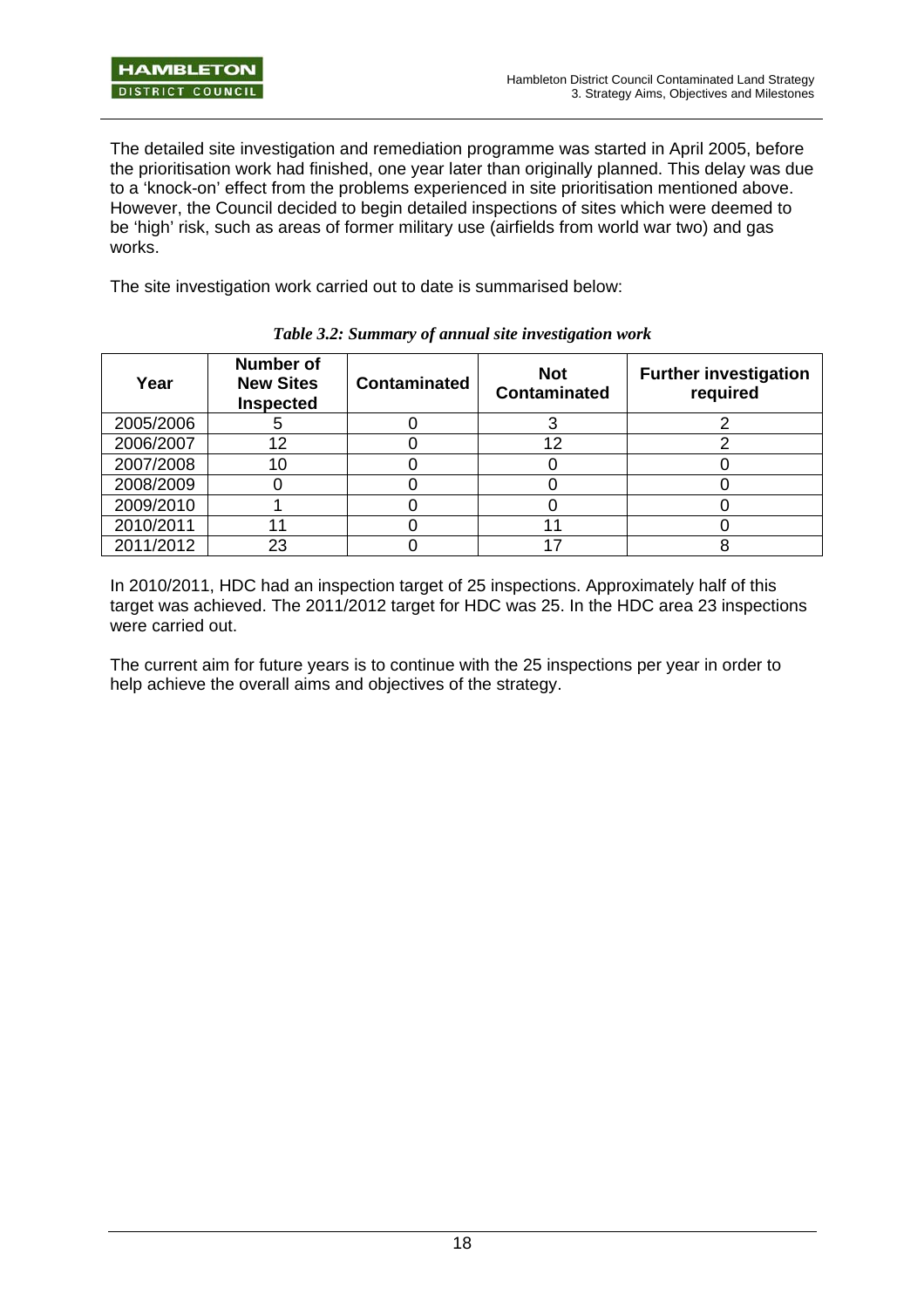# **4. PRIORITY ACTIONS AND TIMESCALES**

# **4.1 Priorities**

The current priorities for HDC are:

- Cross reference private water supplies registered with the local authority with sites of known historical land use (Landmark data).
- Continue inspecting highest risk sites in HDC area in accordance with prioritised list.

## **4.2 Timescales**

The timescales for completing the prioritised activities identified above are as follows:

- Cross reference private water supplies and historical land use data by end March 2013.
- Inspection of sites 25 for HDC each year.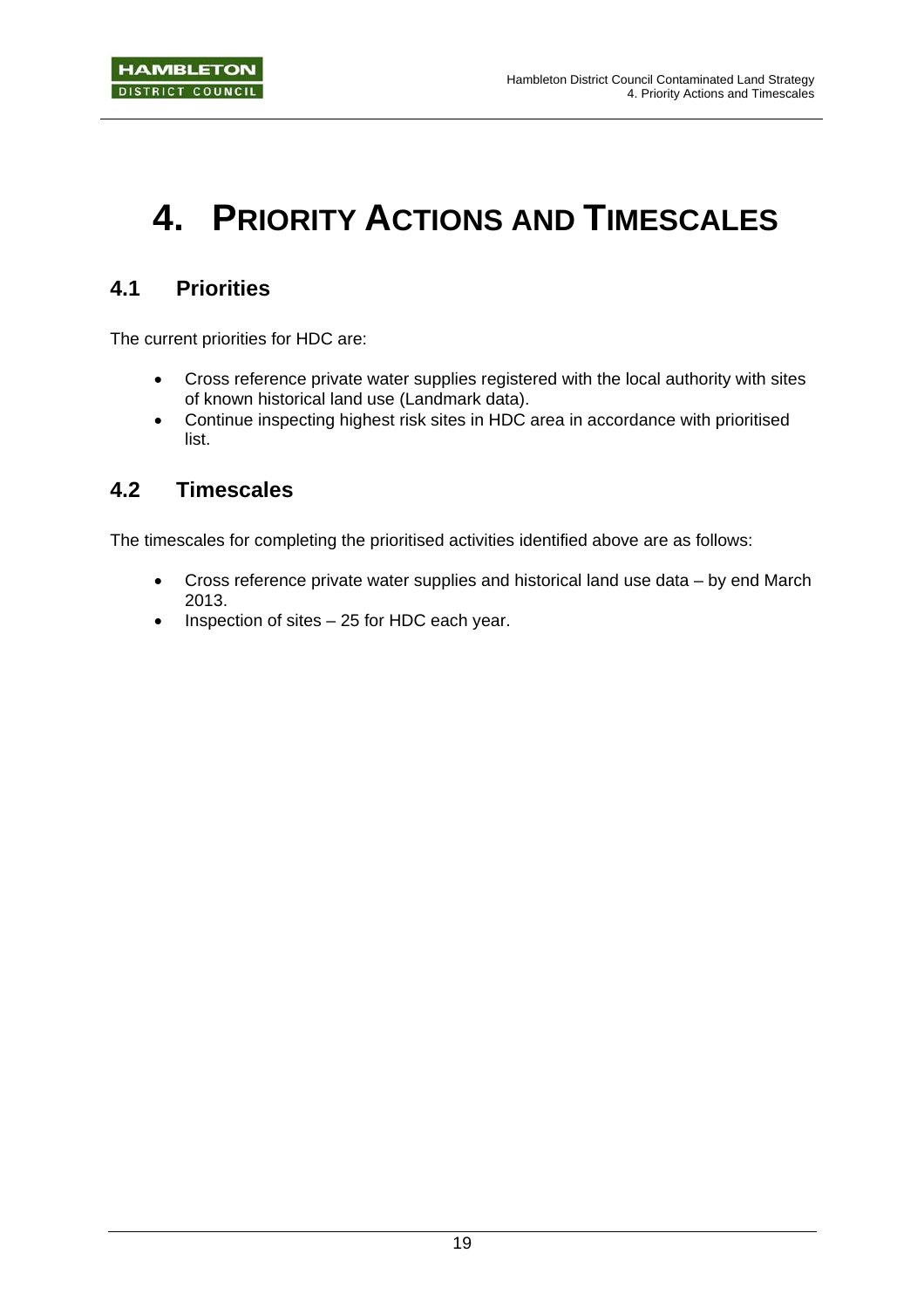# **5. POLICIES AND PROCEDURES**

There are many different aspects to the contaminated land regime and therefore it is important for HDC to set down certain policies on how they will deal with these numerous and often technically complex matters. The Council must first and foremost take into account the legislation and statutory guidance issued by the Secretary of State when dealing with contaminated land.

However, because the guidance applies across the whole of England the guidance it provides is only general guidance. In these circumstances, the Council must consider its own position and devise policies that are specific to the area.

The following policies and procedures are not intended to replace the statutory guidance or to allow the authority to deviate from what is specified in the regulations, but to provide a clear basis on which decisions can be reached when dealing with matters relating to contaminated land. These matters can often be complex, contentious and politically sensitive and therefore clarity, unambiguity and transparency are essential.

### **5.1 Internal Management Arrangements for the Inspection and Identification**

### **5.1.1 Orphan sites**

The term 'orphan site' is taken from the statutory guidance and means any site where a significant contaminant linkage has been identified but where there are no members of a liability group to pay for the cost of remediation. In cases such as this the cost of remediation falls to the local authority.

In accordance with the aims and objectives of this strategy, HDC will ensure the polluter pays for any remediation, wherever possible. However, it is possible that all members of a liability group may be excluded from liability under one of the 'exclusion tests' specified in the statutory guidance. If this happens then the Council may be liable for the costs of remediation.

The cost of remediation of contaminated land varies widely from a few hundred pounds for cases where there is a small volume of material to hundreds of thousands of pounds for large scale remediation. Because of this variance in cost it is not feasible for the Council to set aside a pool of money on the off-chance that a site may become an orphan site. It is not possible to predict when an orphan site may arise or the potential remediation costs required.

Therefore, it is proposed to apply for funding directly from central government when an orphan site arises, rather than making budgetary provision on an annual basis. Applications will be made to the Contaminated Land Capital Projects Programme once the costs of a remediation scheme are known.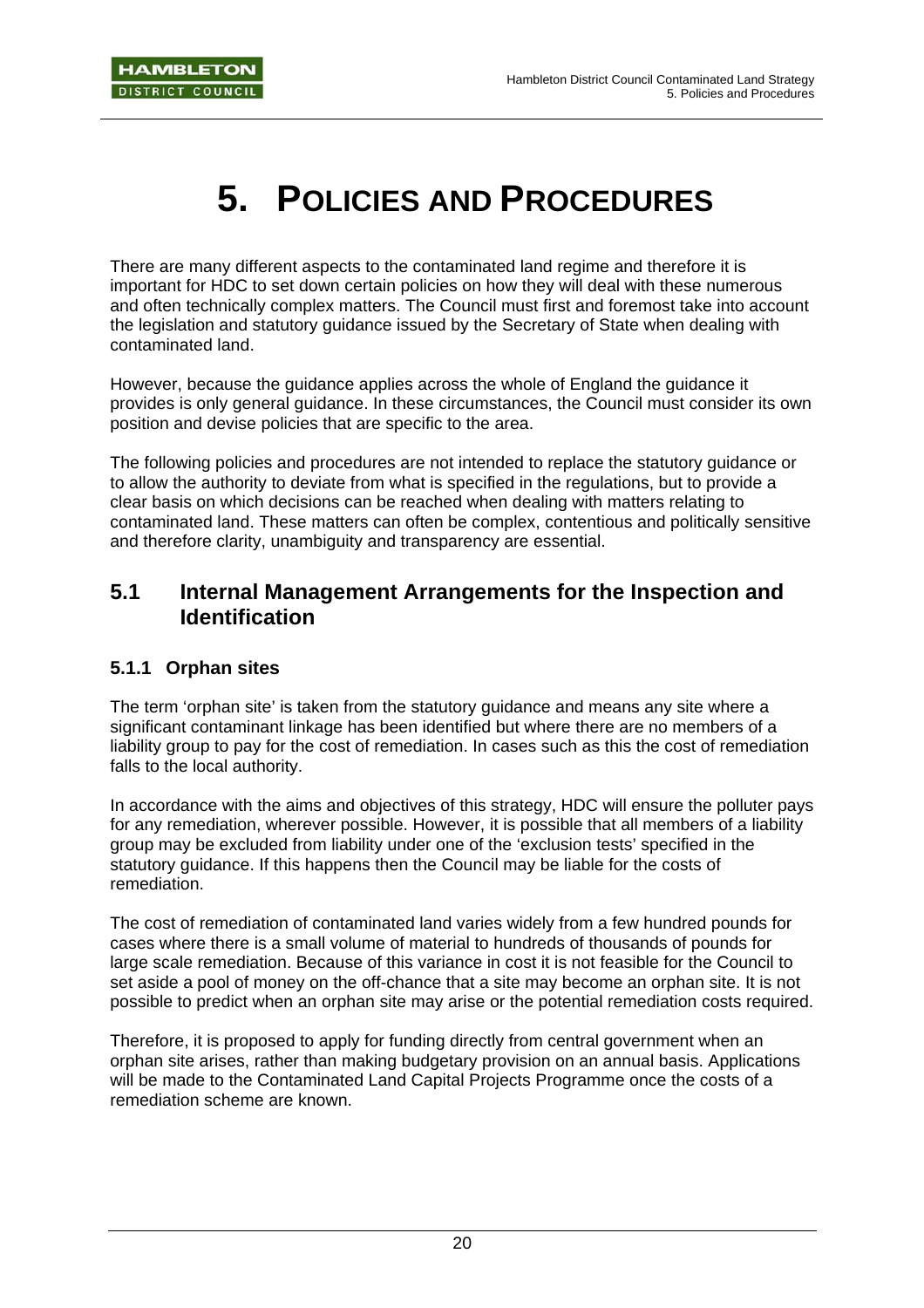## **5.1.2 Urgent Sites**

The risks from contaminated land are generally taken to pose a threat to human health or the wider environment over a long period of time i.e. chronic health risks. However, there are occasions that require urgent action in order to prevent or minimise harm to one or more sensitive receptors.

If a site poses an unacceptable risk in that there is harm being caused to human health or significant pollution of controlled waters is being caused then the Council will need to investigate immediately rather than following the prioritised inspection list.

HDC will seek the advice of the Health Protection Agency in relation to matters concerning human health, and the Environment Agency in matters relating to controlled waters, before carrying out any remediation.

### **5.1.3 Pollution Incidents**

If the Council is made aware of a pollution incident in relation to controlled waters then the matter will always, in the first instance, be referred to the Environment Agency (EA).

If, after carrying out an investigation, the EA consider the matter falls outside of their remit but within that of the local authority, the Council will take responsibility for the site. The Council will carry out a preliminary risk assessment in order to prioritise the site. The placing in the prioritised list will determine the urgency and therefore the timing of any subsequent inspection under Part 2A.

If the Council is made aware of a pollution incident on land then an initial assessment of available information will be carried out to establish if the matter is one intended to be dealt with by the Environmental Damage Regulations 2009 (EDR).

If the EDR apply then the Council will investigate the matter accordingly and pursue the polluter to ensure that effective remediation is carried out.

If the EDR do not apply then the Council will carry out a preliminary risk assessment in order to prioritise the site. The placing in the prioritised list will determine the urgency and therefore the timing of any subsequent inspection under Part 2A.

### **5.1.4 Hardship**

The Council has no policy specific to financial hardship. In cases when the appropriate person is a Class A person and the owner of the contaminated land then the Council will apply a land charge on the property to which the contaminated land applies. The costs of remediation will then be recovered from the Class A person when the property is sold.

Recovery of costs from Class B persons will be in accordance with the standard debt recovery policies of the Council and may result in County Court or even High Court action.

### **5.1.5 Voluntary Remediation**

HDC seek to encourage voluntary remediation whenever possible and in cases where this approach is favoured by a responsible person then the Council will oversee the works to ensure that they are carried out properly by professionally qualified and experienced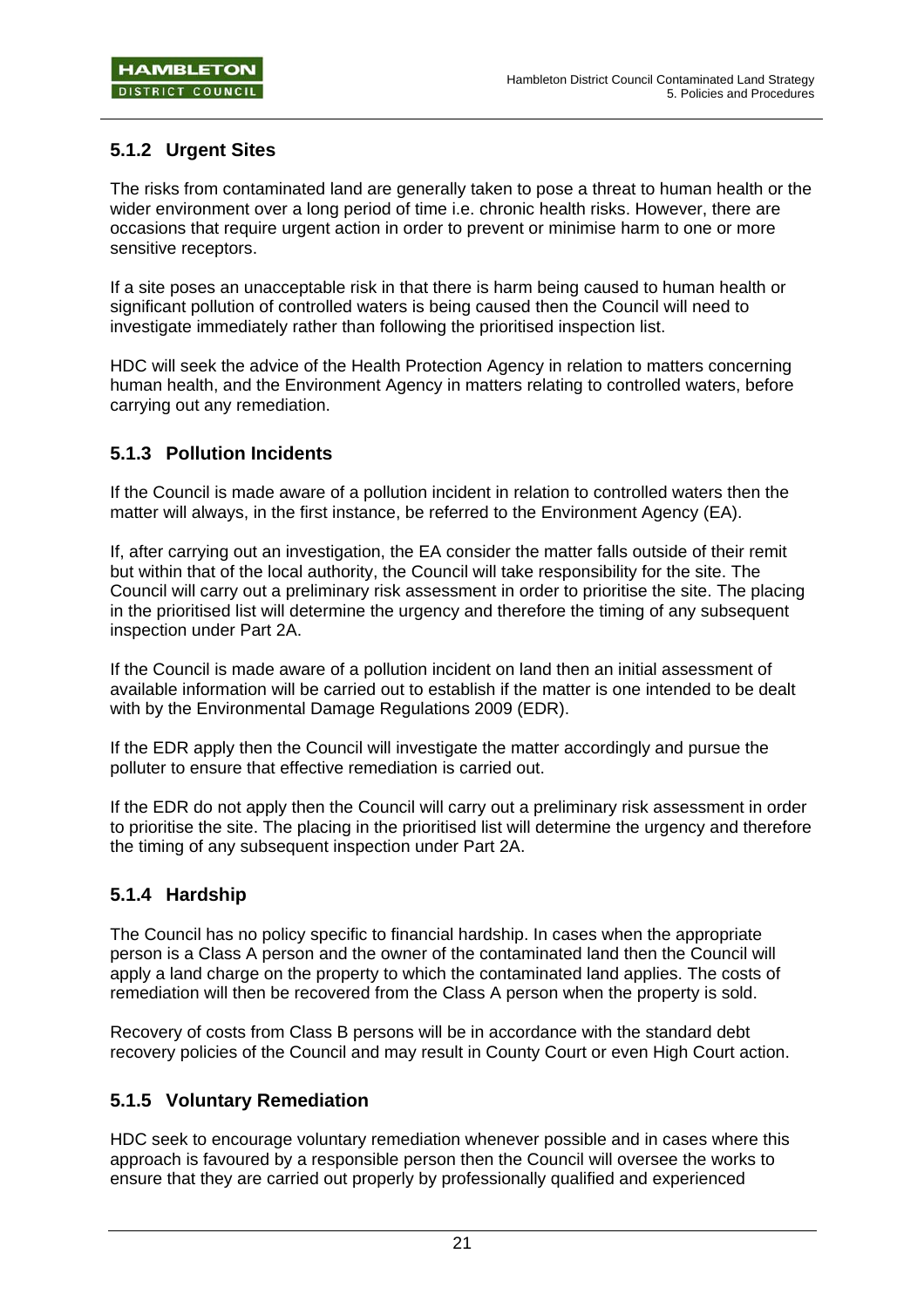persons. If the responsible person wants to remediate land voluntarily then the Council will not necessarily make a formal determination, provided the remediation happens to an appropriate standard and timescale. If the responsible person fails to carry out the remediation as agreed then the Council may make a determination at any time.

### **5.1.6 Special Sites**

Part 2A provides for certain land that meets the definition of contaminated land to be designated as a Special Site, if it meets one of a number of categories of land prescribed in the Contaminated Land (England) Regulations 2006.

In cases where HDC believes that land, if found to be contaminated land, would subsequently be a Special Site, we will ask the Environment Agency (EA) to carry out a site inspection on our behalf, prior to determination of that land as contaminated land. However, the responsibility for formal determination of any land as contaminated land remains with the Council

Once land has been determined to be contaminated land, and where the EA and Council agree (or the Secretary of State decides) that the land is also a Special Site, the EA will take over the role of enforcing authority from the Council.

Remediation of the site may include further investigation and assessment, action to remedy the unacceptable risks identified or monitoring. The EA is responsible for maintaining a public register of regulatory action for Special Sites.

### **5.1.7 Harm to Receptors**

The statutory guidance specifies different levels of harm to different receptors at which land is to be designated as contaminated land. The strategy lists the HDC priorities under Objective 3 (page 19), which correspond to the receptors listed in the Statutory Guidance.

### *5.1.7.1 Human Health*

The Council will treat each site on a case-by-case basis as the factors which determine what constitutes 'significant harm', such as contaminant, soil type, soil properties, pH, land use etc., will be different for each site.

The Council will also liaise with the HPA for advice on any approach taken in deciding on what is significant or not significant.

### *5.1.7.2 Controlled Waters*

The Council will seek the advice of the Environment Agency in these cases as they have the necessary expertise in this subject.

### *5.1.7.3 Ecological Receptors*

The Council will always seek the advice of Natural England and the North Yorkshire County Council Ecologist in these cases. The Council will also consult species and/or habitat specific experts should this be necessary.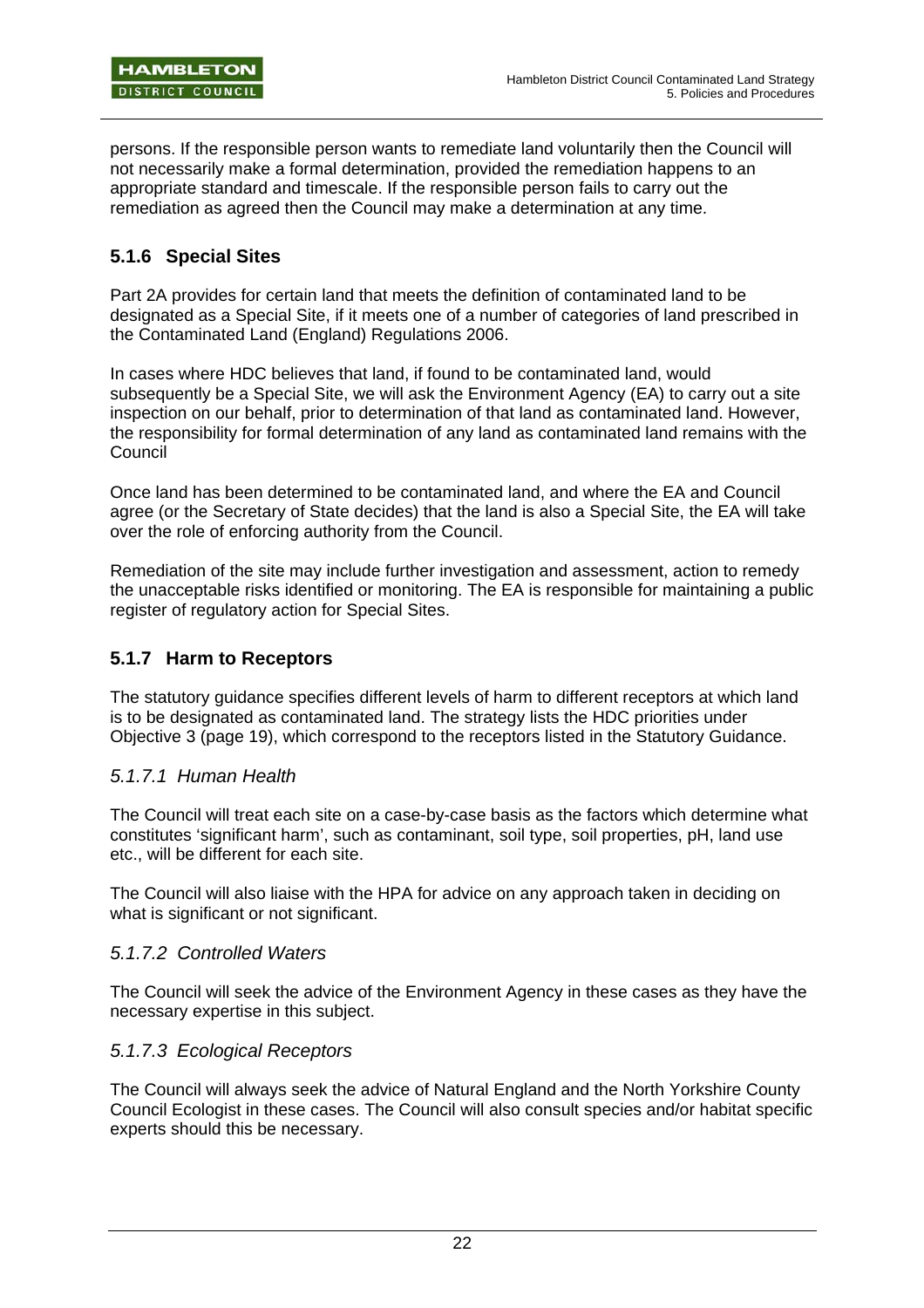### *5.1.7.4 Property (Animals, Crops etc.)*

The Council will liaise with and take advice from the Food Standards Agency (FSA), Defra or other specialist if there is any possibility of harm to receptors in this category, or if there is any possibility of harm to the food chain where humans will ultimately be the receptor.

### *5.1.7.5 Property (Buildings)*

The Council will liaise with and take advice from the North Yorkshire Building Control Partnership on risks to general buildings. In cases where the building is a Listed Building, Scheduled Ancient Monument or other designated site, then the Council will seek the advice of its own Conservation Officer, NYCC, Natural England or any other specialist individual or organisation deemed competent by the Council.

## **5.2 Local Authority interests in land**

The HDC Land Asset Register, as shown on the Council's GIS, shows 164 recorded entries of land and property owned by HDC.

This information has been cross-referenced with the Landmark historical land use data to see which properties coincide with sites of potential contamination. The results show there are 23 of these sites in the HDC area that coincide with historical land use sites

The sites in which HDC has an interest will not be inspected as a priority before other sites in the district that could pose a more serious risk to human health or other receptor. However, they will be assessed to see if the current occupiers need to be informed of the historical land use and whether the use of the land is likely to create contaminant linkages.

A list of sites that coincide with Landmark historical land use data is presented in Appendix 5.

## **5.3 Information Collection**

The majority of information on historical land use in the HDC area was purchased from Landmark Information Group in the year 2000. Since this initial purchase, additional information has been obtained from a small number of sources including NYCC County Archives, Environment Agency, Kelly's Directory, via complaints and enquiries from members of the public, via the planning system, and anecdotal local knowledge.

All the information has been stored on the Council's GIS and added to the prioritised list of sites. Currently, there are over 3300 sites in the HDC area that require inspection under Part 2A.

### **5.3.1 Future Site Identification**

The Council is confident that all the sites with a potentially contaminating historical land use have been identified however there is always the possibility of sites arising of which the Council is not aware. In these circumstances information from members of the public or other bodies would be the most likely source of information. New information may arise following pollution incidents and these will be dealt with at the time and prioritised accordingly.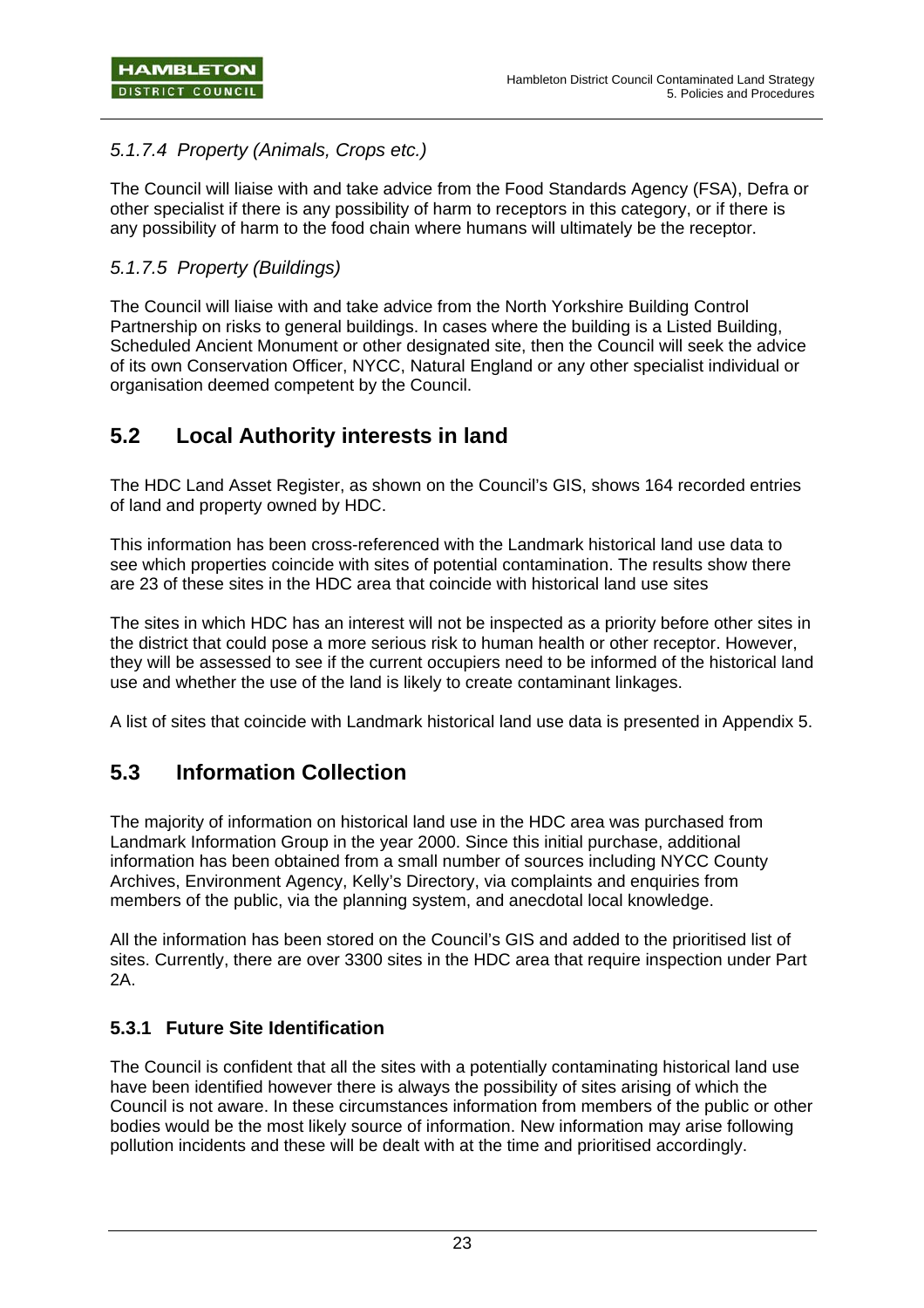# **5.4 Information and Complaints**

Information received from third parties concerning potentially contaminated sites or possible harm or significant pollution of controlled waters will be recorded on the HDC Idox Uni-*form* system and where necessary further investigation will be undertaken.

Complaints received by the Environmental Health Service in respect of contaminated land will be dealt with by following the existing complaint procedure.

Any person making a complaint regarding a contaminated land site will be asked to supply their name, address and evidence of contamination or reasons for suspecting contamination. All details will be kept confidential as far as practicable.

Information received from an anonymous source regarding any site must be thoroughly evaluated before investigation, as information received anonymously cannot be treated with the same level of confidence as information received from a named source.

## **5.5 Information Evaluation**

### **5.5.1 Site Prioritisation**

HDC originally proposed an in-house method, based on a simple spreadsheet with scores for each site. The higher the score the higher priority the site was designated. This ultimately proved to be too time consuming and inconsistent with scores generated so this was abandoned.

It was then proposed to use the Landmark Information Group's ranking system of Low, Medium and High priority, which was based on a system originally developed by the University of Nottingham. The Landmark information on the GIS was sorted into low, medium and high groups and the high risk sites were then manually prioritised in order to generate a ranking score. The high risk sites were looked at first as they were considered to pose the highest risk to human health, due to their previous land use e.g. gas works, military land etc.

A major drawback in using this system was that it didn't take into consideration any pathways or receptors, it only considered the source. This approach is not consistent with statutory guidance and therefore an alternative approach was required.

The Council decided to re-visit the in-house prioritisation system as it was thought possible to automate the process using the information layers contained within the Council's GIS. After a period of information gathering and consideration it was proved not to be possible due to limitations with the existing software.

The Council continued with the in-house prioritisation and, following a period of approximately 3 months during 2009, completed the prioritisation. The method used is shown in Appendix 7.

### **5.5.2 Site Assessments**

Site assessments of potentially contaminated land can be complex and therefore it is crucial to follow a defined series of steps with decisions that are clear, unambiguous and transparent.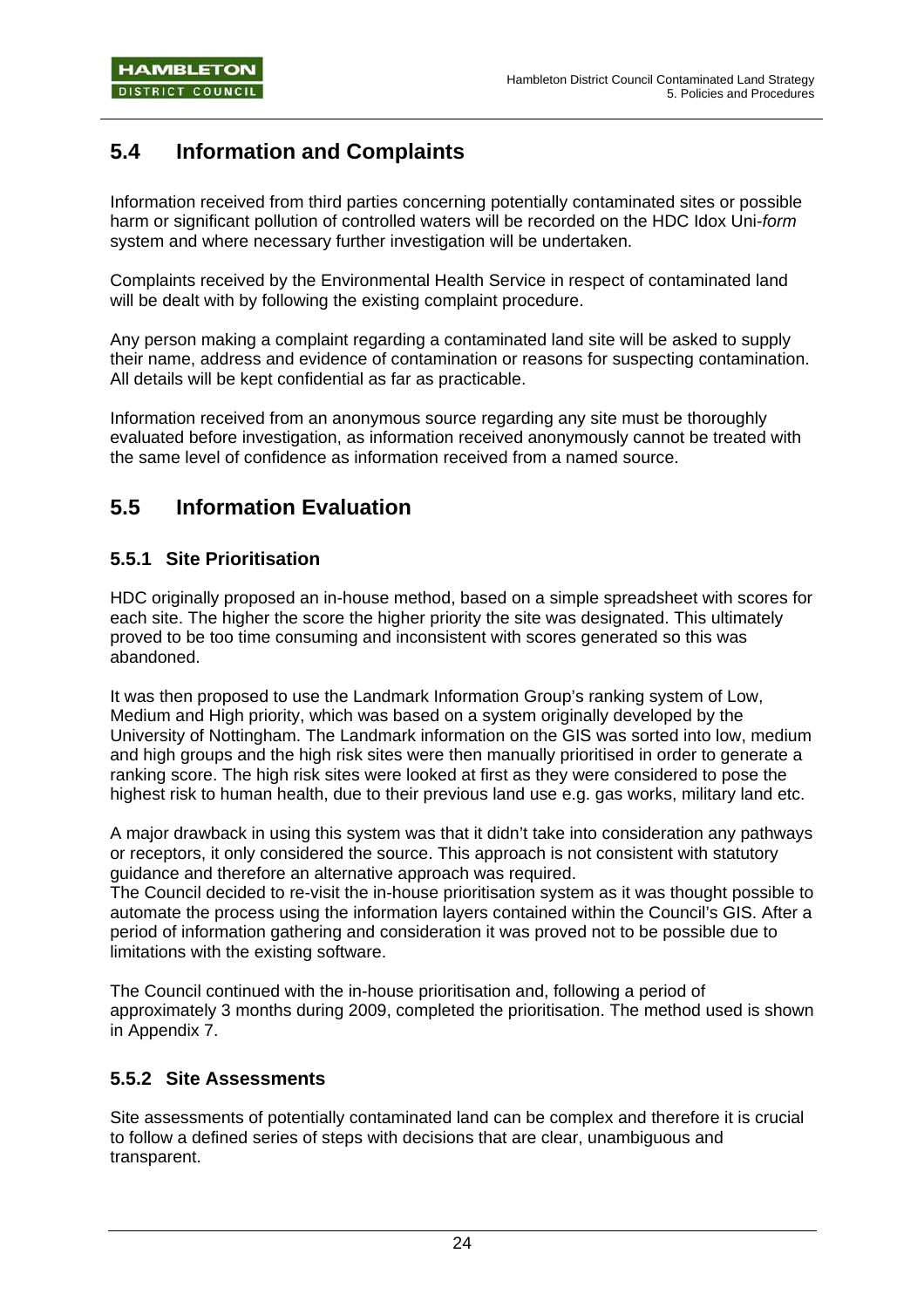The Environment Agency has published a guidance document entitled "Model Procedures for the Management of Land Contamination", CLR 11, which was developed to provide the technical framework for applying a risk management process when dealing with land affected by contamination. The process involves identifying, making decisions on, and taking appropriate action to deal with, land contamination in a way that is consistent with government policies and legislation within the UK.

The basic risk management process in the Model Procedures has three main components:

- Risk assessment establishing whether unacceptable risks exist and, if so, what further action needs to be taken in relation to the site;
- Options appraisal evaluating feasible remediation options and determining the most appropriate remediation strategy for the site;
- Implementation carrying out the remediation strategy and demonstrating that it is, and will continue to be, effective

This approach can be, and will be, used for the following categories of receptor and by using supporting guidance and documentation specific to each receptor.

### *5.5.2.1 Human Health*

For evaluating a significant risk of significant harm to human health, the Council will compare any site specific information against published standards relevant to the UK.

The primary guidance document is the Environment Agency's Contaminated Land Exposure Assessment (CLEA) guidance. The Councils will use this guidance to assess the risk of contaminated land to human health. Soil Guideline Values (SGVs) for various contaminants have been published and these will be used as part of the assessment.

In cases where there are contaminants for which no SGV has been published, the Council will use other, scientifically based and authoritative Generic Assessment Criteria (GAC) such as that published by the Chartered Institute of Environmental Health/Land Quality Management (CIEH/LQM). Each contaminant will be assessed on a site by site basis and if necessary site specific modelling will be carried out.

### *5.5.2.2 Controlled Waters*

For pollution of controlled waters the Council will make a judgment of whether there is a significant pollutant linkage where controlled waters form the receptor. This will be carried out by a preliminary risk assessment, site visit and, if required, limited sampling. The Council will adhere to the EA document "Environment Agency Technical Advice to Third Parties on Pollution of Controlled Waters for Part 2A of the Environmental Protection Act 1990, No 07/02. EA, 2002."

If a contaminant linkage is identified the Council will request the Environment Agency to carry out further work on the Council's behalf.

At the initial sampling stage, results from sampling will initially be compared to the water quality regulations. If there are exceedances then a further site specific assessment will be carried out using the EA document "Methodology for the derivation of remedial targets for soil and groundwater to protect Water Resources." The Council will continue to seek further advice from the EA during this assessment.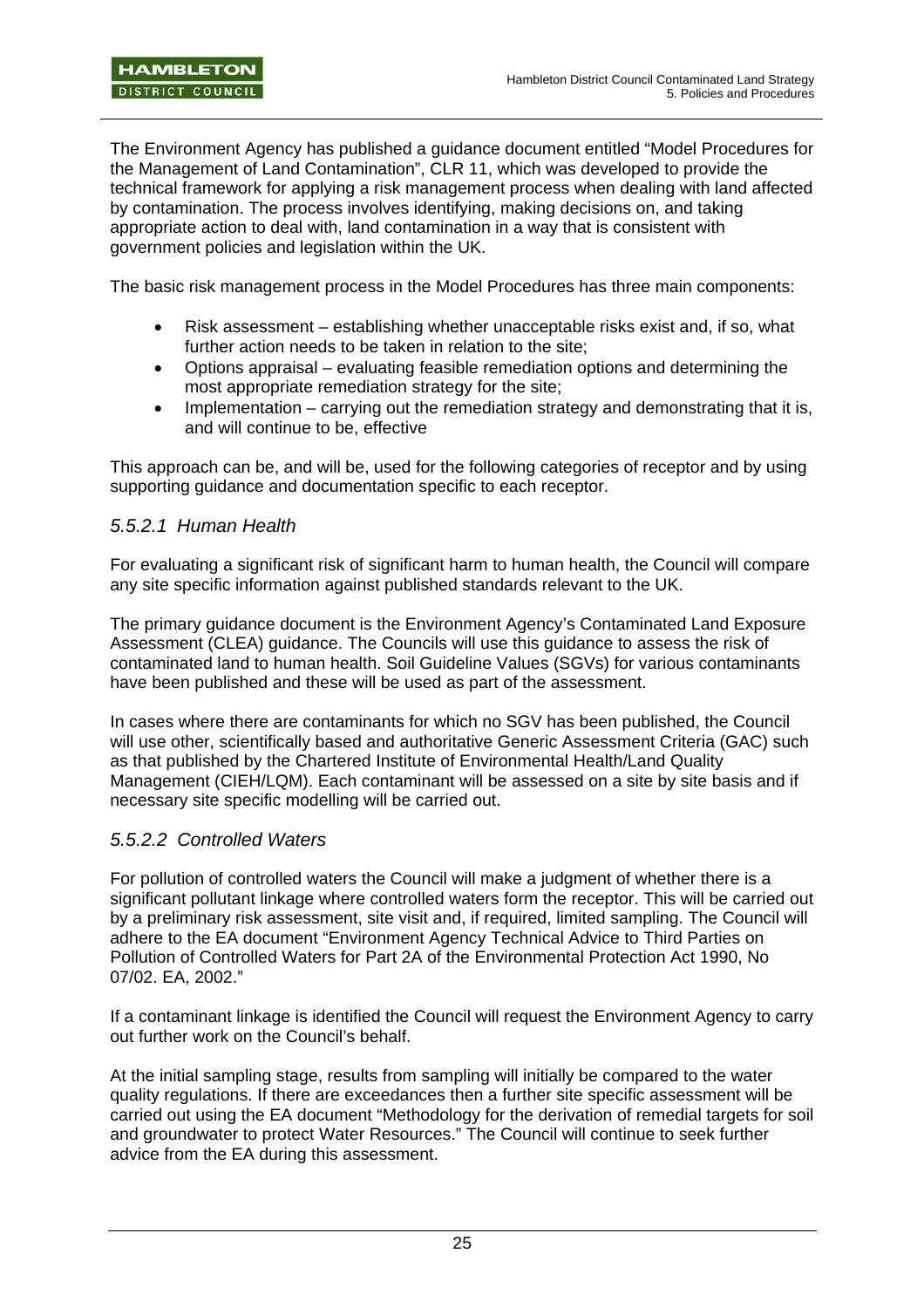### *5.5.2.3 Ecological Receptors*

The Council will assess risks to ecological receptors by using the Environment Agency Science report SC070009/SR1 "An ecological risk assessment framework for contaminants in soil."

The Ecological Risk Assessment (ERA) Framework for contaminated soils was developed by the Environment to provide a structured approach for assessing the risks to ecology from chemical contamination in soils that is requirement under Part 2A.

The report sets out a three-tiered risk assessment process that has been designed to:

- establish whether pollutant linkages between the contamination and the designated ecological receptors are likely to exist;
- gather sufficient information for making decisions regarding whether harm to those receptors is, or could, occur.

The Science Report does not provide criteria on which determinations of contaminated land can be made but is intended to structure decision-making and, as such, the Council will always seek the advice of Natural England, the NYCC Ecology Officer or species/habitats specialists.

### *5.5.2.4 Property (Crops, Animals)*

The Council will assess and manage risks to property in the form of crops and animals etc by following the Model Procedures and by seeking advice from the FSA, Defra or other specialist appropriate to the specific receptor.

### *5.5.2.5 Property (Buildings)*

The Council will assess and manage risks to buildings by referring to the following guidance documents published by the Environment Agency:

- Research and Development Technical Report P331 Risks of Contaminated Land to Buildings, Building Materials and Services
- R&D Technical Report P5-035/TR/01 Assessment and Management of Risks to Buildings, Building Materials and Services from Land Contamination.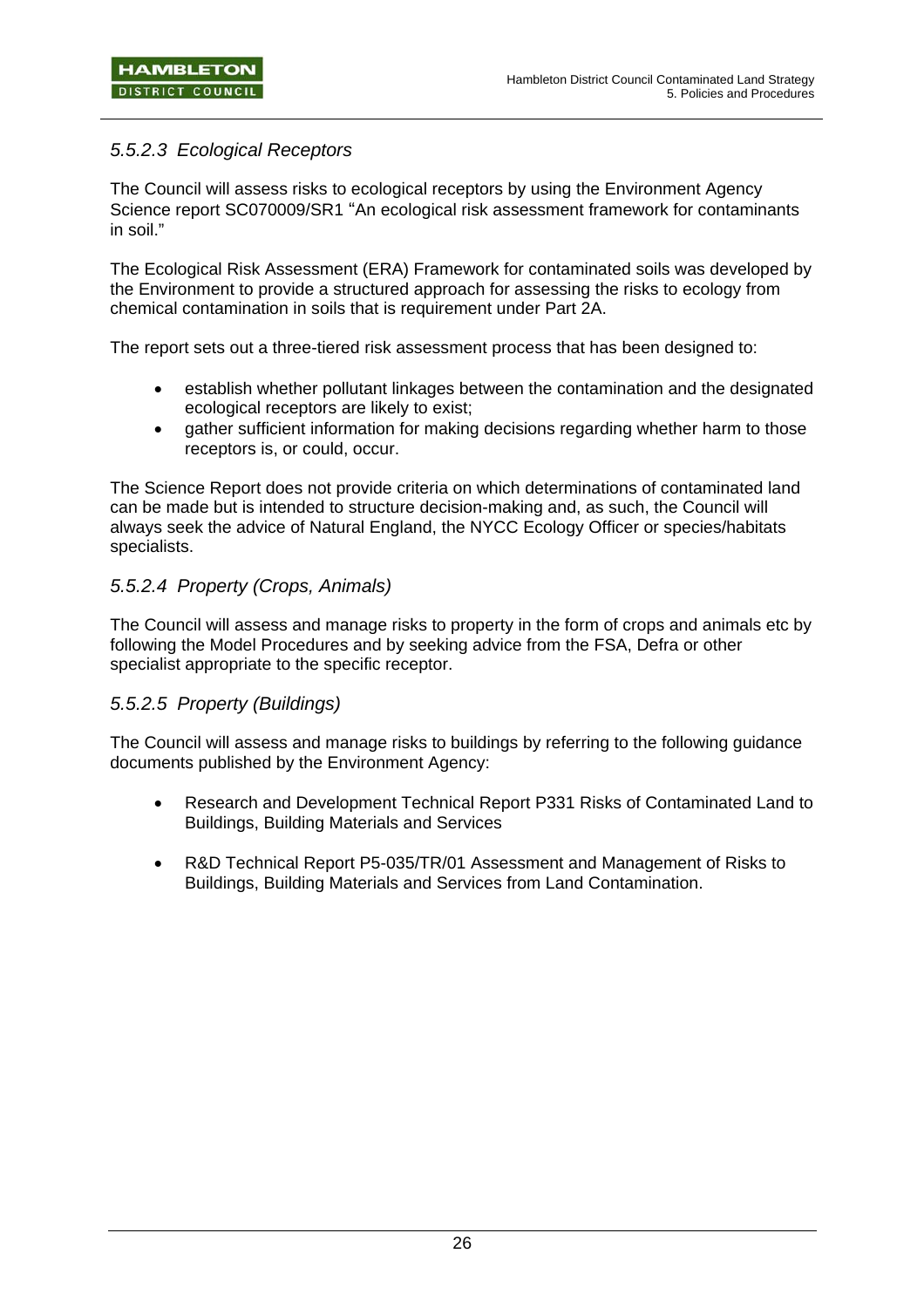# **6. GENERAL LIAISON AND COMMUNICATION PROCEDURES**

## **6.1 General Liaison and Communication Strategies**

All communications relating to contaminated land will be directed through the Senior Scientific Officer (SSO) in Environmental Health (Scientific Services).

The Council is part of the Yorkshire and Humberside Pollution Advisory Council (YAHPAC) and represent the authorities at regular meetings.

Service areas in addition to Scientific Services that will be involved in the inspection process include Economic Development, Development Control Services, and Legal Services.

### **6.1.1 Information and Complaints**

Information requests and complaints relating to potentially contaminated land are likely to be received from members of the public, businesses or community groups. These will be received and recorded by Environmental Health Technical Support team and will be allocated to the SSO for action.

### **6.1.2 Internal Management Arrangements for Inspection and Identification**

Within Hambleton District Council, Scientific Services has responsibility for implementing Part 2A. The SSO is lead officer for contaminated land, reporting to the Lead Environmental Health Officer in the Residential team. The SSO will deal with the day-to-day implementation of the Strategy once it has been approved by elected members.

The SSO will be responsible for serving remediation notices, subject to consultation with the Lead Environmental Health Officer, the Environmental Health Manager and the Legal Adviser.

Elected members will be informed at the earliest opportunity of any plans to designate an area of council-owned land, or land where the Council is the "appropriate" person and may be liable for remediation costs.

Where a site is suspected as being a Special Site, the Environment Agency will be consulted from the commencement of any investigation. Where possible, before authorising or carrying out any land inspection, the SSO will consider whether it would meet any of the descriptions of land to be designated as a Special Site.

### **6.1.3 Land Searches**

Land Search enquiries containing general questions on contaminated land are currently dealt with by Land Charges. Specific enquiries are forwarded to the SSO for response.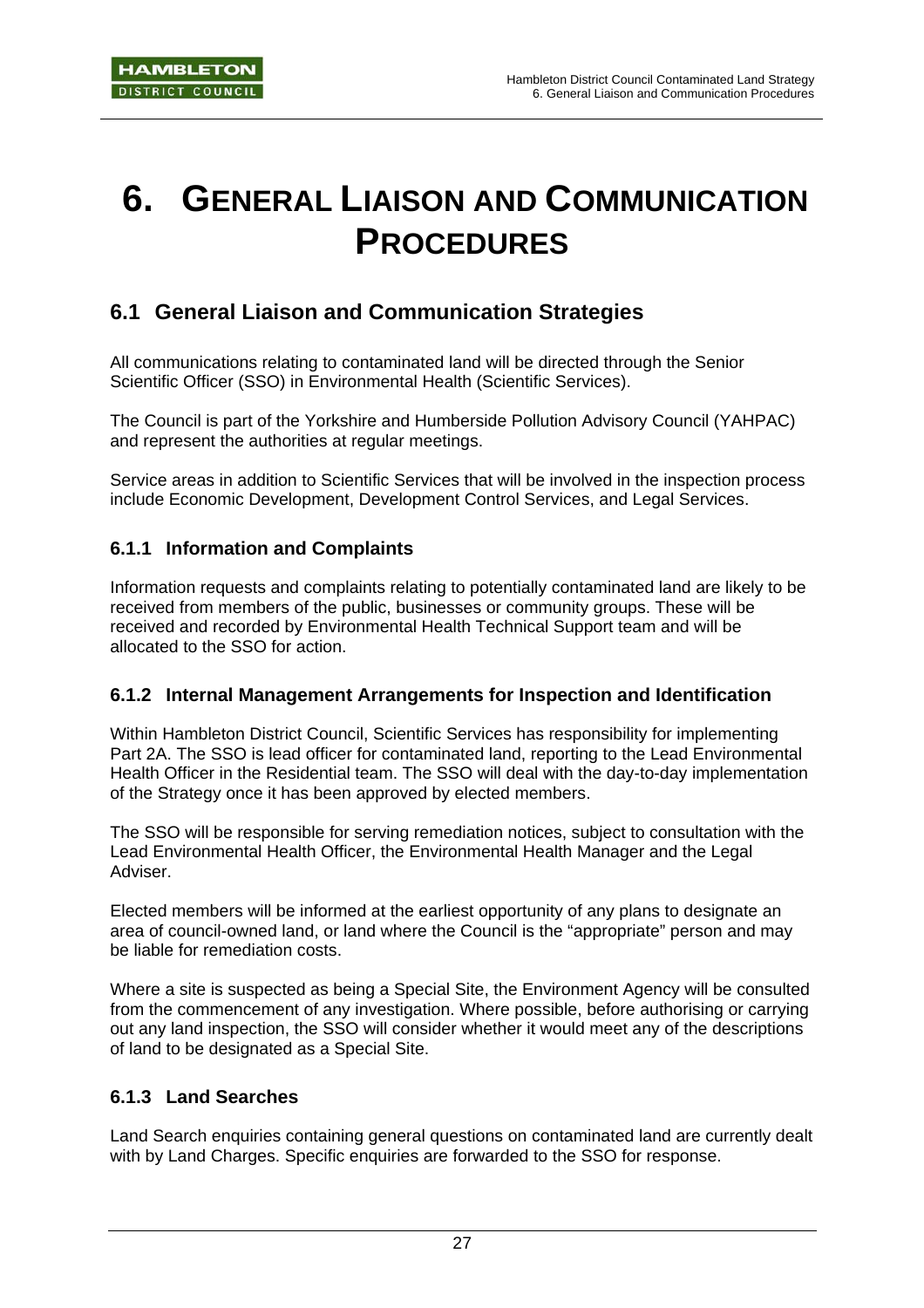### **6.1.4 Environmental Searches**

The Council also provides information on potentially contaminated land as part of Environmental Searches which individuals or companies request. The amount of information provided is determined by the needs of the requester and the level of fee applicable to the search.

### **6.1.5 Communication Strategy**

HDC has a Community Engagement Strategy 2010 to 2015 which details how the authority engages members of the public and the wider community on Council matters. All communications with the public and other organisations in respect of implementing the Contaminated Land Strategy and dealing with contaminated land issues will be in accordance with the corporate standards for community engagement.

### **6.1.6 Statutory Consultees**

The collection of data on potentially contaminated land will require a high degree of liaison/consultation with both internal and external bodies. The statutory organisations to be approached are:

- Environment Agency
- Department for Environment, Food and Rural Affairs
- **Natural England**
- English Heritage
- Food Standards Agency
- North Yorkshire County Council
- Health Protection Agency

The Council's main consultee will be the Environment Agency through their role as advisor on contaminated land issues. Working contacts have already been established with the local Environment Agency officers. The Environment Agency and the Local Government Association has compiled a memorandum of understanding that describes how information will be exchanged. The Council will therefore exchange information with the Environment Agency following the guidelines agreed by this national forum.

Actions carried out under Part 2A, which may affect nature conservation interests including protected species, must be carried out with regard to existing relevant statutory legislation and guidance.

### **6.1.7 Transboundary Liaison Between Authorities**

YAHPAC provides an existing mechanism for ensuring cross-boundary liaison between authorities on contaminated land issues. It has been recognised, however, that a formal notification procedure is needed to deal with site-specific issues. Therefore, the following will be adopted.

If an authority suspects any transboundary linkage may exist then it will notify the appropriate neighbouring authorities within ten working days. If the authority considers that urgent action may be required then this notification should take place immediately.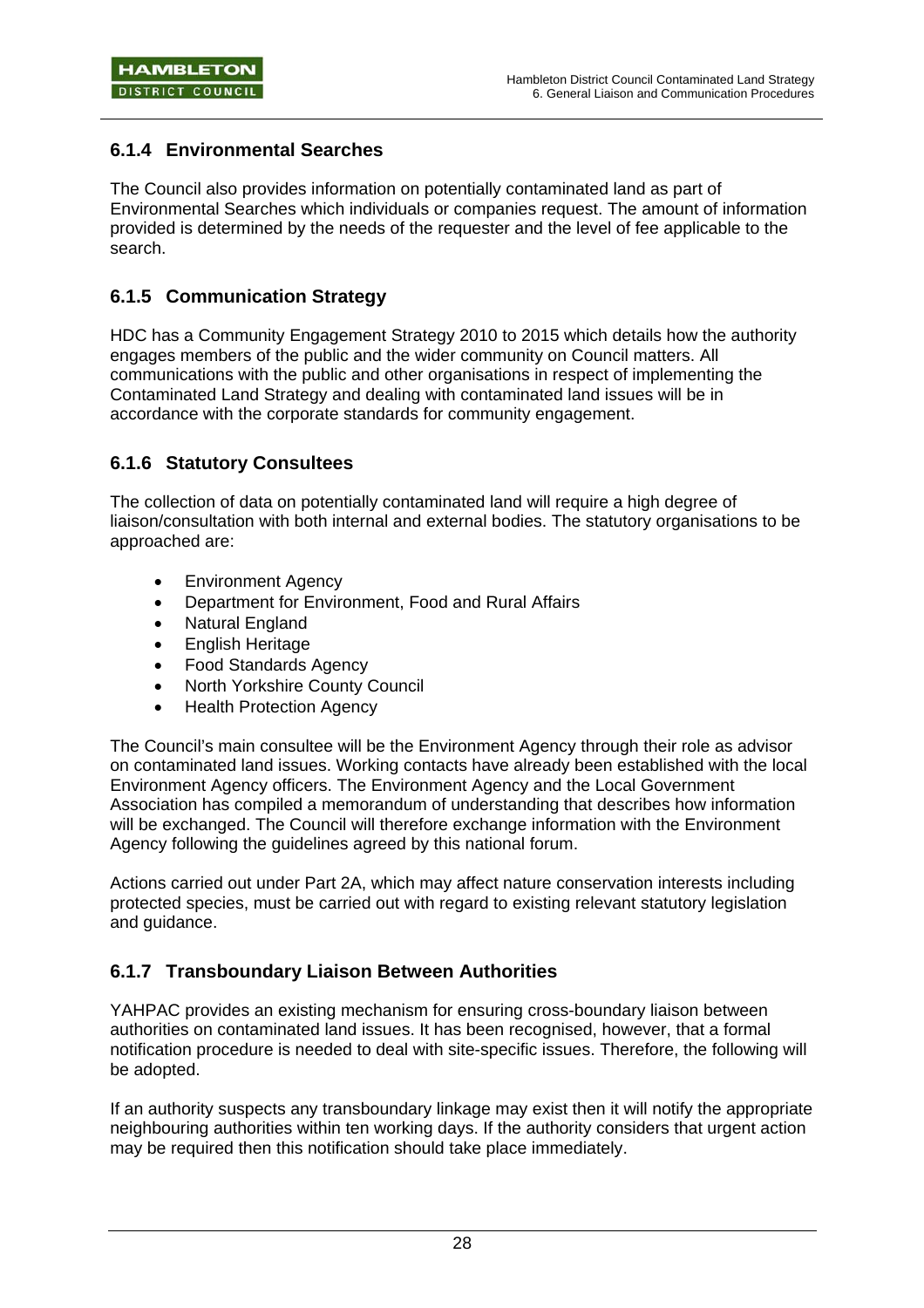The two authorities will agree an action plan identifying each authority's role in determining the status of the land and associated issues. The enforcing authority will be the authority in whose area the source is situated.

### **6.1.8 Owners, Occupiers and Other Interested Parties**

The Council's approach to regulatory duties is generally to seek voluntary action before taking enforcement action. This is described in the Environmental Health Service's enforcement policy available on the Council's website. It is intended to maintain this approach for issues of land contamination. This recognises the fact that in many cases, more effective remediation can be achieved by agreement rather than by enforcement.

### **6.1.9 The Wider Community**

The SSO and the Council will at all times endeavour to communicate the risk of harm to human health or the environment. The Council recognises that residents or interested persons adjacent to a potentially contaminated site may have a variety of concerns prior to any investigation work. The Council will regularly consult and liaise with occupiers and owners, offering free advice and guidance where possible.

In the early stages of a site investigation the Council may not be in a position to quantify the risk. Where this is the case, the Council will aim to issue a preliminary risk assessment as soon as possible. Where further intrusive investigations are required the ward councillors for the area in which the site resides will be notified. Consultation with the Director of Leisure and Health will be carried out where investigations requiring new budgetary requirements may be required.

The Council already have several communication practices which may be used for providing information on issues associated with contaminated land. These include:

- The Press Office
- Ward and Town/Parish Council conferences
- Public meetings
- Area Committees
- Council website

The Council recognises that communicating with large national landowners or large organisations (for example Railtrack Plc) will need to take into account that these landowners may have funding problems and higher priorities in terms of contaminated sites that need remediation. It is the aim of the Council to work with representatives from such organisations to ensure that a suitable timescale is agreed, taking into account the risk to receptors from the contaminated land in question.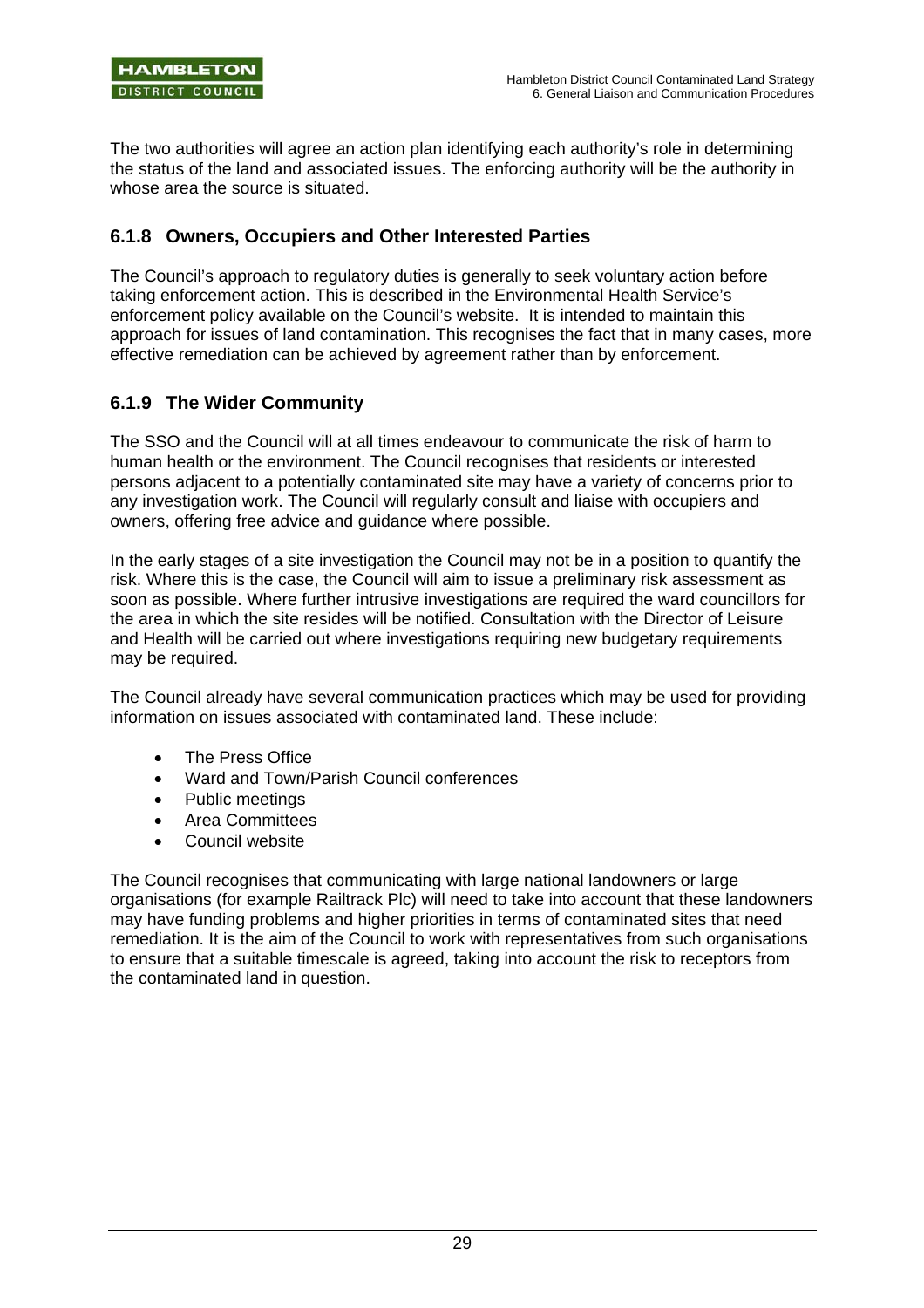# **7. PROGRAMME FOR INSPECTION**

## **7.1 Prioritisation of Sites**

As part of the Council's previous strategy a list of potentially contaminated sites have been identified and prioritised. The prioritisation assesses the historical land use and considers its proximity to pathways and receptors and rates them for likely risk.

# **7.2 Council priorities for dealing with Contaminated Land:**

- 1. To protect human health
- 2. To protect controlled waters
- 3. To protect designated ecosystems
- 4. To prevent damage to property (animals, crops, buildings etc)
- 5. To prevent any further contamination of land (pollution incidents)
- 6. To encourage voluntary remediation
- 7. To encourage re-use of brownfield land to assist economic development

## **7.3 Timetable for site assessment.**

A rolling inspection programme of 25 sites per year has been identified and listed in the Environmental Health service plan. There may be occasions on which it becomes necessary to carry out an inspection in advance of the timetable set out in the strategy. These triggers would include:

- Pollution incidents resulting in land contamination
- Development of Council owned land creating new potential receptors.
- Assistance with proposals for voluntary remediation prior to timetabled inspection
- Identification of local health problems related to possible land contamination.

## **7.4 Arrangements for carrying out detailed inspections**

All phases of inspection will comply with current recognised guidance and good practice. All reasonable precautions will be taken to avoid causing harm to the environment resulting from intrusive investigations.

Before a site can be determined as contaminated the confirmed presence of a significant contaminant linkage must be identified. Specific site inspections will take place in three stages:

- Stage 1: Desk Study
- Stage 2: Site Walkover
- Stage 3: Intrusive Investigation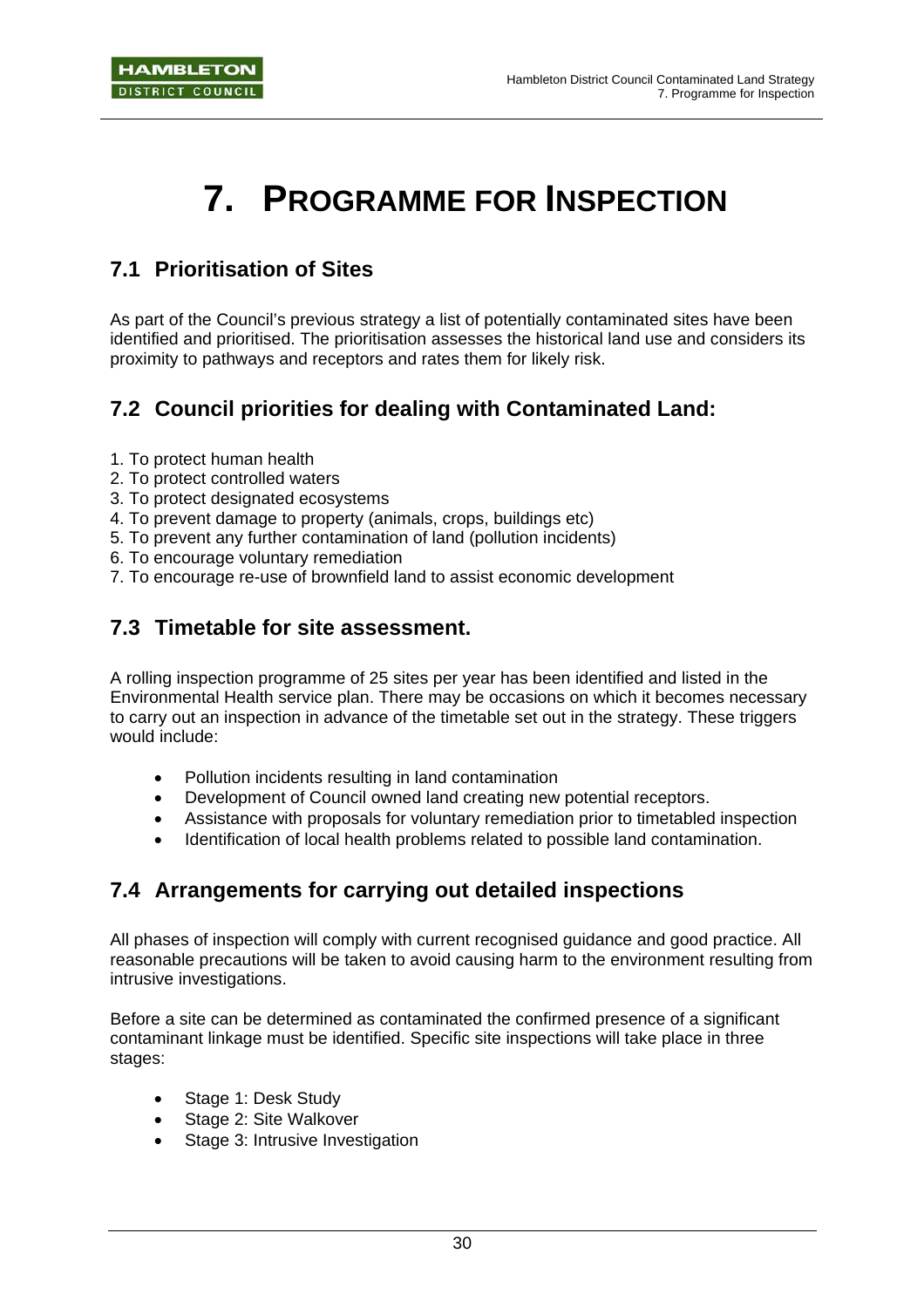## **7.4.1 Stage 1 - Pre Inspection / Desk Study**

The initial risk assessment phase for sites will be the completion of a desk study which will entail a preliminary risk assessment. The objective of this work is to develop an outline conceptual model and establish whether or not there are any potentially unacceptable risks to the identified receptors, arising from potential contamination at the site.

The main activity at this stage is the collection of information, focusing on the sites' threedimensional characteristics and interaction with the surrounding environment. It identifies all possible receptors, potential contamination and contaminant migration pathways, and shows the possible relationships between them (potential pollutant linkages), taking into account the current and proposed uses of the site. This includes:

- Historic search of all digital mapping information.
- Search of historic information supplied by Landmark Information Group.
- Collection of other information held by the Council, e.g. planning records of previous site investigation.
- Review of information in the former Department of Environment [DOE] Industrial Profiles for the site on possible contaminants on the site.
- Locate and contact the landowner/occupier/appropriate person(s).
- Recording the information collected on Idox Uni-*form* system.
- Liaison with Environment Agency, Natural England and English Heritage, Defra, FSA, and HPA as necessary.

When carrying out assessments of agricultural and rural land consideration will be given to the DEFRA system of Agricultural Land Classification [ALC] held by the Planning Department.

The results of the Desk study will enable an assessment as to whether further investigation is required to determine whether:

(a) The land is `contaminated land' as defined in the statutory guidance

(b) The land falls within the definition of a `Special Site'

### **7.4.2 Stage 2 – Site Visit and Visual Inspection.**

Site walkovers will be undertaken to validate information collected during the desk study for example to confirm the present conditions of the site, the surrounding area, identify any differences from historic records, to identify any significant surface features and to collect evidence as necessary.

In practical terms the inspection will involve the following steps:

- Notify the land owner of the intention to carry out the inspection.
- Carry out preliminary site inspection of the site in accordance with written procedures and complete site investigation pro forma.
- Collect visual (photographic) evidence of the current site conditions.
- Carry out limited surface sampling from the site. For example soils, waters, herbage or vapours.

This reconnaissance survey will consider any physical constraints that may affect subsequent intrusive investigations, (e.g. limited access to the site, underground or overhead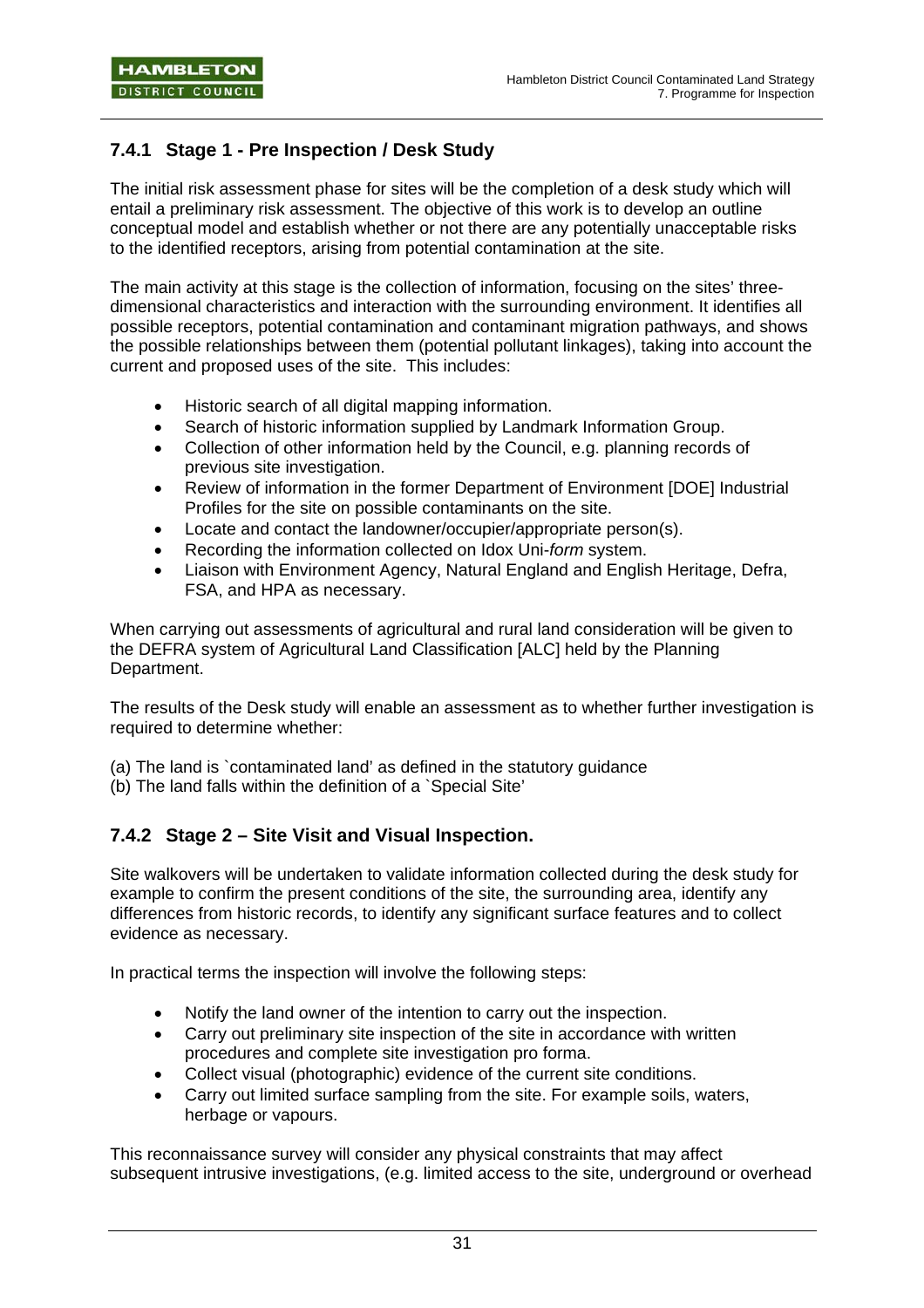services, proximity to sensitive uses affecting working hours, etc). Dialogue with local residents may also prove useful as sources of historical knowledge. The results of the inspection will be recorded on the Idox Uni-*form* database linked to the GIS system.

### **7.4.3 Stage 3 – Intrusive Investigations**

Following stages 1 and 2 the `Conceptual Site Model' (CSM) will be refined if required. Should the CSM indicate that a contaminant linkage exists on the site an investigation will be undertaken. All stakeholders, including adjacent occupiers having regard to the risk communication strategy, will be notified. If the site is suspected to be a 'special site' liaison will be made with the EA. Liaison as necessary with Natural England [in relation to significant contamination near SSSI's etc (Wildlife and Countryside Act 1981) and English Heritage [in relation to significant contamination on or near archaeological sites.

Due to the detailed nature of the assessment requirements the Council may employ an independent environmental consultant to undertake the intrusive investigations. This enables the Scientific Services team to focus on other project management issues such as communications with other interested parties, and liaising with other Council sections to ensure that the investigations are effectively completed.

Before engaging consultants the Council will consider the following:

- The Council has set up a framework agreement which contains a list of specialist contractors with the necessary expertise; these will work at agreed rates for the Council.
- The purpose and objectives for the works will be clearly stated to the consultant, e.g. extent of the investigation, number and type of samples/sampling protocols, type of analysis required, whether a remediation scheme is required or whether only a site determination is required.
- A clear brief for the works will be agreed including the method of reporting and the expected outcomes.
- Health and Safety requirements need to be closely followed, particularly the 'Protection of Workers and the General Public During the Development of Contaminated Land' 1991 [ISBN 011885657X].
- Full details of desk study information and preliminary investigation will be provided to the consultant before the start of any work.

The scope of the site investigation will be designed around the conceptual model and meet the requirements of British Standards BS 10175, the code of practice for investigation of potentially contaminated sites. Any intrusive investigations are likely to include:

- Surface sampling: spot samples, surface scrapes
- Excavations: trial pits, trial trenches
- Borings: probes and augers, percussion drilling, rotary drilling
- Vapours and gas surveys
- Controlled Waters Sampling: Sampling of ground waters from standpipes and piezometers, surface water sampling etc.

In order to obtain sufficient data on which to make a proper assessment of the site following a detailed ground investigation, it may be necessary to carry out either repeat sampling programmes or an extended monitoring exercise.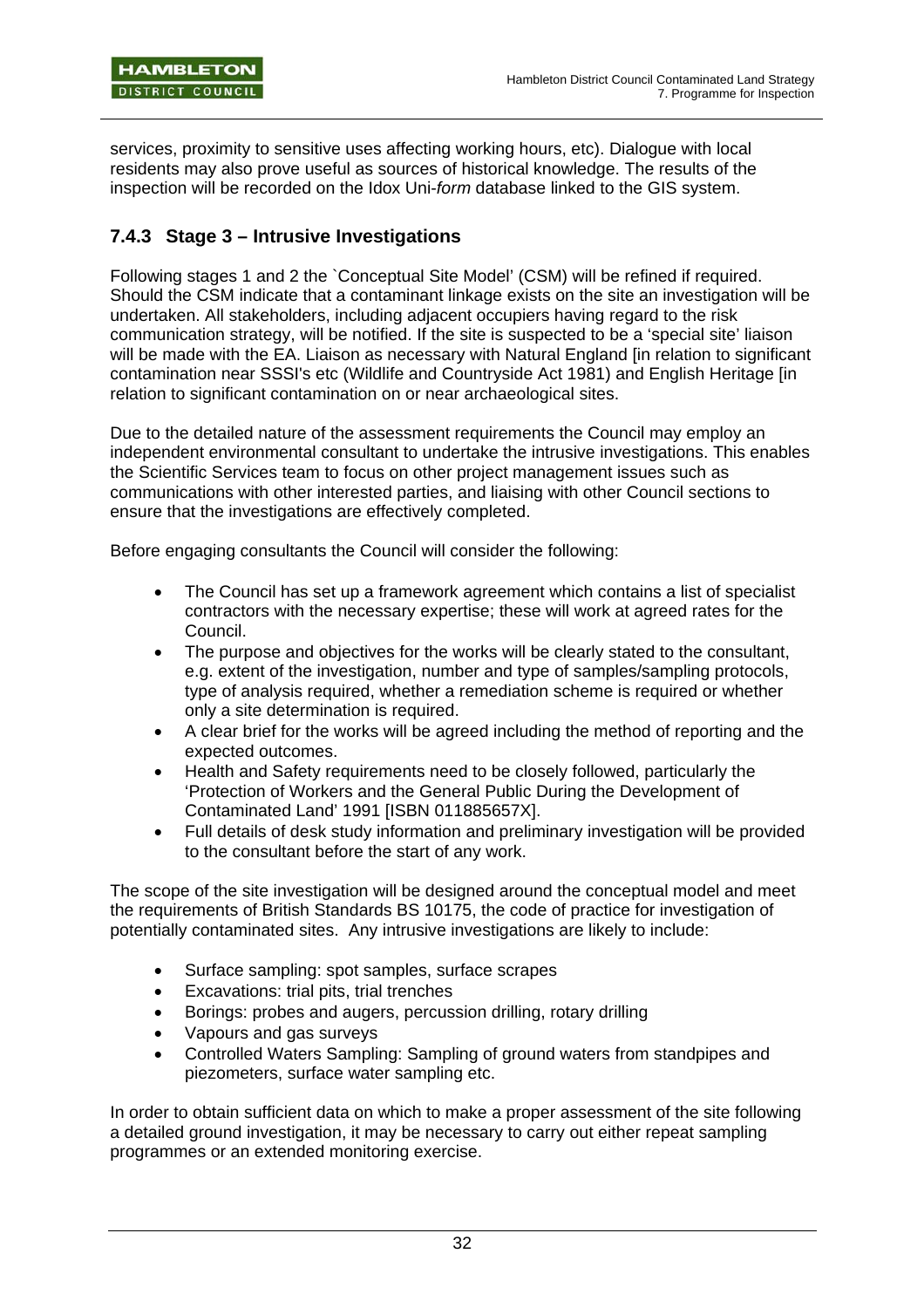## **7.4.4 Final Categorisation of Sites**

Where, as the result of a detailed site inspection, the Council identifies a contaminant, a pathway and a receptor with respect to the current use of land within its area and is satisfied that as a result of that pollutant linkage, either:

- significant harm is being caused to that receptor; or
- there is a significant possibility of significant harm being caused to that receptor; or
- significant pollution of controlled waters is being caused; or
- significant possibility of significant pollution of controlled waters is likely to be caused

then it will determine that the land is contaminated land for the purposes of section 78A (2) of the Environmental Protection Act 1990 and will make a written record of that determination.

Having determined that land is contaminated land, the Council will, in accordance with section 73B (3) of the Act, give written notice of that determination to the following people:

- The Environment Agency:
- The owner of the land:
- Any person(s) appearing to the council to be in occupation of the land;
- Any person(s) appearing to the council to be an 'appropriate person'.

### **7.4.5 Designation of Special Sites**

Certain classes of contaminated land prescribed by regulation 2 of the Contaminated Land (England) Regulations 2006 are required to be designated as 'special sites'.

If it appears to the Council that land which has been determined as contaminated land is required to be designated a 'special site' it will give written notice of that decision to relevant parties.

Where such a notice is given, the Environment Agency is required to respond within 21 days indicating whether or not it agrees with the council's decision. In cases where the Environment Agency and the Council disagree the matter will be referred to the Secretary of State who may confirm or reverse the Council's decision with respect to all or part of the land.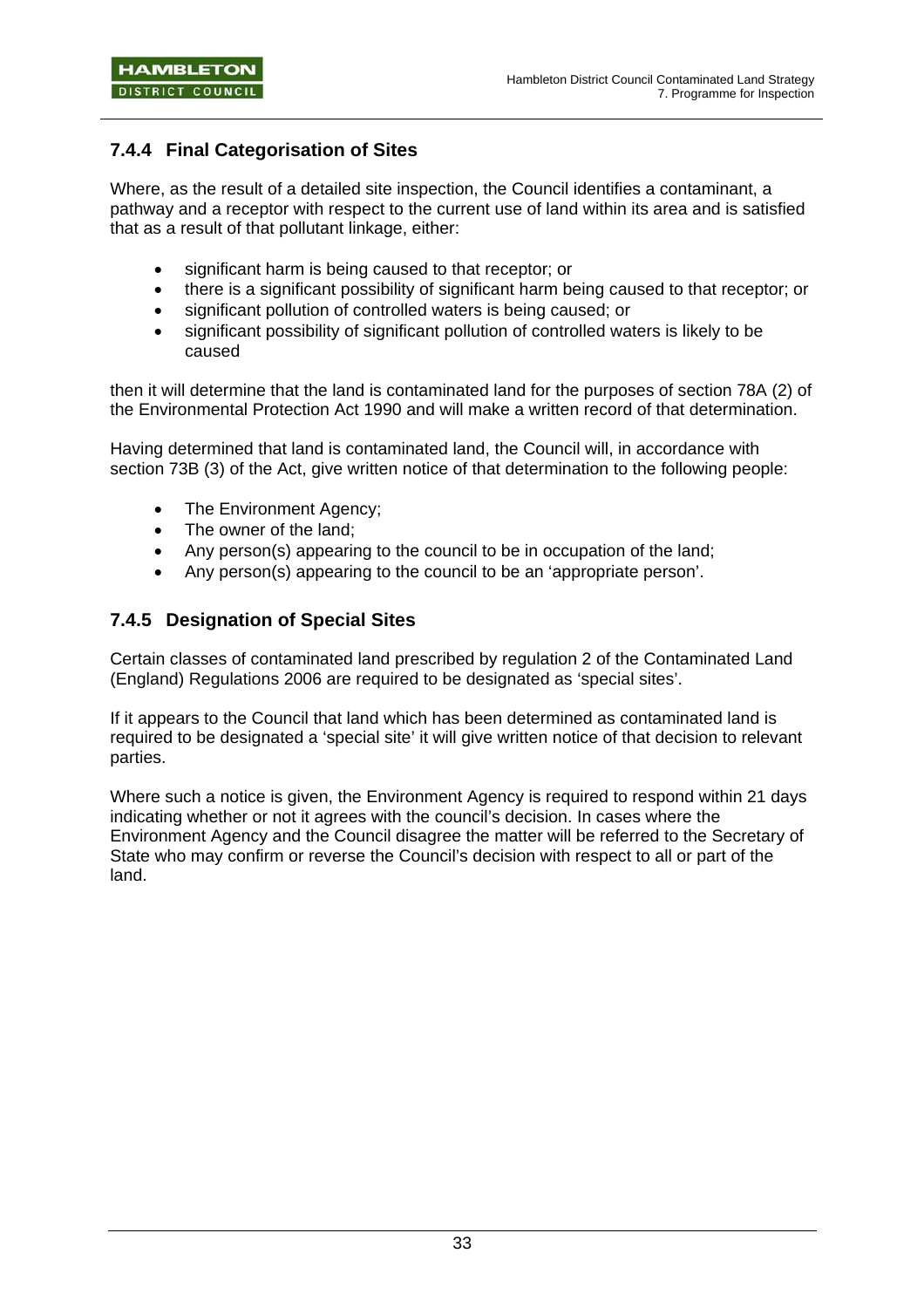# **8. REVIEW MECHANISMS**

The strategy outlines the general approach to be taken in inspecting land in the District for contamination. This section will describe instances when inspections will occur outside this general inspection framework, circumstances under which previous inspection decisions should be reviewed and measures to be taken to ensure the strategy remains effective and up-to-date.

# **8.1 Triggers for undertaking inspection**

The strategy has already recognised there may be occasions where inspections may have to be carried out outside of the general inspection framework. Triggers for undertaking nonroutine inspection may include:

- a. Unplanned events e.g. pollution incidents, natural disasters;
- b. Introduction of new receptors e.g. if housing is to be built on a potentially contaminated site, designation of a new protected ecosystem, persistent trespass onto a site by unauthorised persons;
- c. Supporting voluntary remediation e.g*.* landowners who wish to remediate their land in advance of any action by the Council;
- d. Identification of localised health effects which appear to relate to a particular area of land;
- e. Responding to information from other statutory bodies, owners, occupiers, or other interested parties e.g. Environment Agency; or
- f. As a result of planning applications or regeneration initiatives.

While these occurrences may trigger non-routine inspections, if this strategy is to prove effective, they must not be allowed to significantly interfere with the milestones laid down in the general inspection framework. It will be important to consider this issue in all strategy reviews.

## **8.2 Triggers for reviewing inspection decisions**

In addition there may be occasions where the findings of previous inspection decisions should be reviewed. This might occur, for example, if there were

- a. Significant changes in legislation;
- b. Establishment of significant case law or other precedent;
- c. Revision of the guideline values for exposure assessment;
- d. Previous remediation schemes considered insufficient;
- e. New evidence of a pollutant linkage.

It is important therefore that all decisions are made and recorded in a consistent manner that will allow efficient review.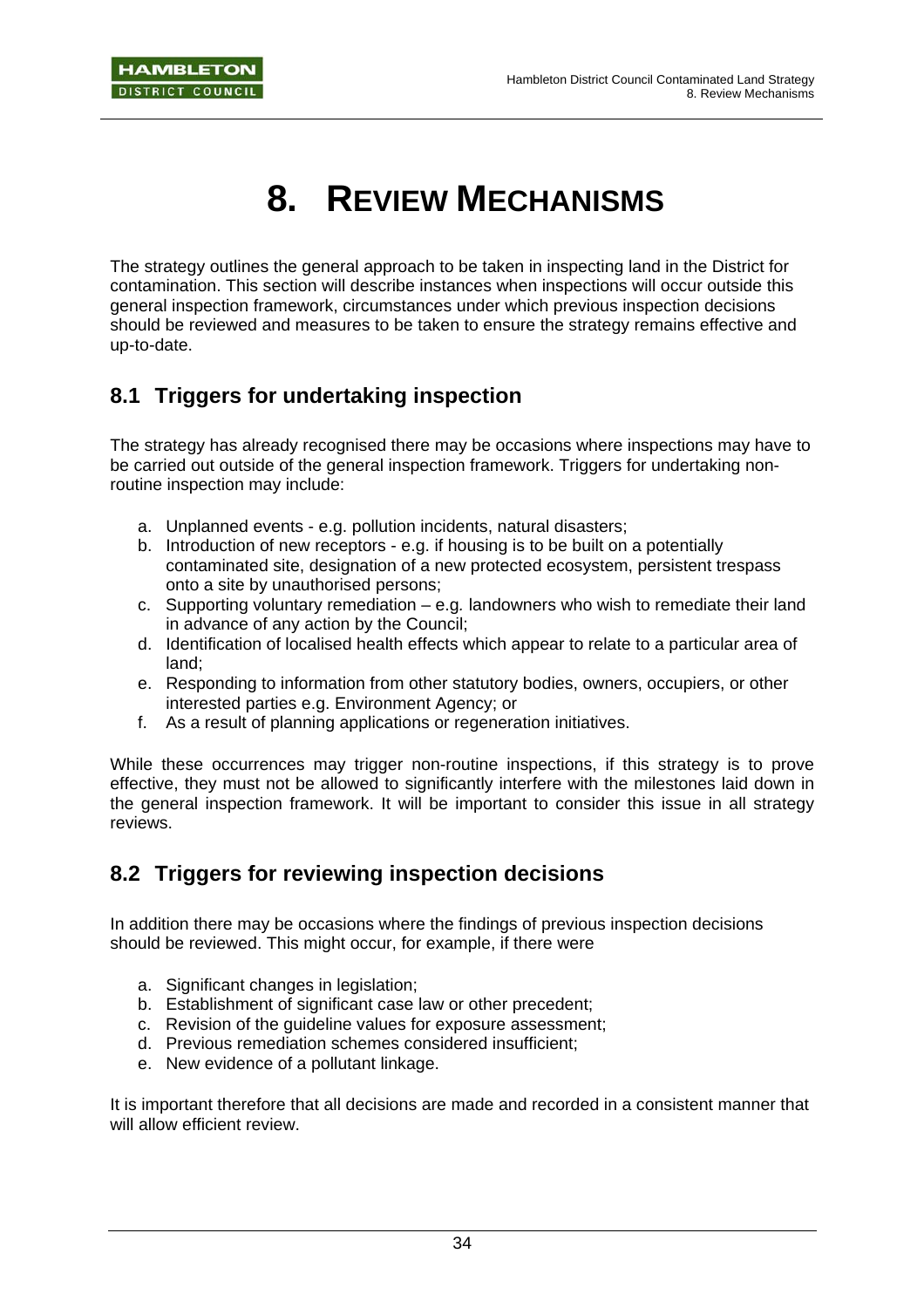# **8.3 Reviewing the strategy**

The strategy will be reviewed in accordance with the Statutory Guidance, which recommends a review at least once every five years, although it is likely that a review will take place more frequently.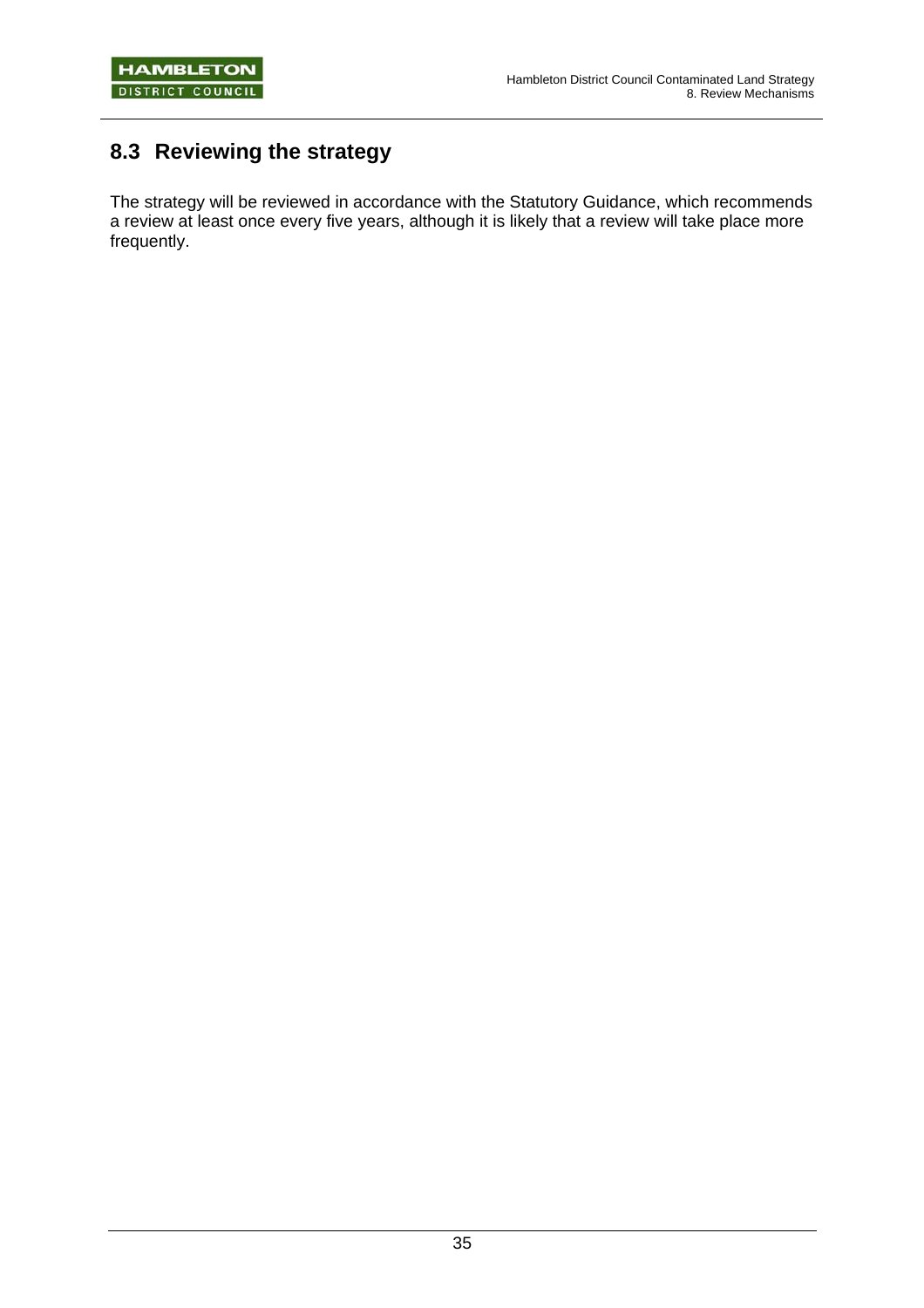# **9. INFORMATION MANAGEMENT**

Contaminated land investigations, from the preparation of a Strategy, site identification, site prioritisation, inspection and decision making will generate a large volume of information. It is therefore essential that this information is managed effectively so that the contaminated land service is delivery to customers and stakeholders as efficient and cost-effective as possible.

HDC currently uses various electronic systems to manage information.

The Strategy and information used in the preparation of the Strategy is held electronically on Council servers. The Strategy is published on the Council's website where it can be viewed and/or downloaded. Paper copies are also available on request.

Guidance produced by external bodies such as the Environment Agency, Defra, and the Health Protection Agency are stored electronically and we also have links to their websites to check for updates and releases of new guidance.

Site identification information is held electronically and also on paper records. The bulk of the information is electronic and is made up of Landmark Information Group historical land use data. This information is stored on the Council GIS (Graphical Information System) ArcMap. The data is presented as a series of points, lines and regions that identify a historical land use between 1850 and present day. The information is supported by tables containing land use information, dates, grid references etc that assist the site prioritisation.

The prioritisation of potentially contaminated land was carried out in-house using a spreadsheet scoring system. Relevant information such as historical land use, development history, current land use, nearby receptors, geological and hydrogeological features, property types and controlled waters were all added to the system and a score generated.

Information was also required to be used from a variety of sources including the British Geological Survey (BGS) and Environment Agency and internal sources such as the planning department. BGS and EA data is held on the Council GIS as discrete layers which were cross referenced with site data to formulate a score. The results of the prioritisation are stored as spreadsheets on the Council computer system.

Site investigations require a mixture of electronic documentation and paper records. The main system used to record the site investigation is the Idox Uniform system (Contaminated Land Module). Each site that is due to be inspected each financial year is entered onto the system along with site specific information relating to sources, pathways and receptors. Details of any site visits, walkovers, risk assessments, communications with land owners, consultants, or other stakeholders is recorded to create a complete record of all actions.

When a site does not require any further investigations then the case is closed, with reasons, for the decision. If a site requires further investigation then this is also recorded but the case is kept open for future actions.

Any documents that are received or sent by the Council are captured electronically on the Council Document Management System (DMS) Anite as a permanent record.